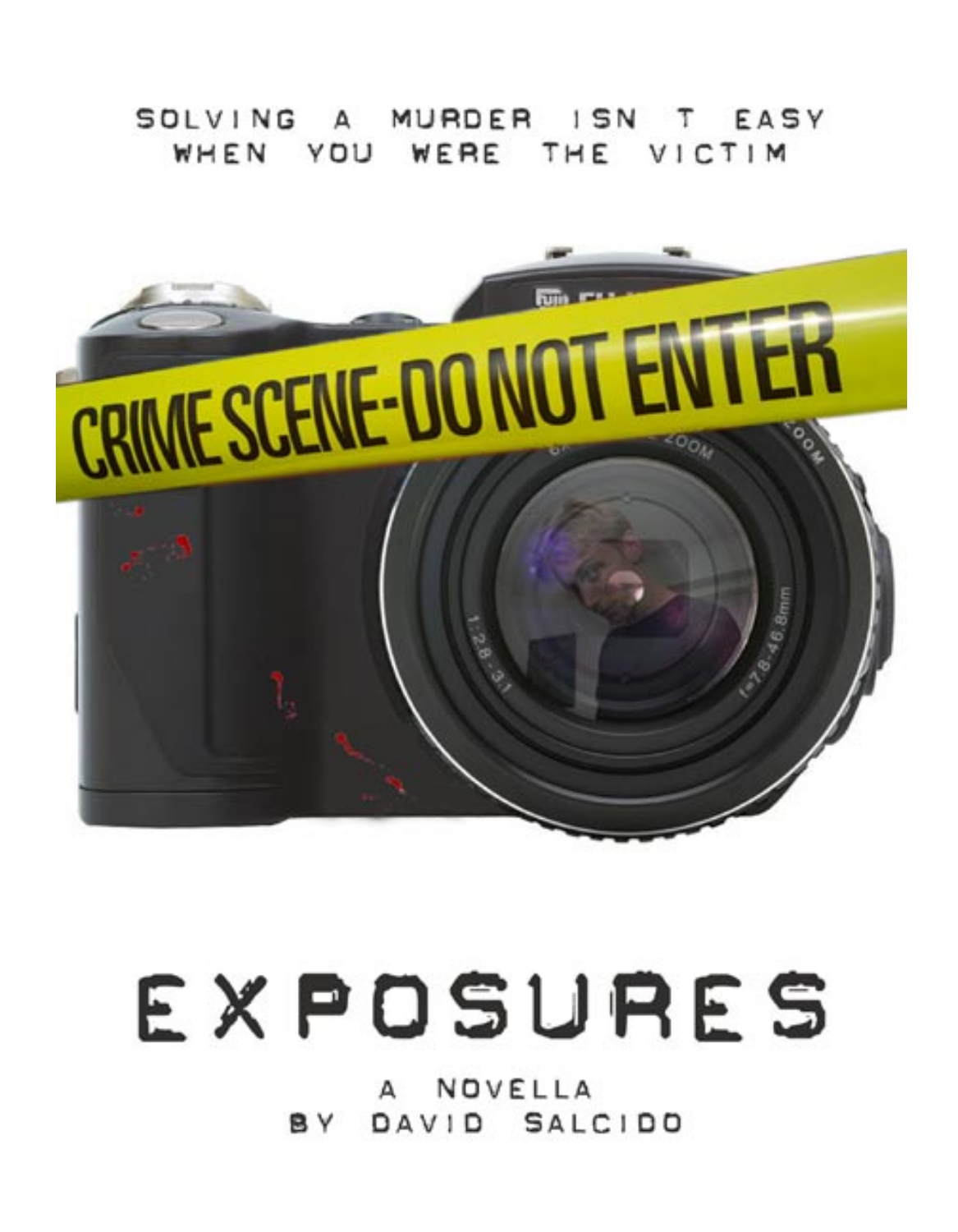

All characters in this story are fictional. Any resemblance to real individuals–either living or dead–is purely coincidental.

©2005 by David Salcido. All Rights Reserved.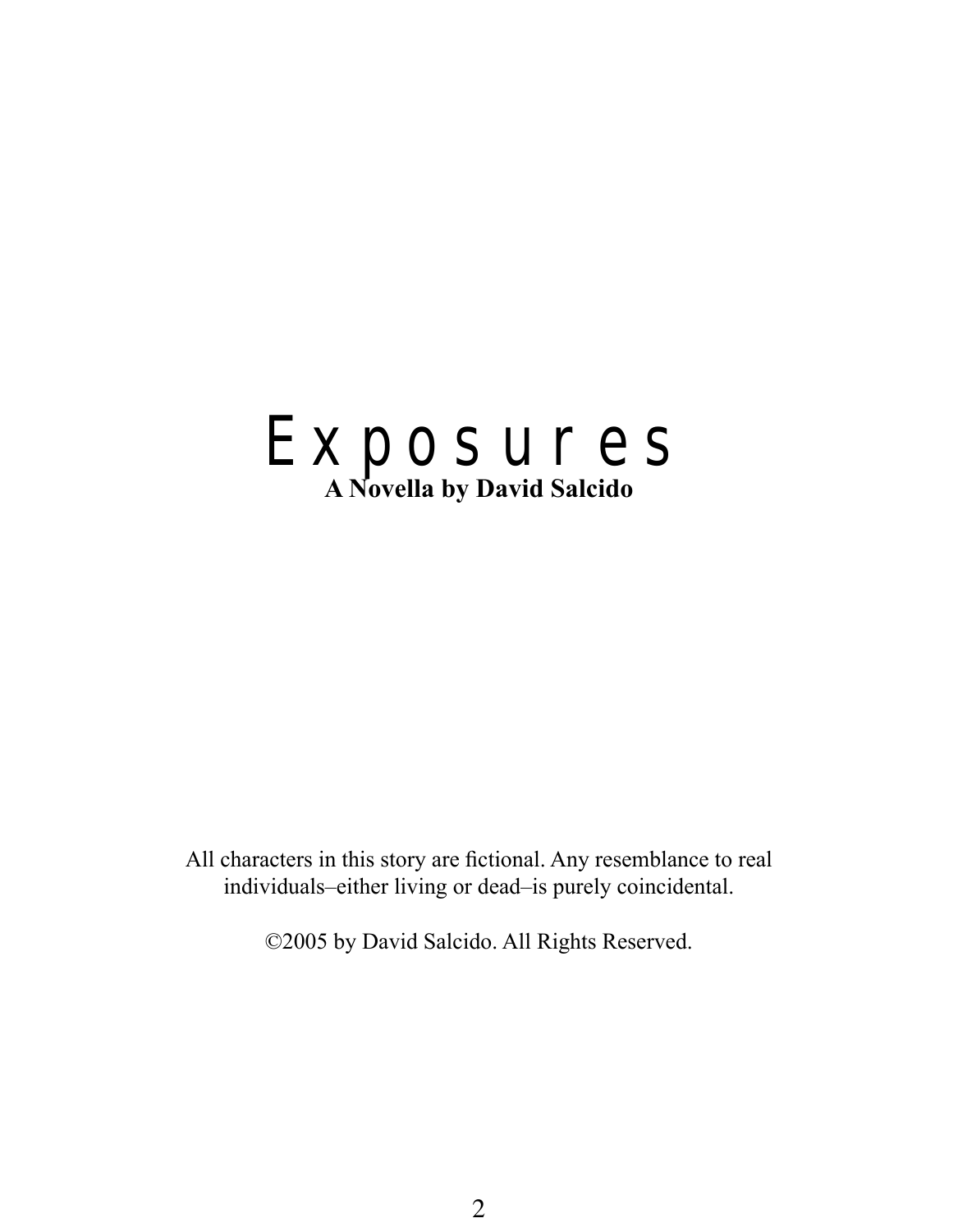#### **1**

There are some questions in this world that are beyond all comprehension. Like, why I'm here. That isn't as philosophical a reflection as it might appear. You see, weird as it sounds, I'm dead. I don't know how or why, but I am most definitely dead. I know this because of my present state, or non-state if you will. I am completely detached from my body, which is no where in sight. I know it because nobody in the room seems to be aware of my presence. And, I know it because of the mystery I'm watching unfold with interest.

I have just been the witness to a police interrogation of my beautiful wife Gail. She's sitting on the couch, in this, our living room, trying to hold herself together. Nearby is a box of tissues, clear indication, along with the crushed wad held tightly in her right fist, that the task hasn't been an easy one.

It seems that I have disappeared, and recently by the looks of it.

This is the first report. The officer asking the questions has been very direct and somewhat neutral as he fires off general questions concerning physical description, habits, and other personal statistics of the allegedly disappeared Daniel McBain. Me.

I can tell that he doesn't fully believe the circumstances to be what they seem. Neither does the female officer who stands behind Gail languidly flipping through one of my photo albums, stifling a yawn.

"Is this a picture of your husband with the friend you reported as the last person who may have seen him?"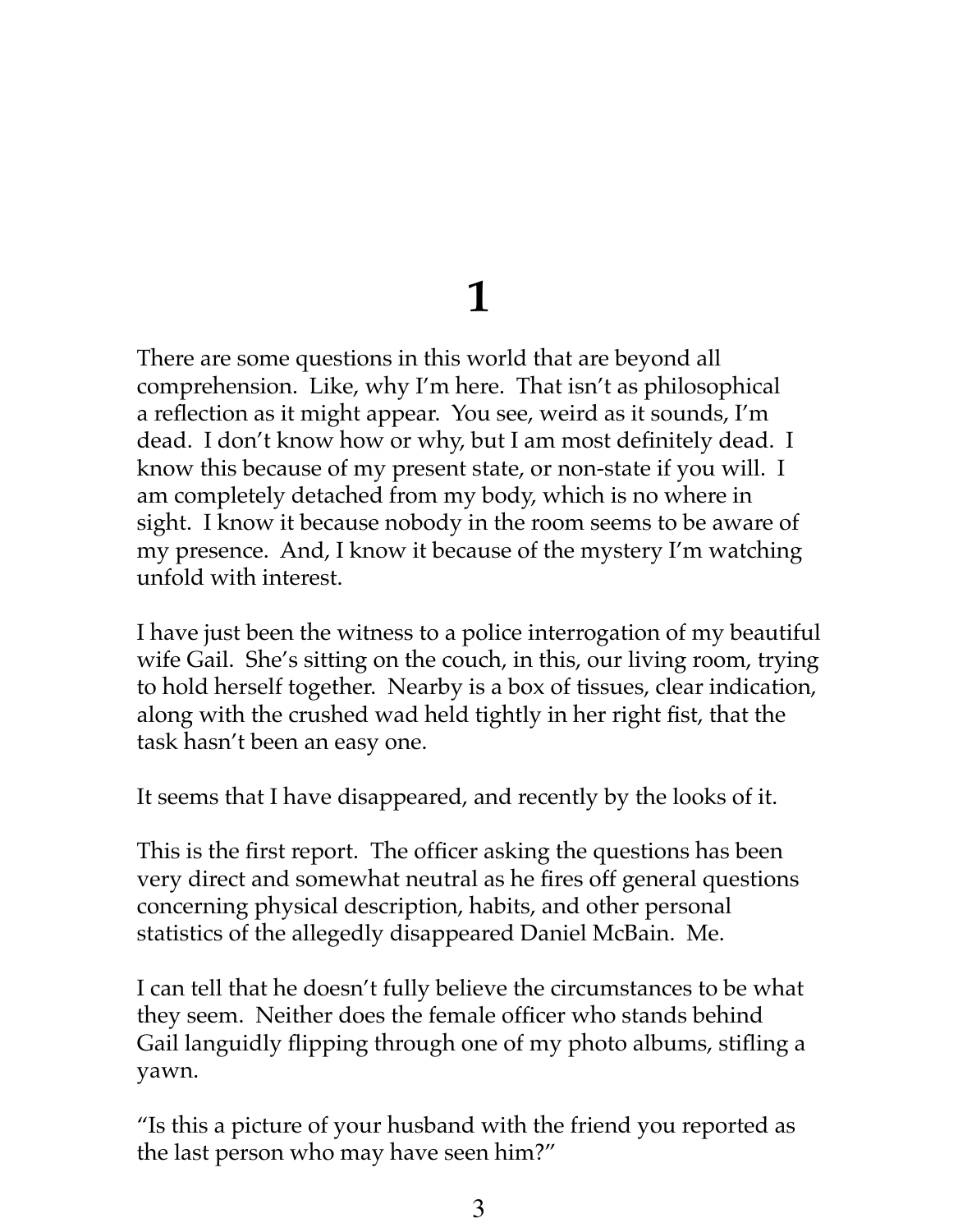Gail turns and squints at the album, held up for her to see by the officer. "Yes," she says. "It is."

Curious. The photo in question is one of me and Grady Kline. In it I'm leaning against the bed of Grady's truck, while Grady, a blond giant of a man, stands behind me, his arms draped around me in a loose hug, his bearded chin resting on my right shoulder. A very uncharacteristic pose for macho homophobe Grady. We had been drinking heavily at the time, and the gesture had surprised both myself and Gail, who had taken the picture. Grady has never been one for displays of affection toward anybody; especially towards friends of the same gender.

"Do you mind if we take the photo with us, along with the others you provided?"

Gail shakes her head and turns back to the other waiting officer. 'Damn,' I think. 'We're never going to see that photo again.' Then I remember my predicament. I shouldn't be seeing it at all. Something like fear washes over me and the scene starts to waver, like the reception is going out on a life-size television set. I shake off the feeling and everything becomes clear again.

I've missed what the officer has said to Gail. She's nodding.

"Yes," she says. " He lived with us for about four months, but that was over two years ago. My husband got him a job at the magazine where he works and he's lived on his own since then."

"Do you have Mr. Kline's address?"

Gail nods, gets up from the couch and walks woodenly to the rolodex we keep next to the telephone. She returns with a card, which she hands to the officer. He dutifully copies the information onto his notepad, then flips the page and writes something else onto a clean piece of paper.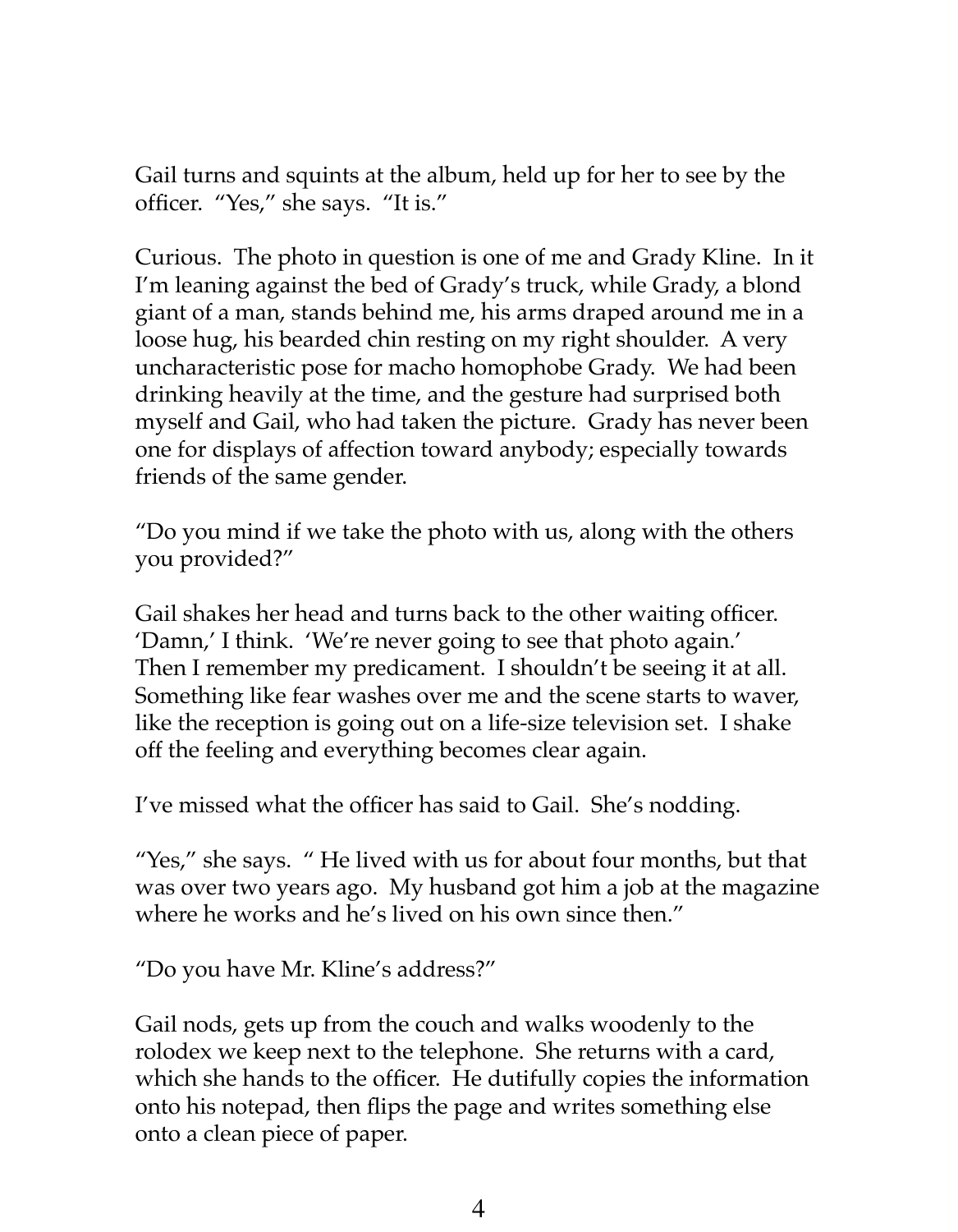"This is my name and badge number," he says, ripping the page out of the notepad and handing it to her. "If you can think of anything else which may help us, please don't hesitate to call."

She takes the paper and stares at it numbly. From the back of the house I hear a rustling. It isn't until the baby starts to cry that the others react. Gail and the officer stand up. He looks over at his companion, who nods.

"Thank you for your time, Mrs. McBain. We'll do everything we can to find your husband. We can show ourselves out." Gail follows them to the door anyway, closes it behind them, locks it and goes to attend to the baby.

I sit, wondering how long it has been since my "disappearance." I don't remember anything at all. My last memory is of a hurried breakfast, a very sloppy kiss from ten-month-old Tori, my daughter, and Gail handing me something. A book. That's where it starts getting fuzzy. I don't even remember leaving the house.

Gail enters the room again with Tori, and goes about the tasks of warming up her bottle. I watch the domestic scene with sadness, but find that tears are no longer available to me. I stand, struggling with my emotions as the scene shifts in and out of focus, then freeze as Tori looks over her mother's shoulder, her eyes coming to rest on me. Impossibly, she smiles and holds out her arms. "Da da," she says. Gail stops what she's doing, hugs the baby hard and starts to sob.

I hear a scream. The world seems to shatter around me. As oblivion overtakes me, the last sounds I am aware of are the frightened cry of little Tori, and another scream ripping from my throat. Then cold, dark nothing.

**\*\*\*\*\***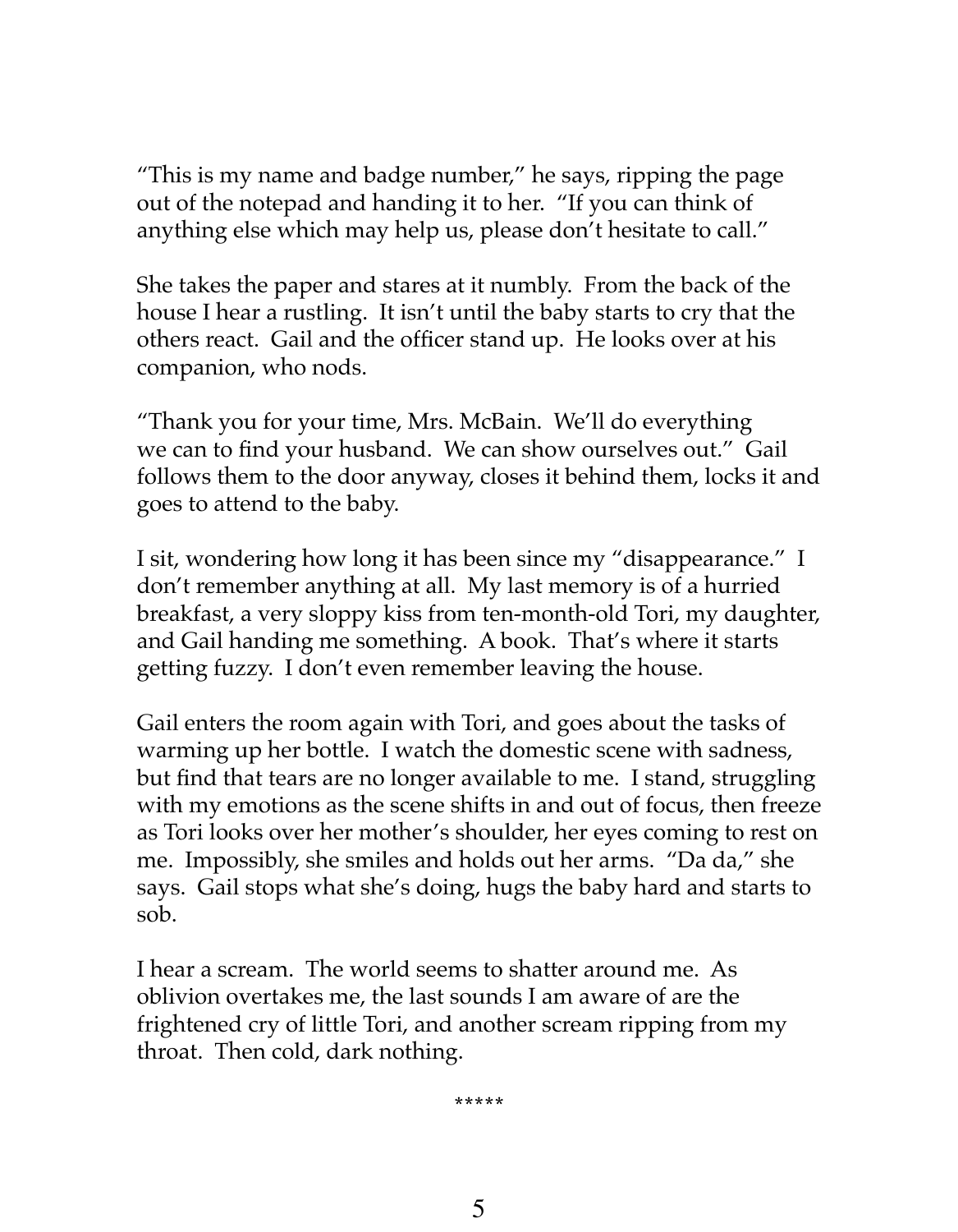The sound of my name being repeated, over and over again, draws me out of the void. It's Grady. He's looking out the window of his apartment. Over his shoulder I see the two officers walking up the stairs. Grady stinks of alcohol and fear. His blond hair is uncombed. "Dan, Dan, Dan," he says for the umpteenth time. The doorbell rings. I watch as Grady lights a cigarette, paces back and forth twice as though trying to make up his mind. The bell rings again, and he turns abruptly to open the door.

"Grady Kline?" the female officer asks.

"Yeah."

"We'd like to ask you a few questions, if we may."

"What about?" Grady blows a stream of smoke out the side of his mouth, and takes another deep drag on his cigarette.

"We're investigating the disappearance of one, Daniel McBain."

Grady's brow furrows. He looks from one officer to the other, then back again. "What do you mean, disappearance?"

"He hasn't been seen for five days. We assumed you were aware of the situation."

Grady pauses, then nods, opening the screen door to invite the officers in. "Yeah, I knew that he hasn't been around, we work together. He hasn't been in the office all week. I figured that he was sick or something."

"You weren't curious?" the male officer asks offhandedly, looking around the room with seeming disinterest.

Grady closes the door. "Yeah, I was curious. But we've just been so busy that I haven't had time to ask any questions, y'know?"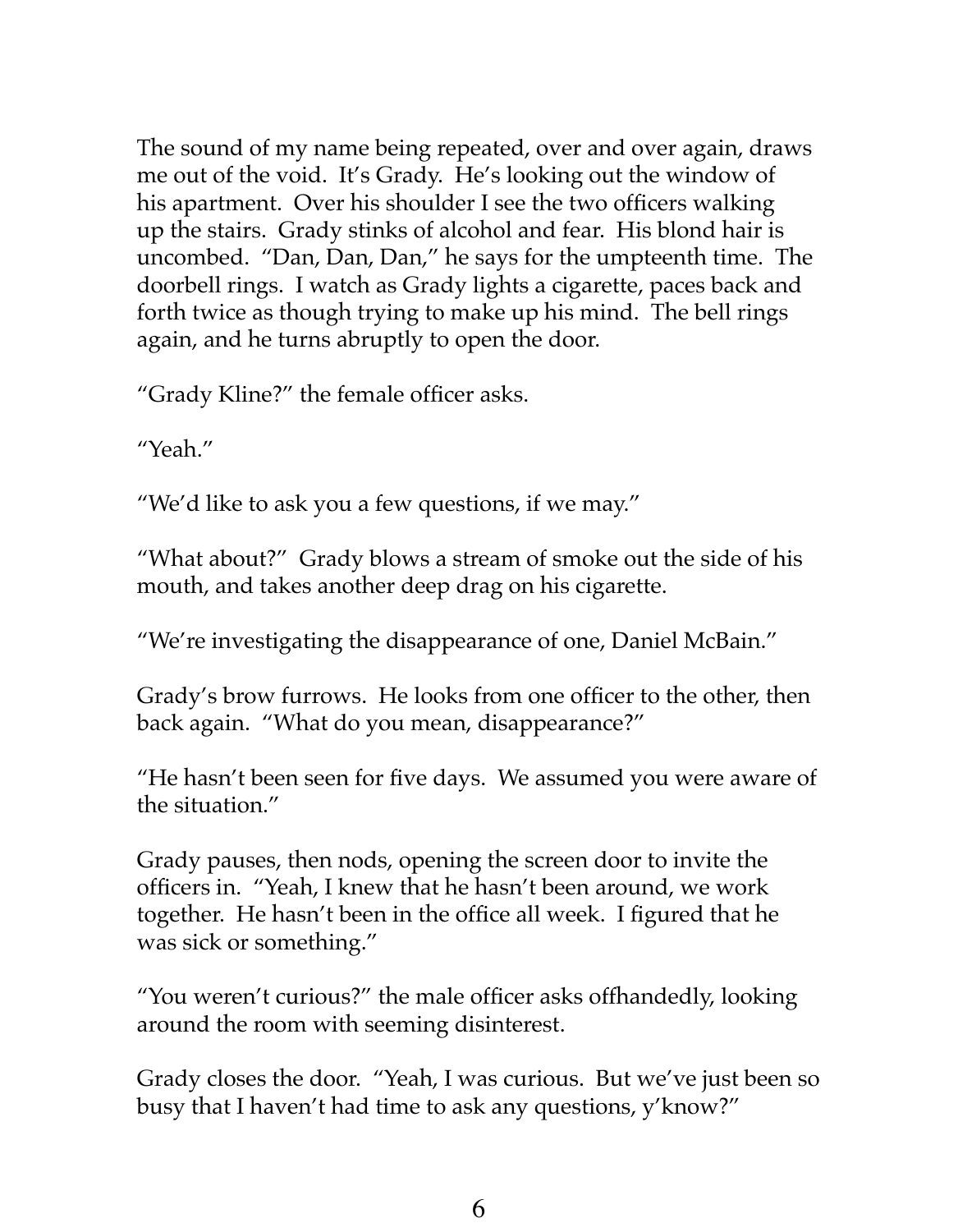"Your boss was aware of the situation." The officer looks hard at Grady, who looks away and stabs out his cigarette.

"Yeah, so? You know how it is with bosses. They keep to themselves." Finding a discarded pack, he fishes another out and lights it.

"Mm hm. You also signed a card of condolence to his wife, which she received from your place of employment yesterday."

Grady looks up angrily. "I told you, I thought he was sick! Look, what's this all about, anyway?"

The female officer gestures to a place on a nearby couch. "Mind if we sit down?"

"Yeah," Grady says, puffing angrily. "I do, don't you have to have a warrant or something to come in here and ask me questions like this?"

"No, Mr. Kline, we don't. You invited us inside, and these questions are just routine. You were the last person who saw Mr. McBain..."

"Who says I was the last person to see him? A lot of people saw him last week."

"Yes, that's true. But according to his wife, you saw him on Saturday. The day he disappeared."

"His wife? She's wrong. I told her that when she called looking for him. We were supposed to get together on Saturday, but he never showed." Grady's pacing now, drawing heavily on his cigarette.

"I see," the officer says. "Would you be willing to make an official statement to that effect?"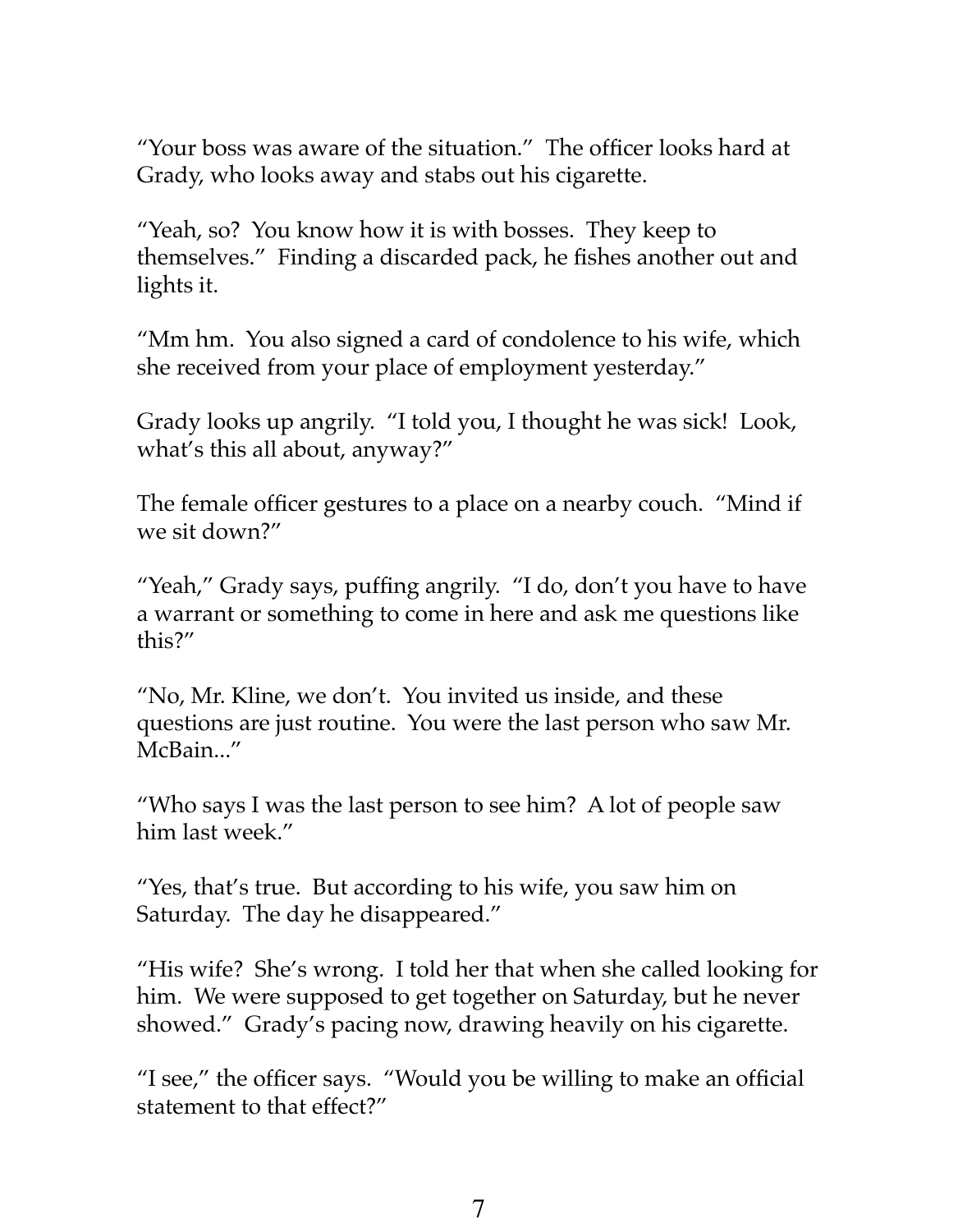He stops pacing. "What do you mean... sign something?"

"That's right," the officer says, picking lint from her pressed uniform. "All part of the formalities."

Grady looks from one to the other officer. "Yeah, I guess so. I wouldn't have to go to court or anything would I?"

The male officer, who had been taking out a small notepad, looks up with interest. "There's no indication that it will ever get to that point, Mr. Kline. Right now we're just trying to piece together the parts of a puzzle. These things rarely get beyond the investigation stage. For all we know, Mr. McBain just got a wild hair and took off for a while. It happens all the time. The person who allegedly disappeared shows up several months down the line in another state, with another name and no intentions of ever going back to the life he or she has left behind. You know how it is."

Grady drops down to perch on the edge of a chair, chewing on the cuticle of his little finger and squinting against the smoke curling up from the cigarette just inches from his face. "Yeah, I guess so."

"Then you'll come down and make the statement?"

"All I have to say is that I didn't see him on Saturday?"

"That's it," the officer says smiling. "And answer a few routine questions concerning your relationship with the subject. All part of the formalities."

Grady hesitates, then nods.

"Good." the officer says. The other officer joins him and they move toward the door. "Oh, by the way, Mr. Kline," he says. "What exactly were you and Mr. McBain going to be doing on Saturday?"

"Nothing," Grady says. "Just hanging out together. Drink a few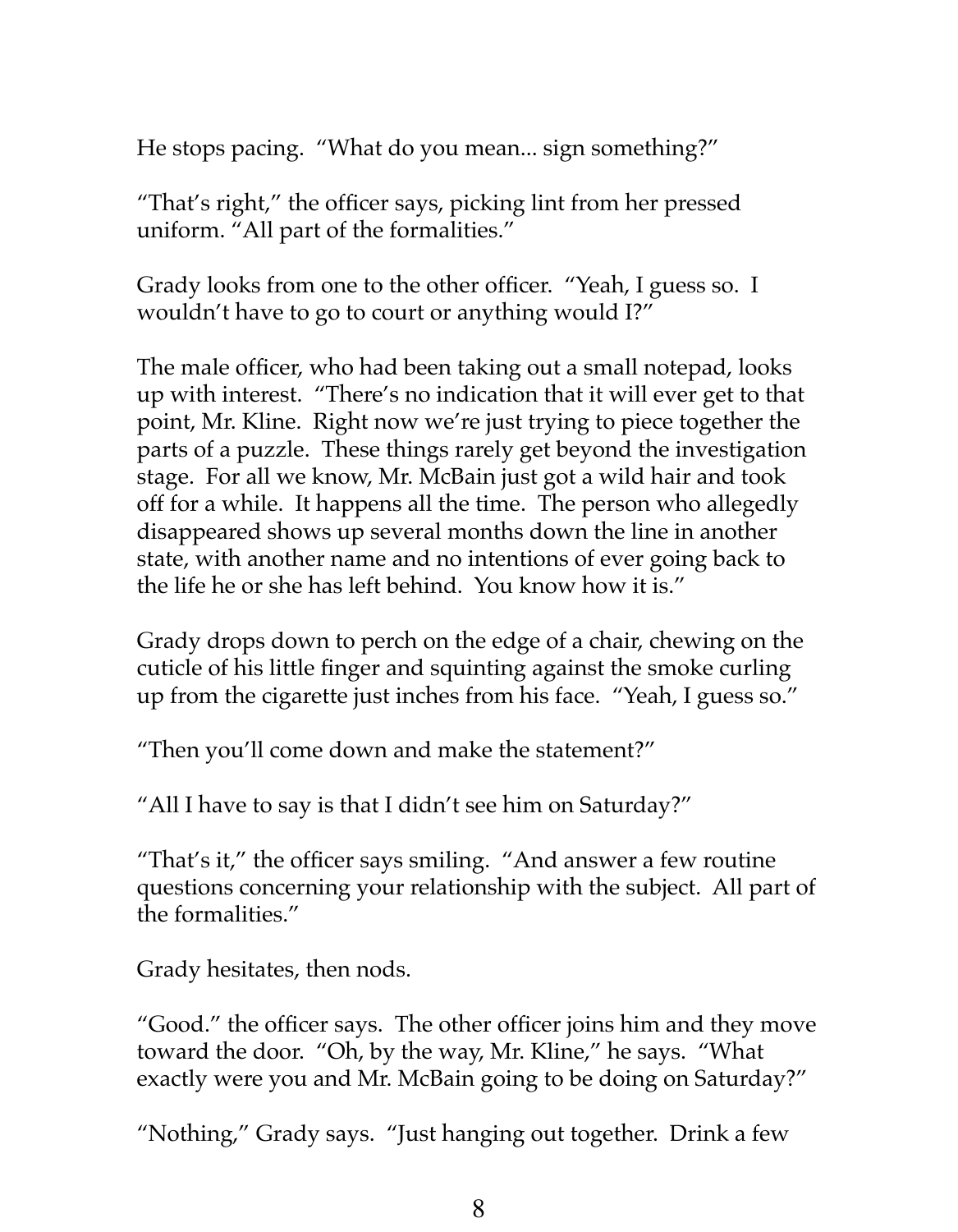brews. Watch the game on the tube. You know, guy stuff."

"Hm," the officer says, opening the door. "That's very interesting. Mrs. McBain says that Mr. McBain had been talking about the mountains. She said that he had dressed for hiking and that he had taken two of his cameras with him, along with several rolls of film. She was under the impression that Mr. McBain was going to be taking pictures of you."

Grady stiffens. "Of me," he says a little too loudly. "Why would he be taking pictures of me?"

The officer shrugs. "I don't know, it was... is... his profession isn't it?"

"Yeah," Grady says. "I mean... he's a photographer at the magazine we work for, but..."

"You work out a lot, don't you Mr. Kline?" the officer says stepping outside the apartment, his partner close on his heels.

"Yeah, everyday. It relieves the tension." A long pause. Grady looks confused, then angry. "So?"

"Just wondering," the officer says looking across the balcony, then turning his attention back to Grady. "You seem to be in good shape."

"Great shape," the female officer adds.

"Thanks," Grady says.

The male officer smiles. "You just come downtown and we'll get your official statement all taken care of, okay?"

"Yeah, okay," Grady says, watching the officers as they walk down the stairs and out of sight. He closes the door. "Fuck!" he says,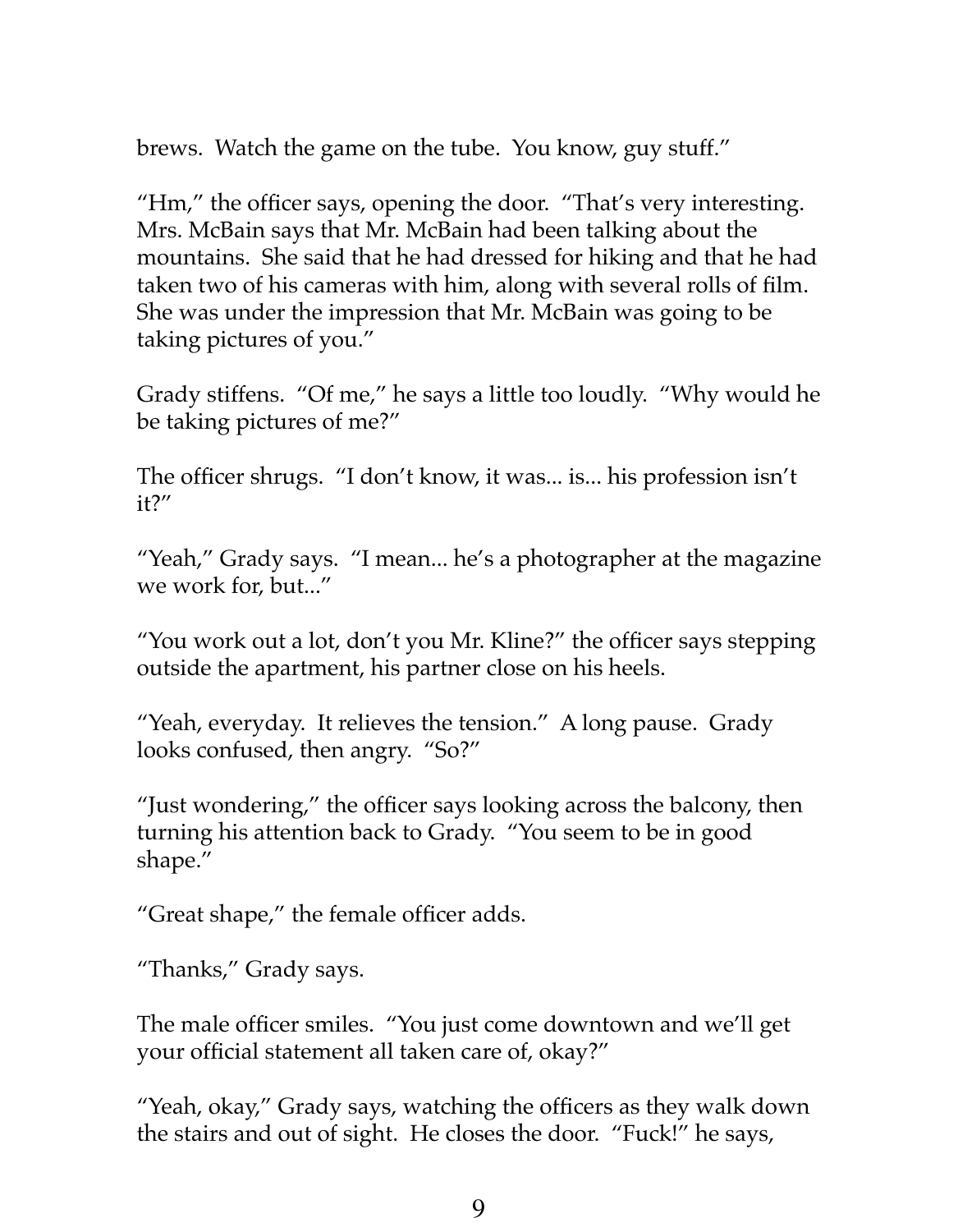then lights another cigarette and stares across the room at a book sitting on a cluttered shelf. I feel the hairs prickling along my neck. It's the book that Gail had handed me on Saturday morning. The last thing I remember with any clarity. Stepping across the room, Grady picks the book up, looks around him, then shoves it under the couch, stuffing a discarded sock and a dirty plate in after it.

I'm really confused now.

Grady stands up and begins pacing the floor again, turning inward, completely shutting out the world around him. I don't know how many times I've watched him do it, roaming the room like a caged animal, a haunted look on his face, as though completely absorbed by horrors which only he can see. He's unreachable when he does this, and he does it often. It's a phenomenon I have come to refer to as a "shutout," for lack of a better word. I've learned from experience that it's best to simply let him tire himself out--let the nightmares run their course. So I watch, as I have so many times before. And I wait.

**\*\*\*\*\***

I remember the fear in Gail's voice the first time she was witness to one of Grady's shutouts. "I don't like it, Dan," she said. "He looks like he's about to get violent."

"He won't get violent," I reassured her. "I've seen him do this before. He's just buried deep in his own thoughts. He'll be alright. He has to think things out, that's all."

I could tell that she wasn't being dissuaded. "Look," I said, resting my hands on her shoulders, "Grady's been through a lot recently. He's got a lot of things to work out. His parents won't have anything to do with him. The Center has done everything they can for him. He's got to start his life over again. That's got to be scary."

Gail was struggling with something, and I thought I knew what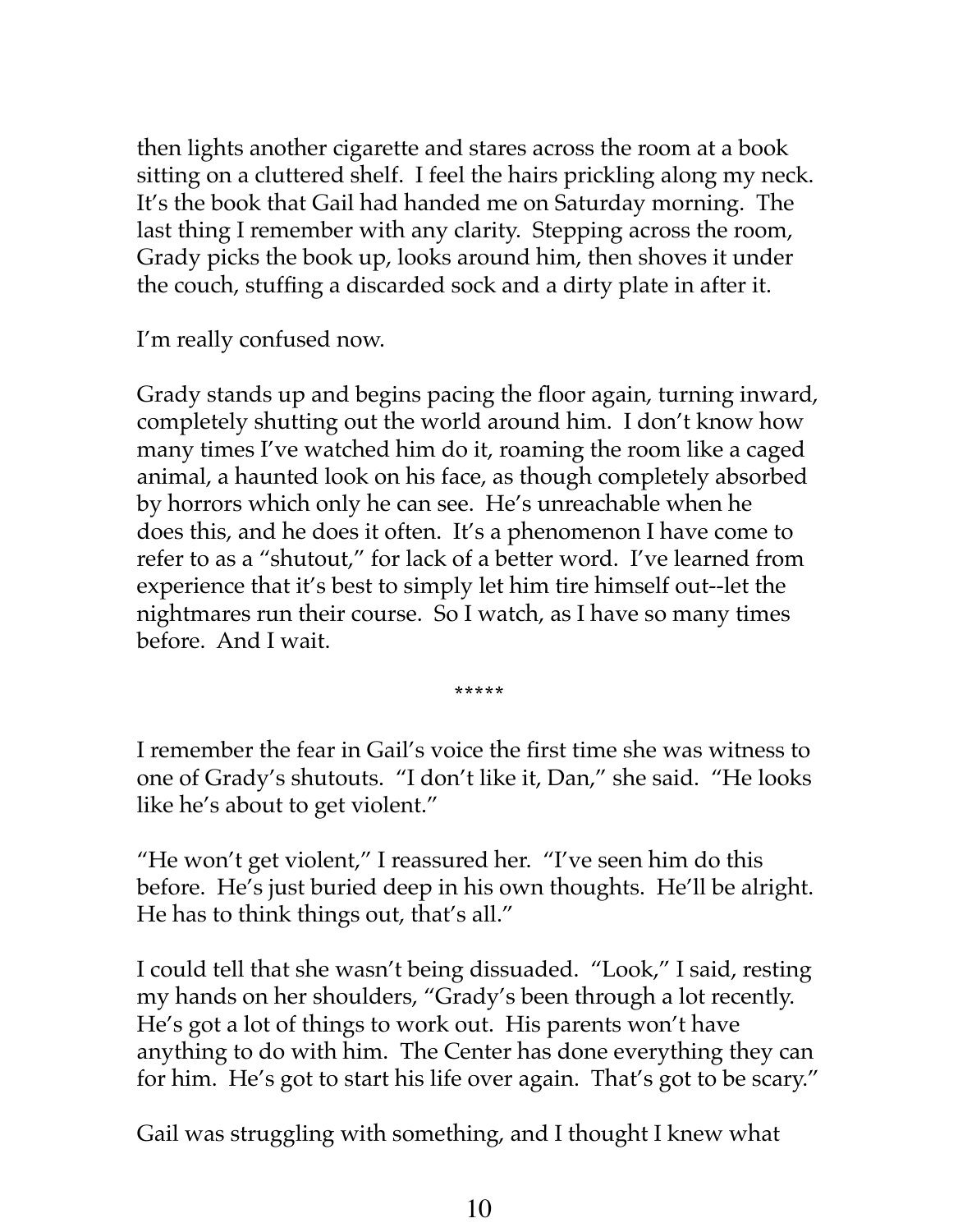it was. "He'll only be here for a few weeks," I said. "Just until we can find him a job and a place of his own. I'm going to talk to Richards in shipping on Monday to see if maybe he can find a place for Grady there. Okay? Everything will be alright. I'm not going to let anything happen to you. Or to me."

She had smiled then. A small, quiet smile that said she didn't quite believe me but that she trusted me.

She had trusted me before, and she was accustomed to my bringing home "lost boys" to care for. It was a weakness of mine. I had been doing it all my life and hadn't stopped even when I married Gail. It seemed we always had someone living under our roof with us, though I must admit, nobody as bad off, or as obviously disturbed, as Grady was then.

I may have mentioned it before, but if I did, it bears repeating. Grady Kline is a homophobe. We had had more than a few heated arguments on the subject, when he would misinterpret a kindness on the part of some person of the male gender as something other than what was intended. Friends, workmates, strangers; none were safe from the paranoid workings of Grady's overheated imagination. Even I had come under fire on several occasions, though never physically. I couldn't say the same for others. A female friend of mine had pinned him accurately when she had judged him to be "in a homosexual panic" after just one meeting.

Why do I feel it important that this be mentioned? To serve a point. Grady Kline didn't trust many people. Especially men. His mother had been the closest to him until the incident. A devout Catholic, she never forgave him after his attempted suicide by drug overdose, two-and-a-half years ago. After that, she never returned his letters or his calls. I discovered all this while doing volunteer work for the Drug Rehab Center on weekends, where I would man phones and talk to the patients when they needed a shoulder to cry on. It was there that I came, over time, to serve as confidant and counselor to the big, blond giant.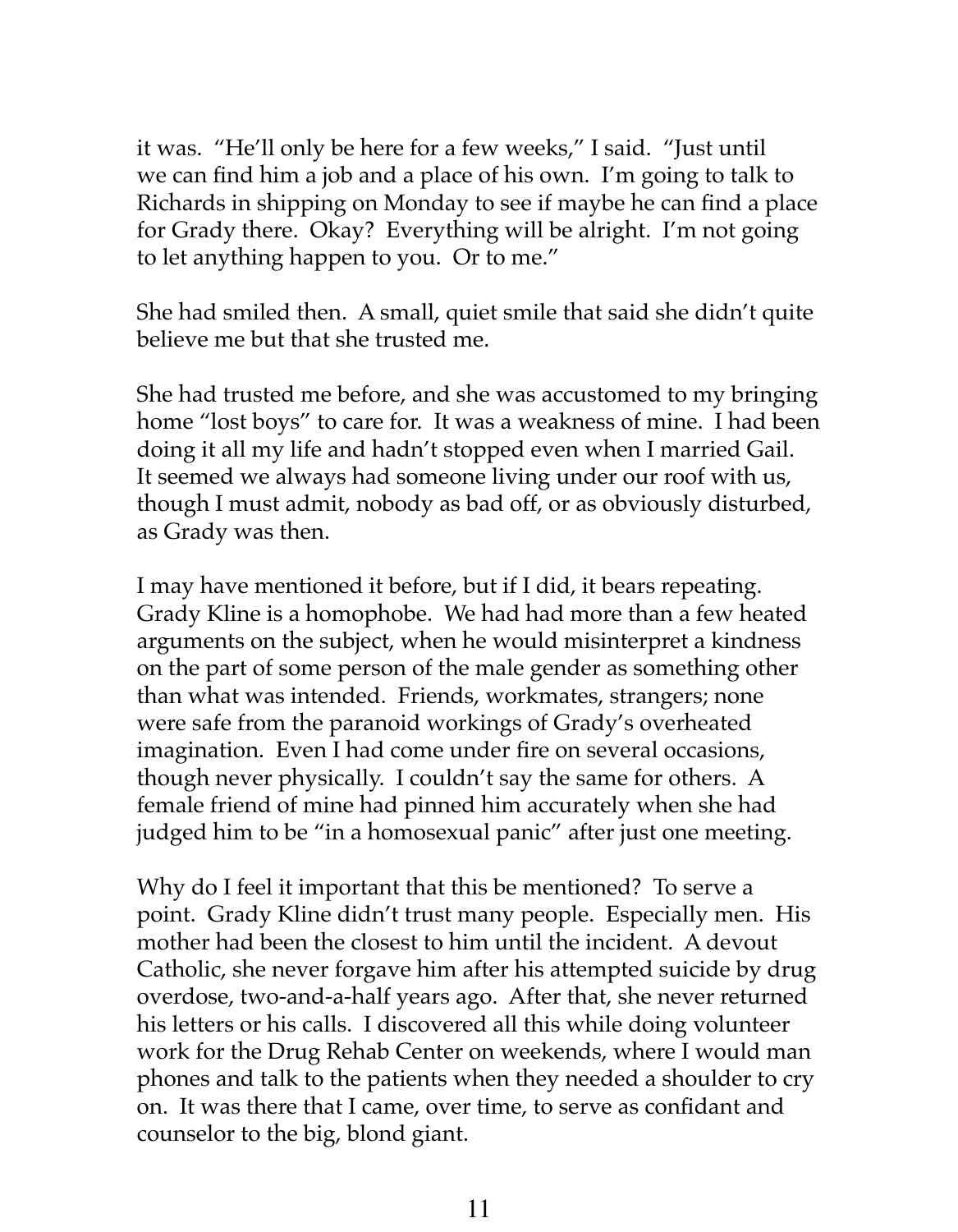None of the doctors where really sure just why Grady had taken to me, out of all the people he encountered through the course of a week. They just knew that he would keep everything bottled up until Saturday afternoon when I would arrive, then speak to me in hushed tones about the wanderings his overactive mind had taken.

He was sure that all the men in the Center, doctors included, were interested in him sexually. He was sure that they were all leering at him behind his back, and soon began refusing to shower or bathe during the week, for fear that one of them might see him naked. Guarding the shower stall on Tuesday and Thursday evenings came to be one of my unofficial duties at the Center. For some strange reason, which I never quite fathomed, I was the only person he trusted with this delicate task.

Of course, I never told his doctors what he was thinking. I simply told them that he was shy, and lived by a very strict Catholic code. It seemed to satisfy them.

It didn't seem to bother them, overloaded as they were, that his progress hinged on my continued visits. He got stronger, and, at my suggestion, began working out. He gained a peculiar sense of humor, which he only shared with me. I would chide him for slacking and he would joke that I was making him into the man of my dreams. I would retort that, though it was true I was making him into the man of somebody's dreams, hairy Greek gods weren't my cup of tea. He seemed to like that analogy, and eventually had me bring in books on mythology so he could read up on these gods I often referred to.

I knew that he was better when he began to argue with me over little things, like the fact that I drank too much caffeine, and started flirting with the nurses. Being no professional, I was pretty proud at what I had accomplished. That was one of the reasons I had agreed to take him in when he was finally dismissed from the Center. I was the only person he really trusted. He often said that he thought of me as his older brother. I knew things about Grady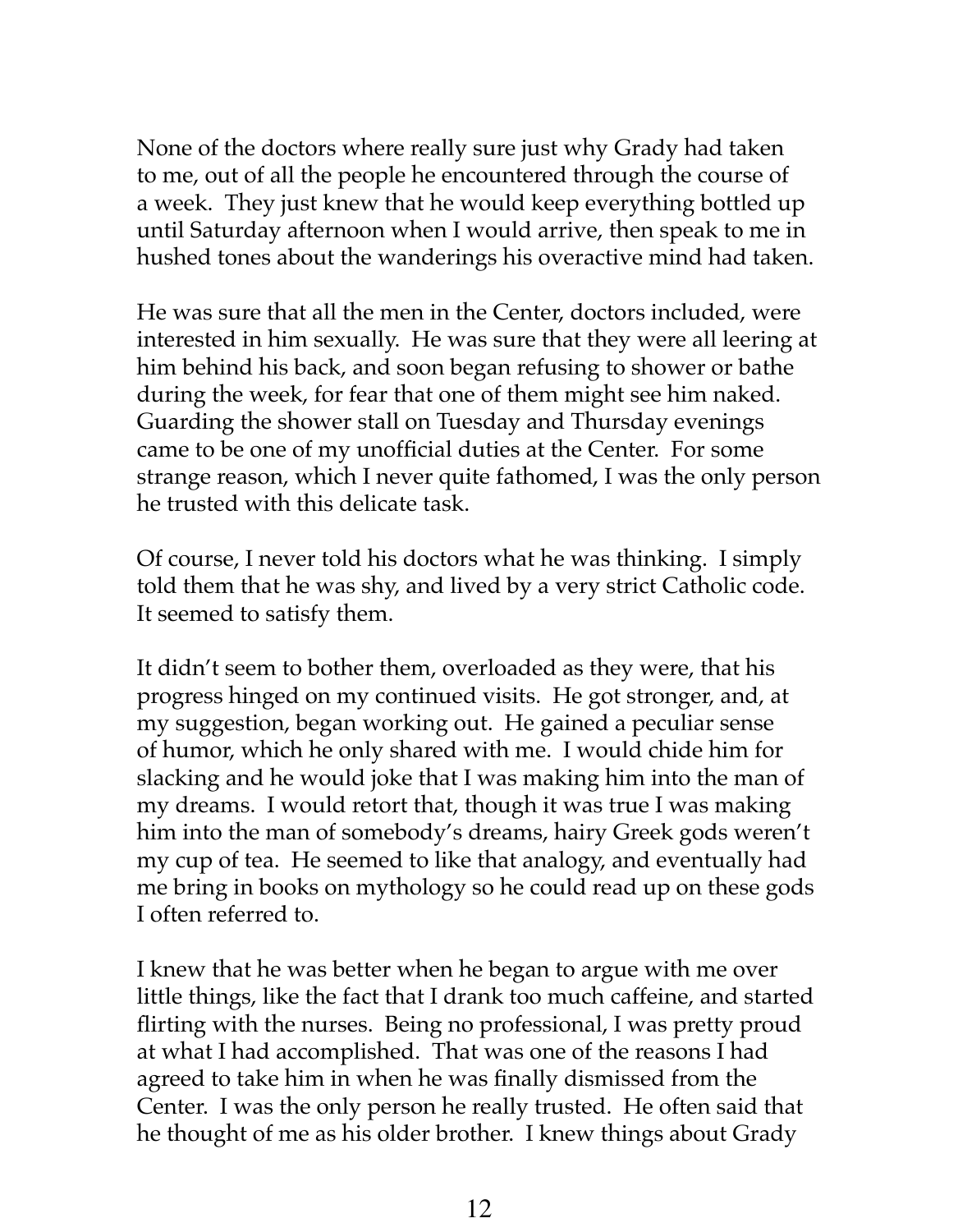that even his mother never knew. There are just some things that you don't tell your mother, but he told me. That put me in a special category. I guess you could say that I was Grady's best friend.

**\*\*\*\*\***

"Dan, Dan, Dan," Grady says. It draws me back to the present, where he is still pacing in a room full of smoke. Then again, "Dan, Dan, Dan," over and over like a mantra which seems to move through me, charging me with a strange electrical pulse. I'm not sure what's happening, but I don't fight it.

I begin to hear things. Faraway whispers and a sound like little bells. The sounds fade in and out of my perception, but seem to become stronger every time they return.

Voices shout out at me, but I can't understand what they're saying.

The smoke in the room seems to be caught in a slowly forming whirlpool with me as the vortex. Grady takes no notice, lost in his thoughts as his pacing continues.

The phenomenon intensifies and soon I am surrounded by a hurricane of sound, and lightning seems to crackle through the smoke whirling around me. I want to be afraid, but I know that if I allow it I will lose all of this, and I want to understand more than I want to fear.

Pressure begins to build behind my eyes as the voices buffet me like a palpable force. How much longer can I let this madness build, I wonder, before I can stand it no more. I am no closer to understanding what is happening to me when suddenly I find myself beginning to dissipate.

Panic overtakes me and everything begins to break apart. A scream rips from my throat. A name. "Graaaaaaaaaaaaaaaaaaaaddddddd ddddddyyyyyyyy!!!!!!!!"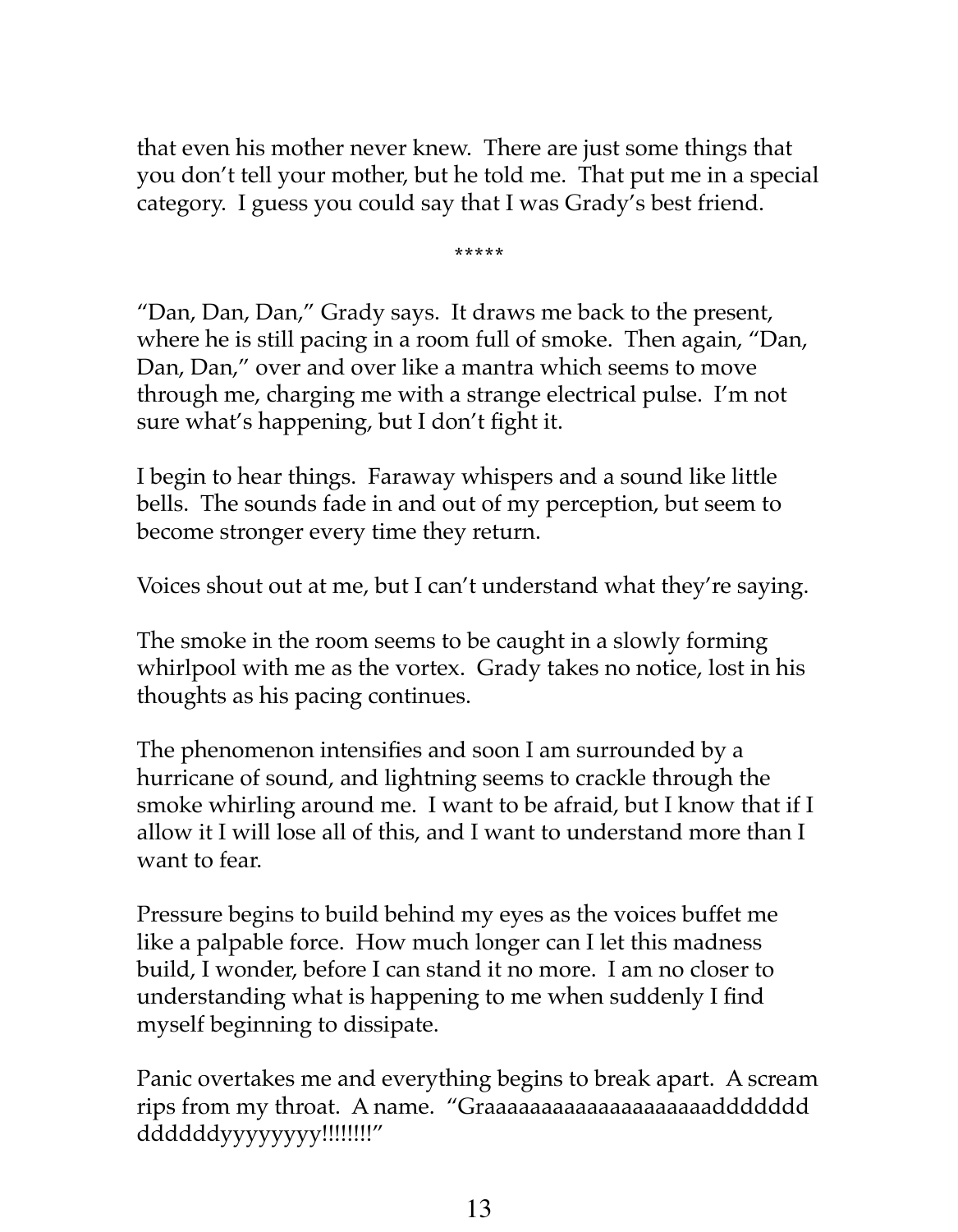The hurricane stops. I am whole again. Across the room from me Grady stands shock still, his eyes wide, his mouth open, all color gone from his face. He is staring at me. Not through me, as he and everyone else has done since this thing happened to me. He is looking directly into my eyes. And he is afraid.

"Grady?" I say, still not sure what's going on. "Can you see me?"

He reacts like he's been punched, reeling backwards against the wall. "GET AWAY FROM ME!" he screams. "GET AWAY! YOU'RE NOT REAL! GET AWAY!"

I move toward him and he slides sideways, along the wall, his eyes widening in terror. "Who are you?" he asks. "What do you want?"

"Grady," I say, reaching out to him. "It's me, Dan."

He begins to shake his head violently. "No!" he says. "You can't be here! You can't!"

I stop advancing and drop my arm. "Can't?" The tone in his voice and the look on his face make me ask the question. "Grady... am I dead?"

He only stares at me, his eyes becoming unfocused. "No!" he says, "No, no, no..."

'Damn,' I think, 'I'm losing him.' I don't know if it's an answer to my question I'm getting or a complete freak out. Sweat is rolling down his face as he begins to shake his head violently. "No! No. No. No...."

"Grady!" I yell, interrupting his frightened babble. "Why am I here? What happened to me?"

"I didn't do it!" He squeezes his eyes shut and turns away from me. His face and the front of his shirt are damp with sweat.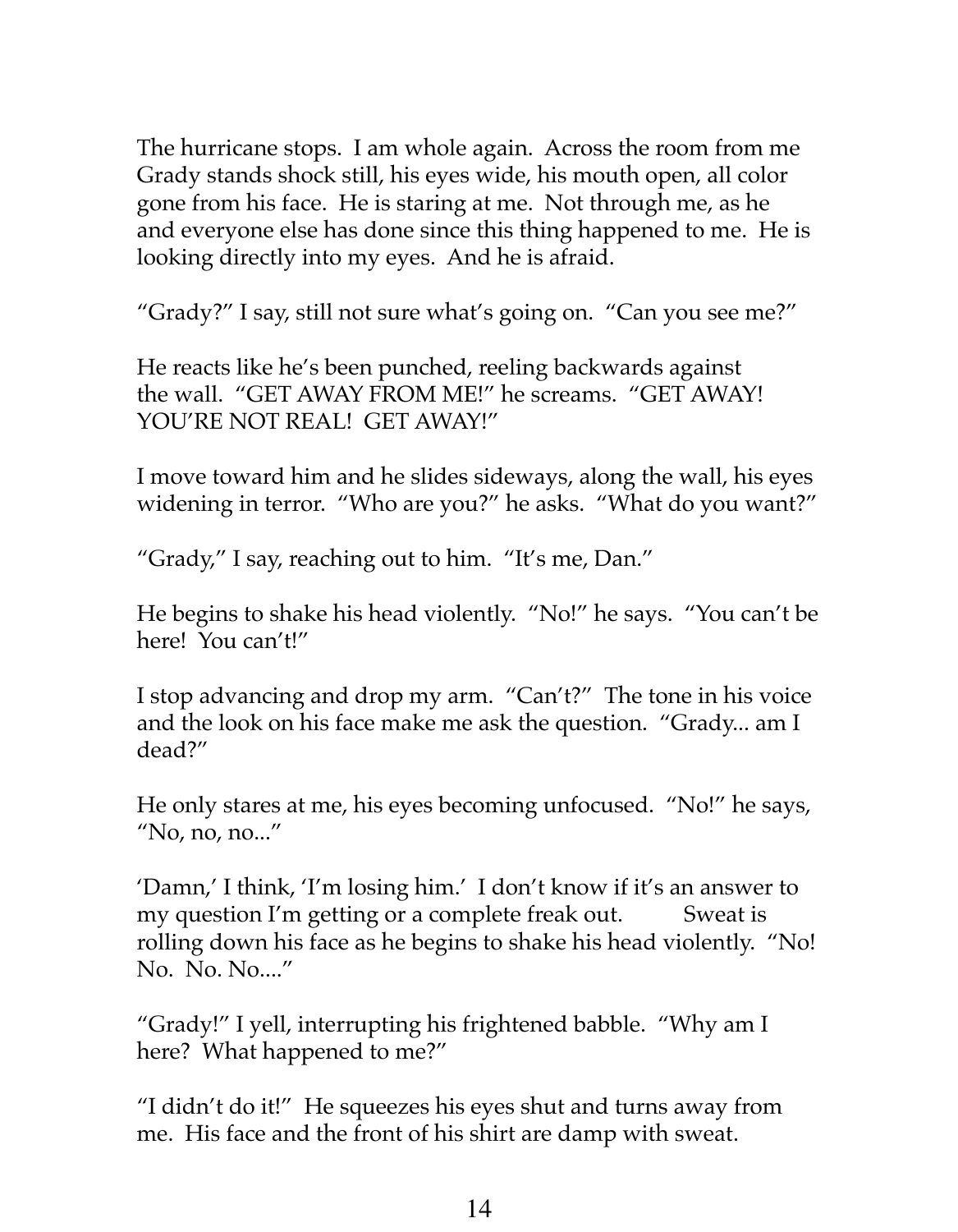"Didn't do what, Grady? What happened?" I reach out to grab his shoulders and shake him. He flinches away.

"GO AWAY!" he screams, and suddenly I feel myself fading. Grady loses consciousness and the peculiar bond which links us melts away. The world begins to fade around me, and suddenly a trio of disjointed images flash across my noncorporeal brain.

*...Grady sitting across from me.* 

*"I've never had anybody take pictures of me like that," he's saying. "But I want to send them to Sammie for her birthday."* 

*"No biggie," I hear myself replying. "We can do it on Saturday and I can have them to you by Monday."* 

*Grady is smiling a conspiratorial smile. "I've never done anything like this before," he repeats. "We'll have to go somewhere where nobody can see us. Maybe the mountains..."* 

*"Don't worry about it," I'm saying. "You've never looked better. She's gonna love 'em."* 

*"You think?" he asks, still smiling.* 

*"Sure," I say and we both start laughing."* 

*Fade out...*

Then,

*...Grady is laying languidly on his bed, naked.* 

*"Lift your head," my voice instructs him. "And look in this direction using only your eyes." He does so, and there is a flash.* 

*"Now, lay back," I tell him.*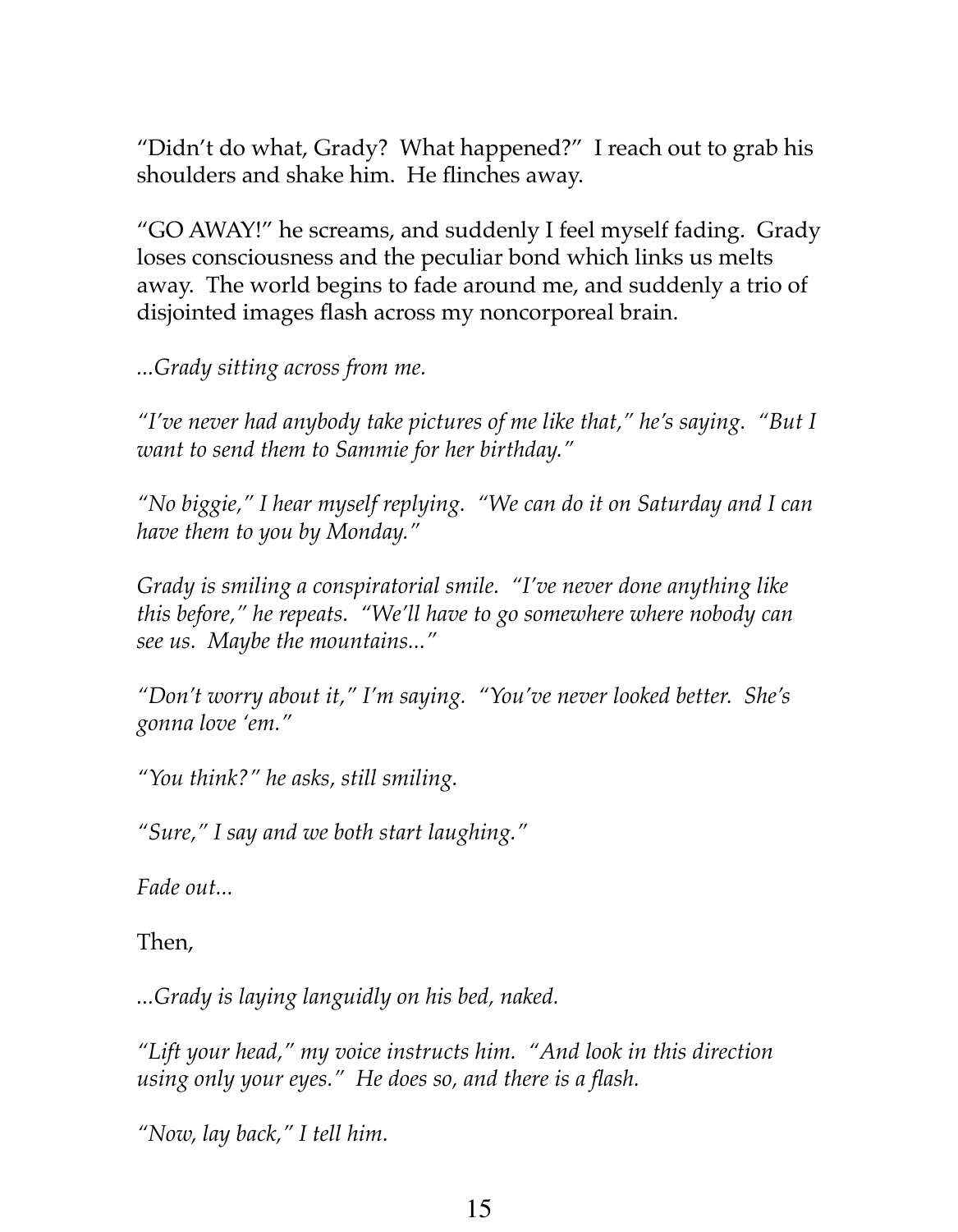*He does so.* 

*"I'm going to stand over you on the bed to get one from an angle looking down." I climb onto the bed and stand straddling his naked body. He's looking up expectantly. "Put your hand behind your head, under the pillow. Turn your head and close your eyes. You're asleep now. Right. Now let the other hand rest on your stomach. Relax! Don't be so stiff."* 

*I reach down and lift his arm. "Now just let it drop." I let go the arm and it falls naturally onto his bare stomach. "Great."* 

*I lift the top sheet and arrange it over his semi-erect penis. It falls with just the right amount of shadow. I'm pleased.* 

*"Okay, now take a deep breath and let it out slowly." He does this and I snap off a couple of shots. "Great," I say. "You can relax now."* 

*He opens his eyes and looks down at himself with a grin. "Down boy!" he commands, but the excited organ only becomes more insistent.* 

*I leap off the bed, and fetch Grady's half-full beer bottle from a nearby shelf. He drinks it down in three big swallows. Turning I see five more just like it on the shelf.* 

*"Ready to hit the trail?" I ask him.* 

*"Yeah," he says. "Let me just take a piss and get dressed, first." I nod and begin unwinding the film in my camera.* 

*Fade out...*

Then,

*...Grady is driving, laughing, drinking a beer.* 

*"Why don't you slow down on those," I say. "You've already had two six packs.*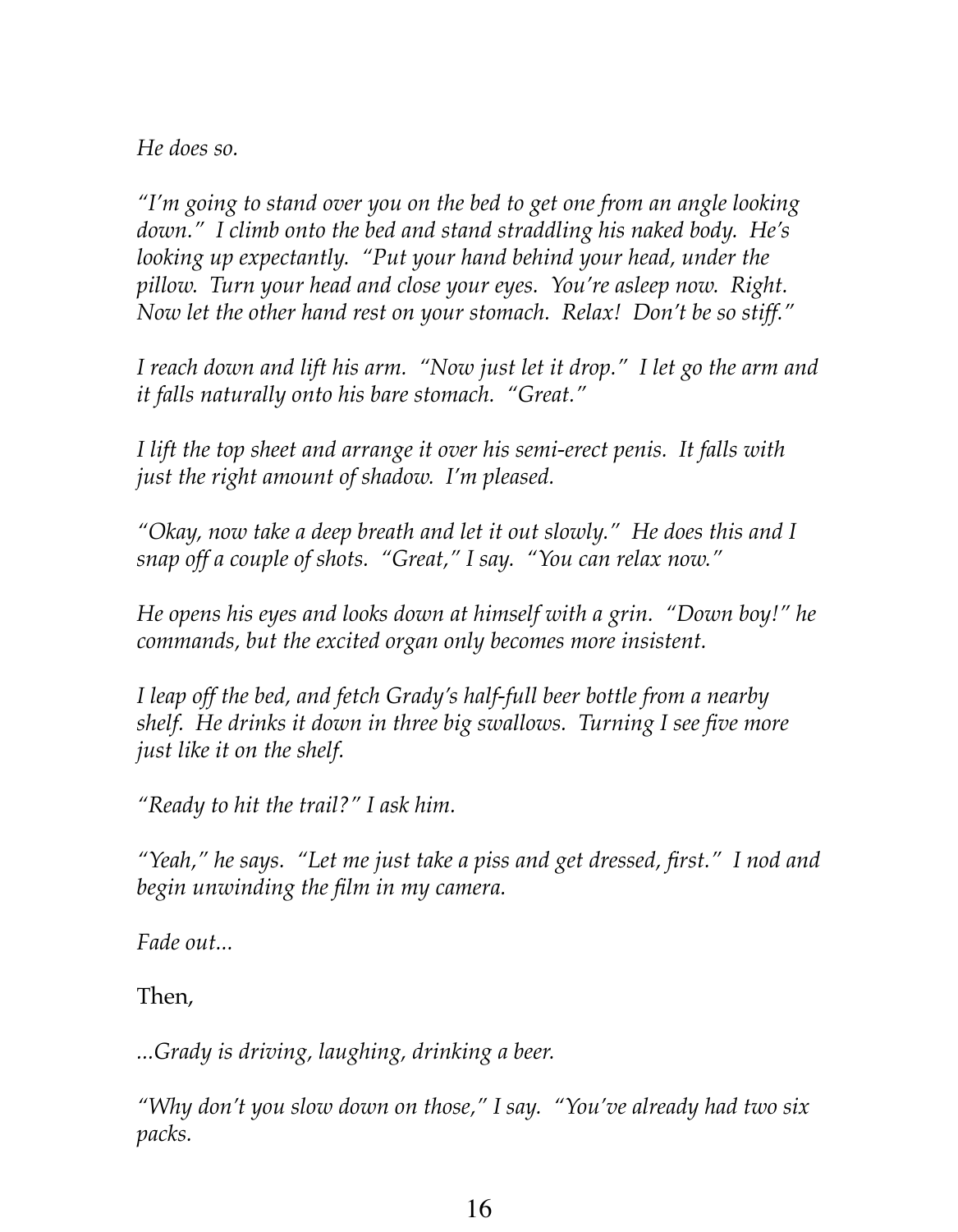*He turns to me with a grin. "Who's counting? Besides,I need 'em. They help me relax. You don't want me too stiff, do you?"* 

*I laugh. "No, but I don't think you want to be too limp either."* 

*"Hell," he says. "I do my best work when I'm shit-faced." He pokes at the noticeable bulge in his lap with the bottle. "See there. Eveready. Sammie's gonna cream when she sees these pictures."* 

*Fade out...*

'What the hell is going on?' I wonder. None of it makes any sense! Why did Grady lie to Gail and the police? The presence of that book, whatever it is, suggests that he did indeed see me on Saturday. Something is definitely not right here, and I can't quite put my finger on it. Grady knows something. Something which is scaring the shit out of him.

Did he see what happened to me? And did whatever it was he saw frighten him to silence? Did someone threaten him?

I have to find out.

The fragments of my own splintered memory are offering no answers, only more questions. That leaves Grady, and maybe Gail.

The answer is here somewhere, and I won't rest until I find out what it is. That thought foremost on my mind, I allow myself to be drawn back into the blackness of the void.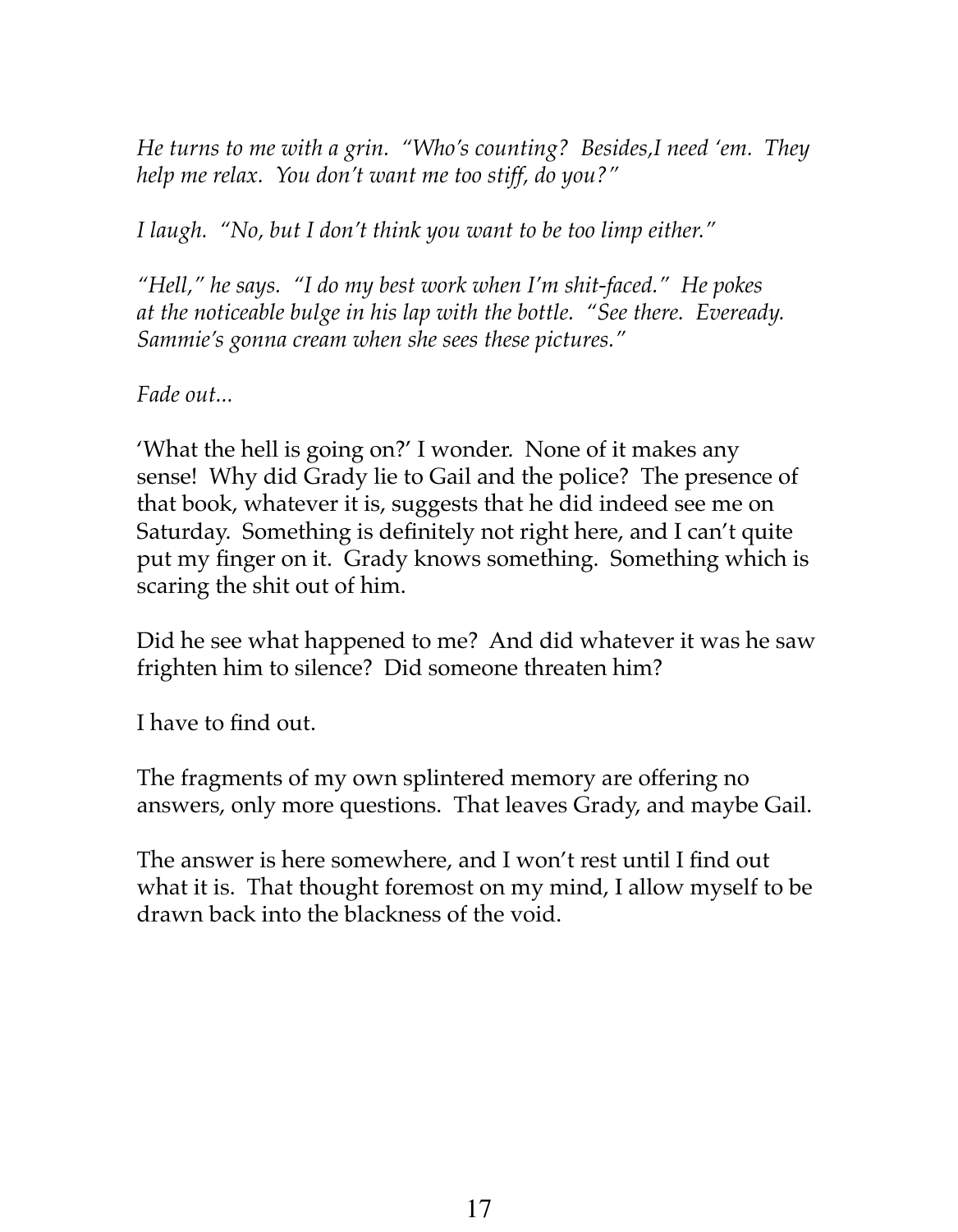**2**

"What do you mean you're closing the case? Have you found my husband?"

It's Gail, talking on the telephone with the police.

"Under what circumstances? You haven't done anything!" A long pause. "Wait a minute! Don't you hang up on me! Let me talk to the officer in charge of the investigation. Officer..." she fumbles with the piece of paper the officer handed her during her interrogation. "...Officer Mays. Badge number 379." Another, shorter pause.

"Taken off the case? When? Oh for God's sake! Look, whoever you are, my husband has disappeared under very mysterious circumstances. He's been missing for over a week now. Don't you think that warrants a little effort on the police department's part to try and find out what happened to him?"

I can hear the exasperated tones of the person on the other end of the line, but can't make out what he or she is saying. Watching Gail's face tells me what I want to know.

"And it doesn't bother you that Grady Kline has disappeared, either?"

Pause.

"Well that doesn't surprise me. I've been trying to get hold of Grady myself, but the magazine says that he hasn't been to work since Wednesday, and he doesn't answer his phone at home."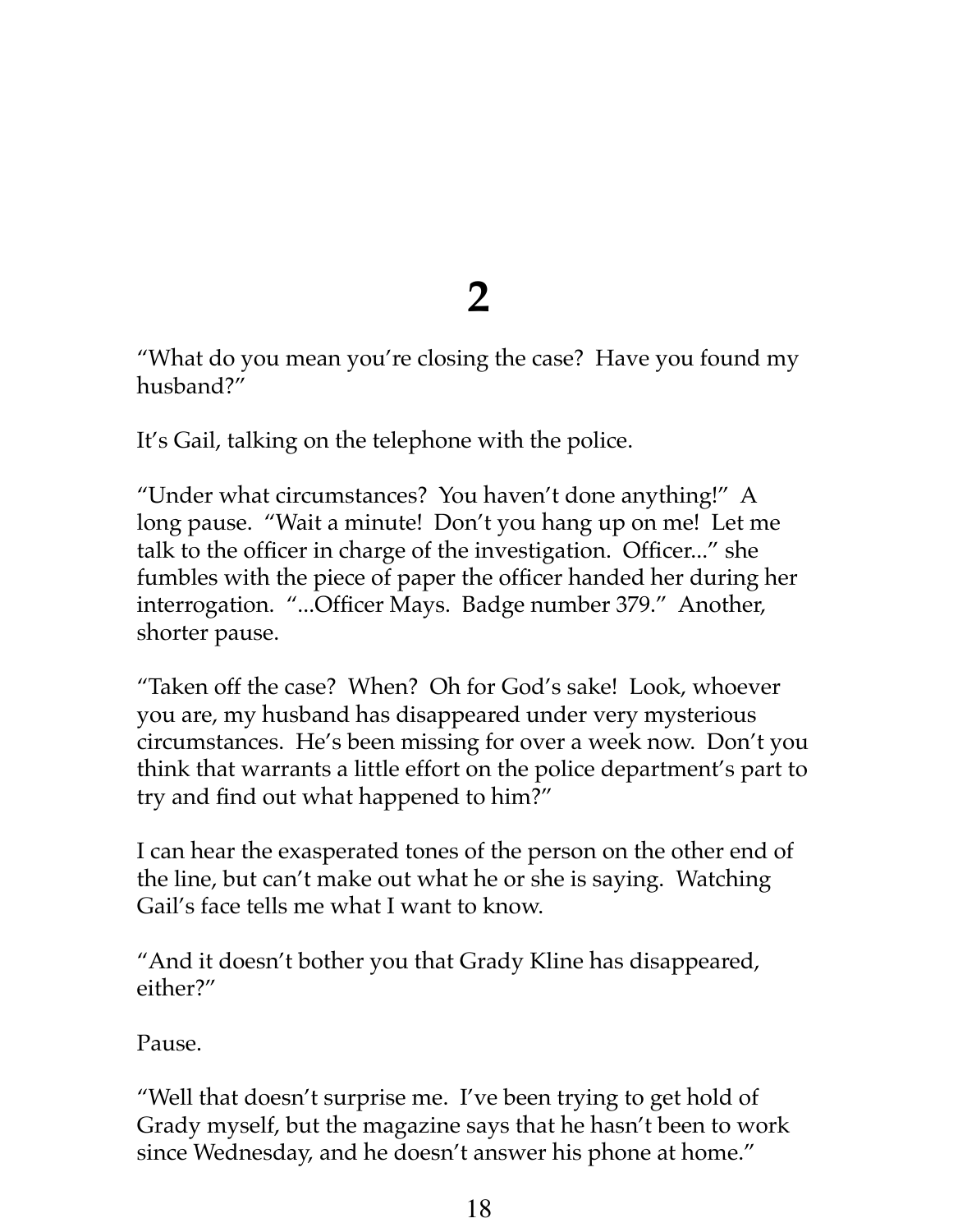Pause.

"Sick! You can't be serious! You just said that he failed to go in to give his report, and now you're saying that because he didn't answer his phone he might be sick? Don't you think this whole thing is just a little peculiar?"

Pause.

"Mm hm. Right. Okay, then what about the book... did you find the book?"

Shotgun pause.

"The book my husband took with him the morning before he disappeared. The book intended for Grady."

A buzz from the receiver.

"Look, if my husband saw him Saturday morning, then he has that book. It's not something that he would just throw away!"

Another impatient buzz.

"Because I know Grady Kline. He's got a voracious appetite for mythology. It's an obsession with him. The book that Daniel took him was a limited edition that he picked up at an estate sale. I told the police all of this a week ago!"

The pause is longer this time, the buzz from the receiver telling me that a lecture is in progress. It's time for the old brush off. Gail closes her eyes, her teeth grinding.

"Okay," she says finally, cutting off the buzz. "I've had enough of this. The newspaper has been calling me everyday for the last week, but I've been putting them off, per the police department's instructions. Maybe you don't know who my husband is, maybe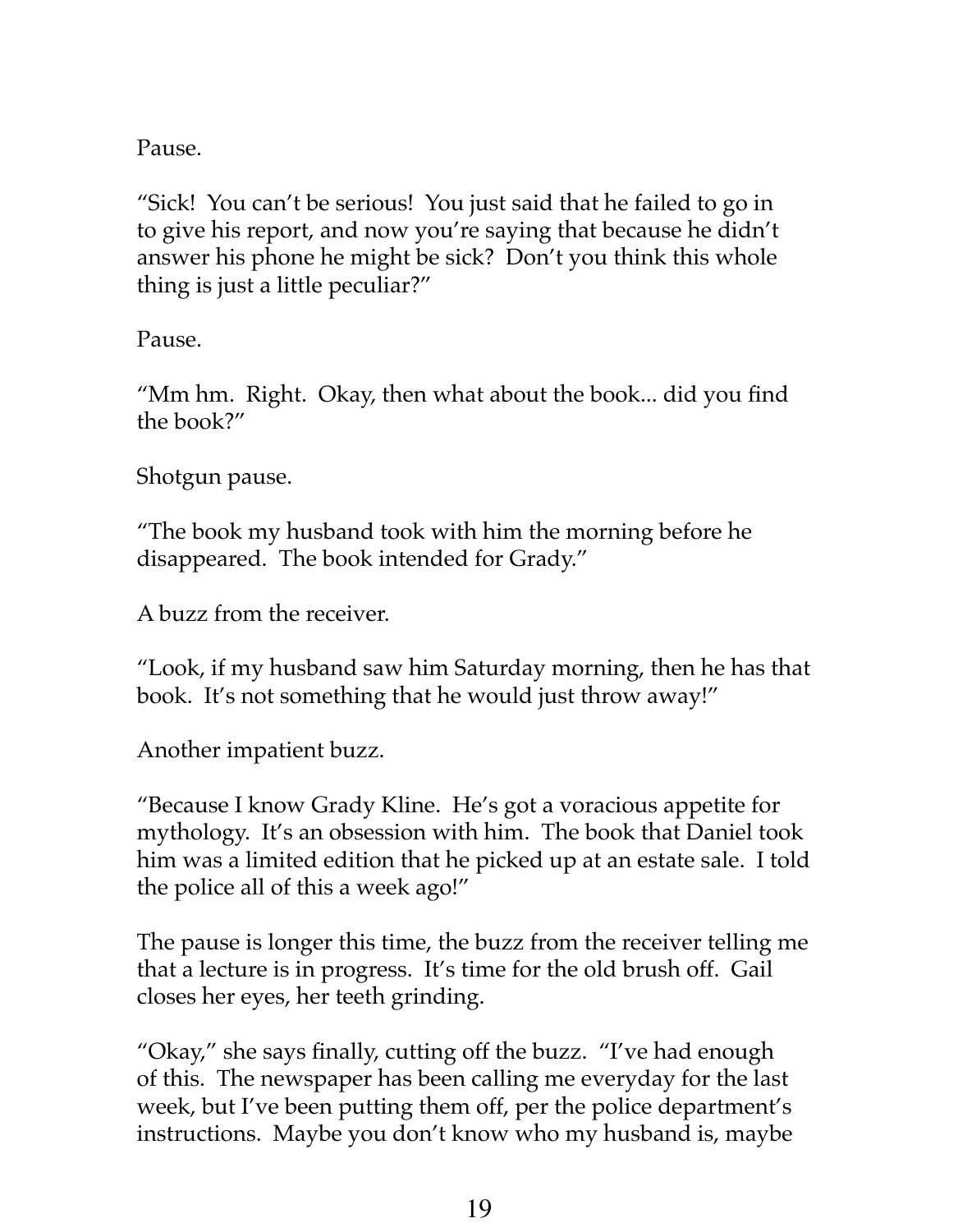he doesn't seem important enough for you to bother, but there are certain people who think otherwise. Daniel does freelance work for the paper. He's got friends there. I think they would be very interested in how the police have handled this case. I think they would be interested in what I've told you about that book. And I think they would be very interested in how you've let the only person who may have been with him before his disappearance, just disappear himself."

Silence from the other end of the line, then a clipped series of buzzes. Gail relaxes visibly, with a sigh.

"Yes," she says quietly. "That would be very nice."

Pause.

"No I'll be here all day. He can call at any time."

Pause.

"Yes. Thank you."

The line goes dead and Gail sits holding the receiver in her lap while tears roll slowly down her cheek. "Daniel," she whispers. "Where are you?"

Gail's beautiful face melts away as the sadness overwhelms me.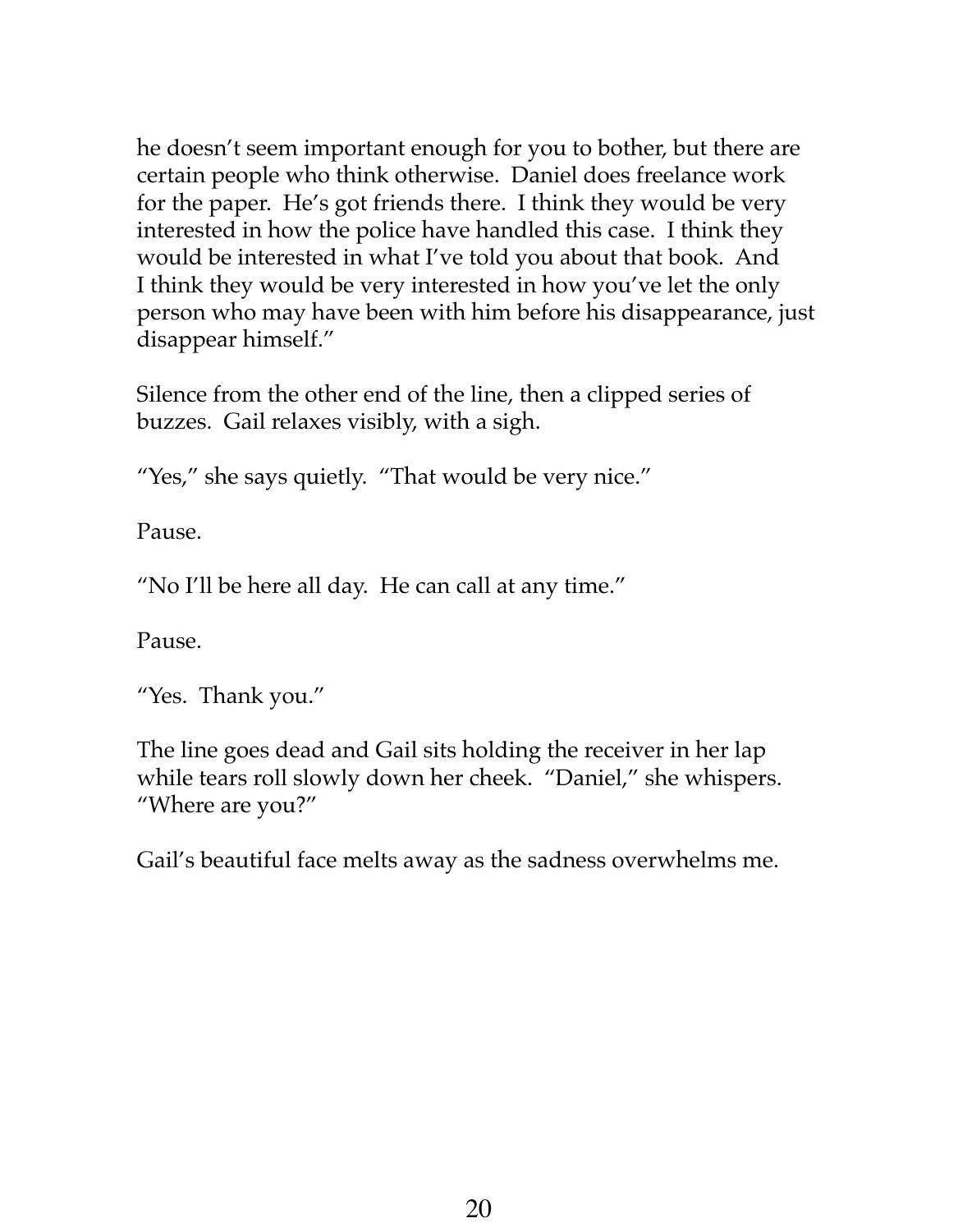#### **3**

When I'm finally able to track him down, using the residuals from the link established several days before, Grady is with Sammie. Samantha Long. A bartender at the Limping Coyote Saloon in Queen's Creek, a tiny village some four hours north of the city. Grady met her during one of his wilderness forays six months earlier. According to him it had been love at first sight. On both sides. Certainly wouldn't know it by the scene which is unfolding before my ghostly eyes right now.

"Daniel McBain, Daniel McBain, Daniel McBain! He's all you ever talk about! What is it with you and this McBain guy anyway? You in love with him or something?"

"Fuck you!" Grady says pushing the tiny redhead out of his face. "We're just friends, I told you. Why do you want to go saying shit like that?"

"Because you're acting like a real flake, Grady," Sammie says plopping down in a rickety kitchen chair which serves as living room furniture in her little trailer. "You show up on my doorstep three days ago saying you need a place to stay, but not giving me any reason. Then all you talk about is this McBain guy. You don't eat, you don't sleep, hell, you don't even make love to me. What the fuck is eating you, Grady? Why the hell are you here?"

Grady is too miserable to stay angry. He seems to collapse into himself on the threadbare couch, which he all but overtaxes with his bulk. "I don't know, Sammie," he says quietly. "I'm scared. I don't know what to do. I didn't know where else to go..."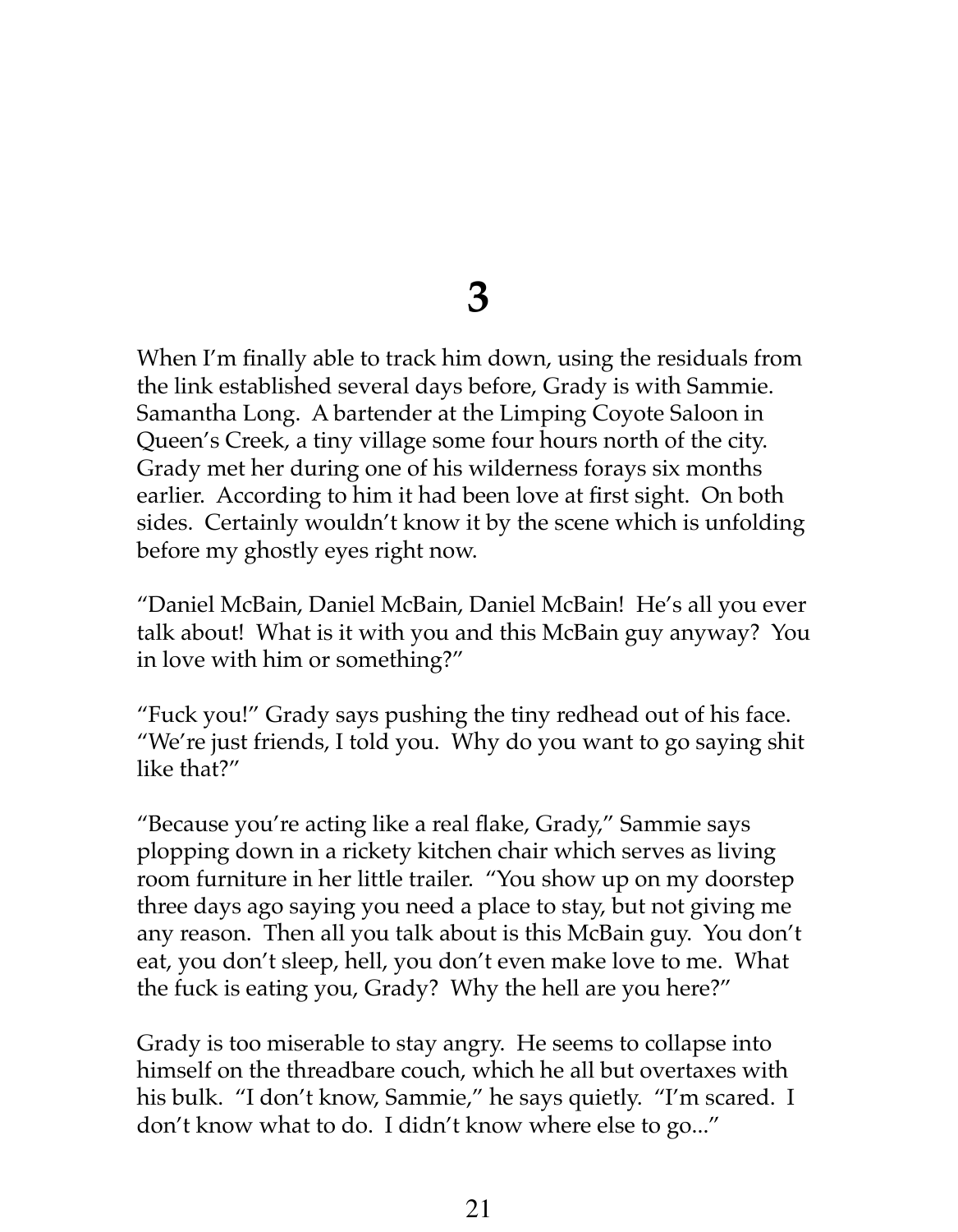Sammie's round face softens. She sighs and moves to sit on Grady's lap.

"It's okay, lover," she says, hugging his head to her ample chest. "I'm here now. Momma's here. I'm sorry I yelled, but I'm scared too. It scares me when a man I feel this strongly about starts brooding and keeping secrets from me. Can't you tell me what the problem is? Maybe I can help." Pulling back she cups his face in her hands and looks deep into his troubled eyes. "C'mon my Ares, tell your Aphrodite. Would the god of war keep secrets from his goddess wife?"

Grady manages a small smile and tears begin to well in his eyes, but he shakes them off. Men don't cry, especially in front of a woman.

"What did this McBain guy do, Grady? Did he get you in trouble somehow?"

He shakes his head. "No. He didn't do anything, I don't think... I can't remember. That's the problem, Sammie, I can't remember."

"Can't remember what, lover? Slow down and tell me what happened."

Grady tilts his head back, chewing his lower lip.

"He disappeared, Sammie. And the police think I have something to do with it." His eyes suddenly focus with a brittle intensity and he grabs Sammie by the shoulders. "I saw his ghost! His ghost came after me, Sammie! His ghost!" Despite his best efforts the tears start streaming down Grady's face.

"Whoa, whoa, whoa," Sammie says, her own eyes wide. "Slow down! His ghost? I thought you said he disappeared..."

"That's what the police said, and his wife too. I didn't want to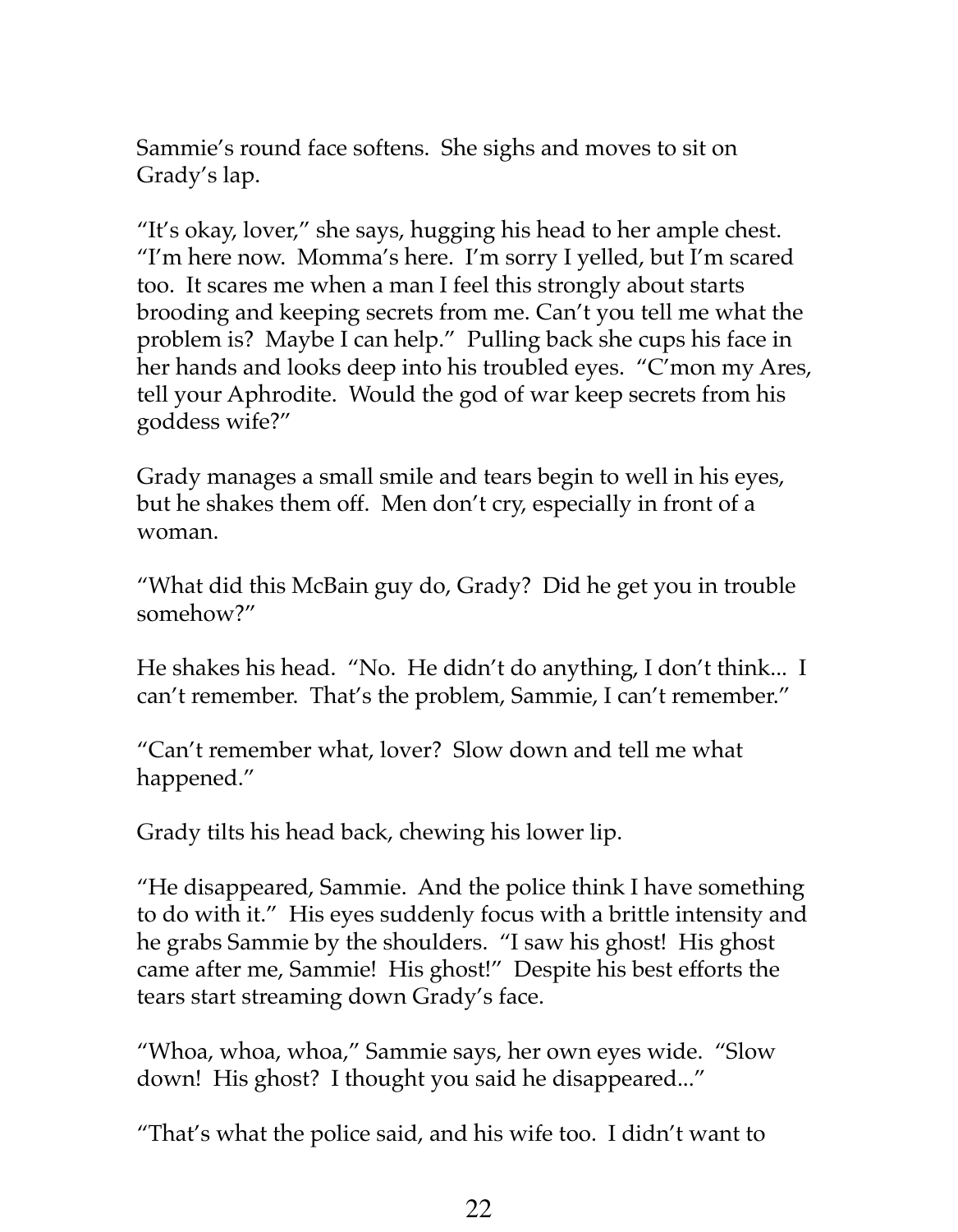believe it at first. But then his ghost came to me and I knew..."

"Grady, honey, calm down," Sammie says hugging him again. "Calm down. I won't let anything happen to you. C'mon, you're not going to get anywhere if you freak out like this."

She sits holding him, rocking back and forth for a long time. She doesn't seem to mind the desperate bear hug Grady has her in. After a while, Grady's arms begin to relax.

"Now," Sammie says. "Tell me what happened, from the beginning. Maybe we can figure this thing out together."

Grady nods, gently lifts her from his lap, lights a cigarette. He stands up without looking at her and begins to pace. As Sammie waits breathlessly on the couch, her green eyes never leaving his restless form, he begins to talk.

"I told you about my friend, Dan. He's a photographer. We were going to get together to take some pictures of me for your birthday." Sammie smiles, but Grady doesn't notice. He's becoming lost in his reverie. Now it's me who's waiting breathlessly, though I'm not too sure about that term. Do ghosts breathe?

"He came over on Saturday morning and we took some pictures around the apartment. I remember that, even though I told his wife and the police that he didn't show. I didn't know what else to tell them, 'cause of what happened next. I was drinking a lot. I was nervous because Dan was taking pictures of me naked, y'know.

"Anyway, I wanted him to take some of me in the wilderness. So we got into my truck and drove up to the mountains. We stopped to get some more beer, I remember that. And I remember driving up to the Verde River. I thought it would be the perfect place because not many people go there. You have to have four wheel drive just to get to the places I like to visit.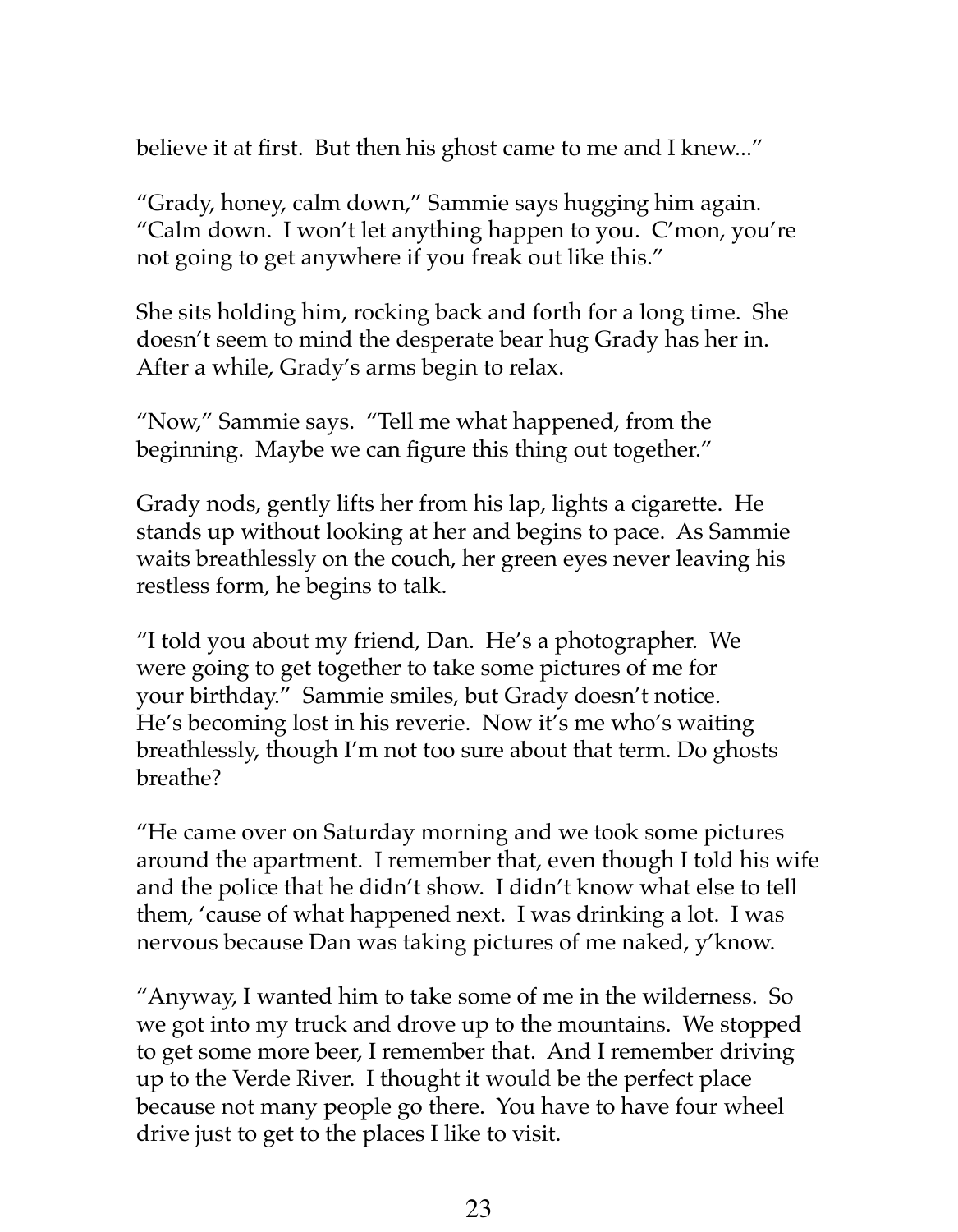"We drove across the river and found a place to park, then we got out and hiked up the mountain. I guess I was pretty drunk when we got where we were going. Dan started taking pictures and... and then we heard a sound, like a motorbike. The sound stopped somewhere close. I got dressed real fast and Dan and I went to investigate.

"It was a couple of guys down the river a ways. They were skinnydipping when we got there. Dan said something about being a natural voyeur with a camera and started taking pictures. Then...

"Then the guys started making out. I was disgusted and wanted to leave, but Dan said something about it being natural and even the gods did it. He took a few more pictures before one of the guys saw us. They were real mad... and one of them had a gun. Dan and I ran deeper into the woods to hide until we heard the motorbike leaving.

"We went back to the truck and drank a few more beers, talking about the guys we saw. I guess we argued a little, then he said we should finish taking the pictures, before it got too late and we lost the light. I got undressed while he was reloading his camera and... that's all I remember.

"The next thing I know, it's close to midnight and the phone is ringing. It's Dan's wife. She wants to know where he is. I panicked. I don't know why. I was confused and I felt... well... I felt like something was wrong. So I lied. I told her that I hadn't seen him. I told her that he never showed up." Grady stops pacing, his back to Sammie.

"Then," he says lowering his head. "I looked out the window and Dan's car was still parked next to my truck in the parking lot. I guess I got scared. I just told his wife that I didn't see him all day and there's his damn car parked right next to my fuckin' truck. I went outside and took the spare key from under the seat and... I drove it away from the complex. I didn't know where else to park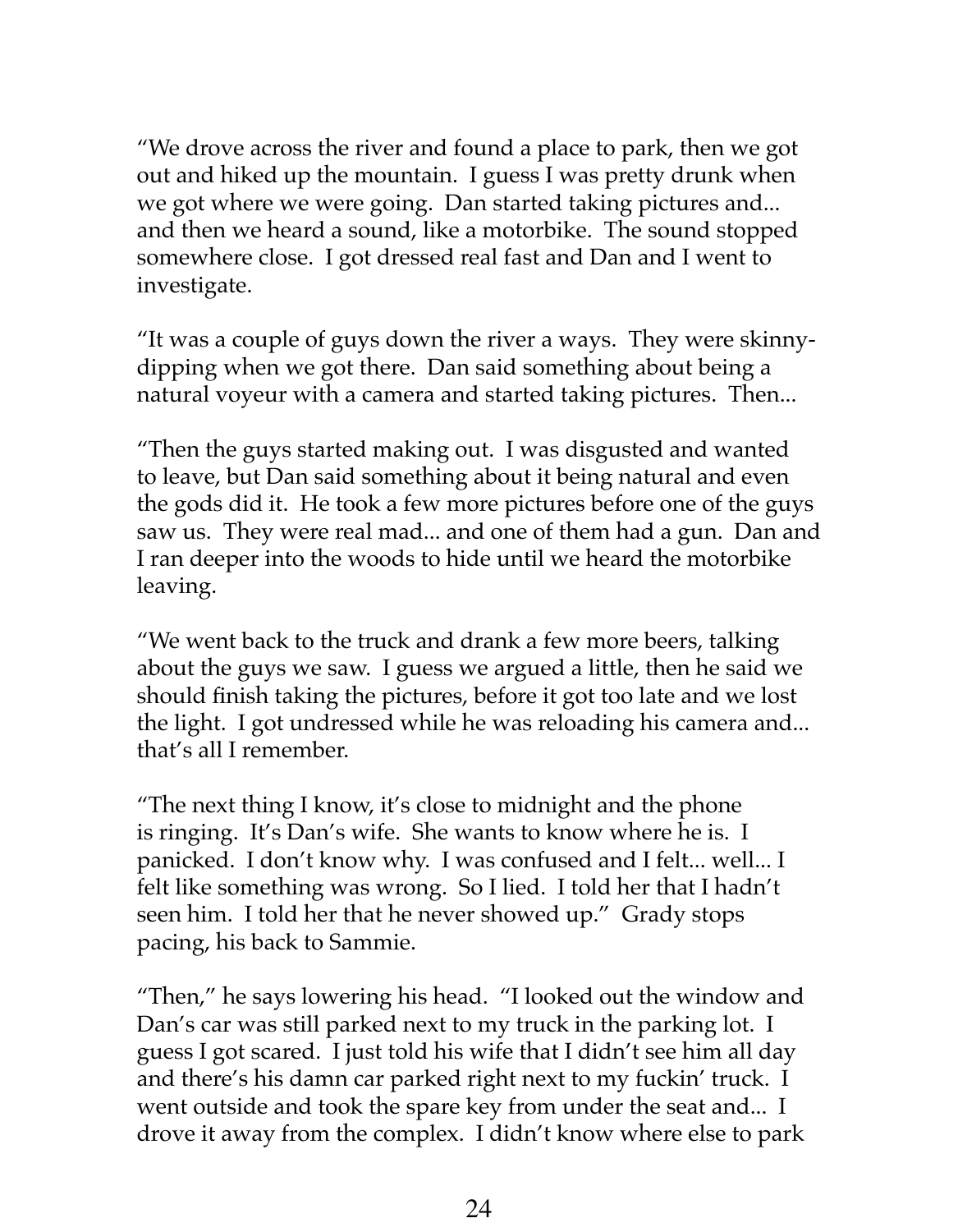it, so... I put it in longterm parking at the airport."

He doesn't move. Sammie doesn't move. Everything is quiet. Something is trying to come back to me. A misplaced memory is trying to resurface.

"Oh, Grady..." Sammie says, breaking the silence. "What have you done?"

Grady whirls around, his eyes wild. "I don't know what I've done!" he screams. "I told you, I can't remember!"

"Okay!" Sammie says, leaping to her feet, "Okay, honey. I believe you. But we have to figure this thing out. Obviously what you did was wrong, but there has to be a reason why you blocked everything else out of your memory.

"C'mon now, have a drink and calm down. We'll work it out. Just relax for a minute. Here," she says taking his hand and leading him the few feet to the kitchen. "Help me mix us some drinks. I think we're going to need them."

Numbly Grady complies.

My brain explodes into technicolor imagery.

*...Grady and I are sitting in his truck. We're both working on finishing up the twelve pack of beer.* 

*"Perverts like that shouldn't be allowed to run around free," Grady says disgustedly. "They're all better off dead."* 

*"Oh, come on, lighten up," I reply. "That shit's been going on longer than Western civilization has been in flower. Hell, even the gods did it. Don't you remember the stories about Zeus and Ganymede, or Apollo and Hyacinthis? What about Achilles and Patroclus, it wasn't just a tent they were sharing on those long cold nights during the ten years they spent on*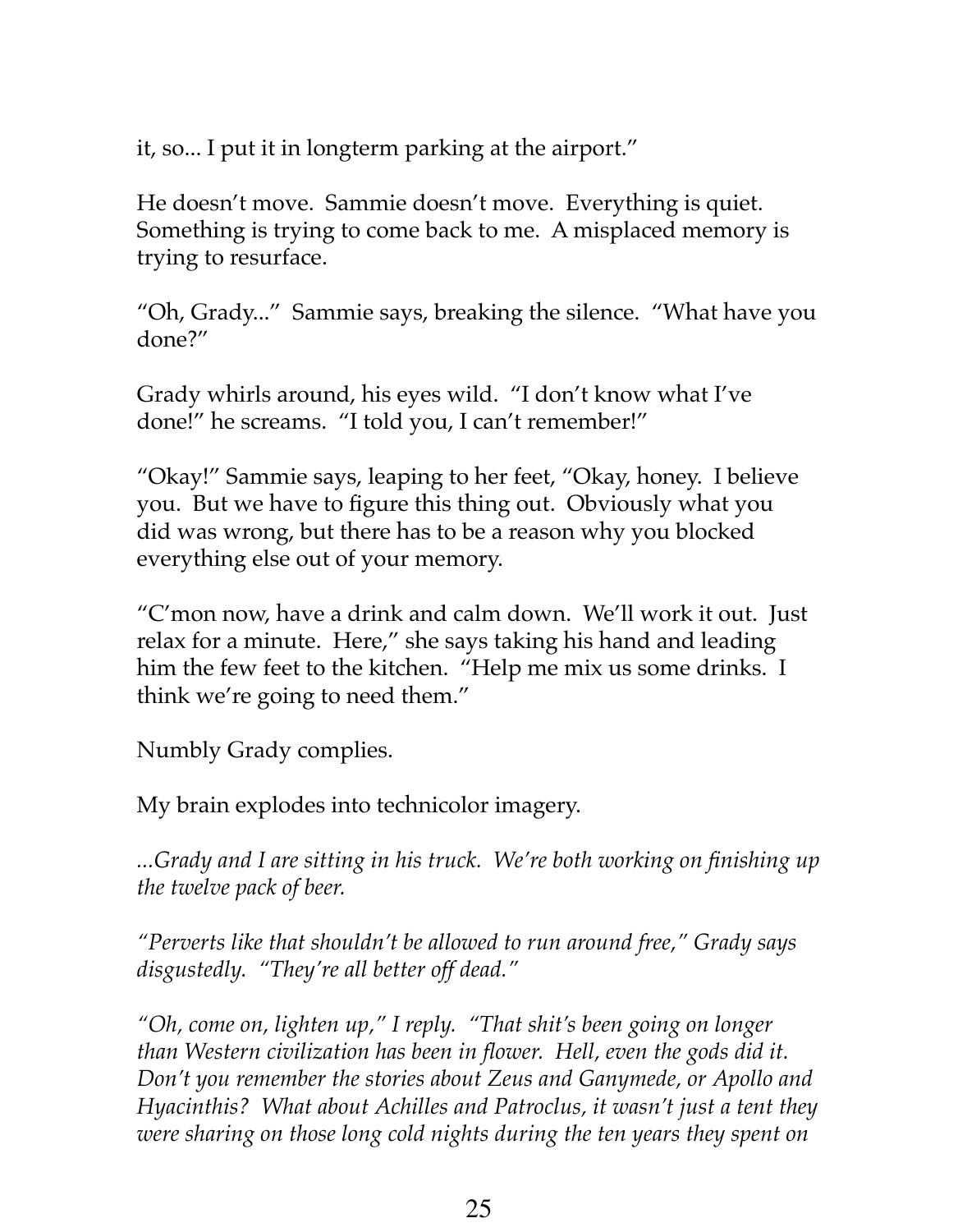*the shores outside of Troy."* 

*"You're disgusting!" Grady slurs. "Shit like that never happened."* 

*I shake my head, "Talk about selective reading. You know that's what they were doing. It was common practice back then. It was considered unmanly to waste all that energy on women. Women were servants. They made babies. That was their duty. They weren't allowed to do anything else. A man's best friend, or a god's for that matter, was also his fuck buddy."* 

*Grady is looking at me with a peculiar expression on his face. I figure I've overloaded his brain with all this educated talk and decide to change the subject. "It doesn't matter anyway, those guys weren't gods, they were just happy homosexuals out for a friendly romp. I don't know how they could after a dip in that water though, it must be at least 40 degrees."* 

*Grady finishes off his bottle with a long noisy swallow. "Wimp," he says, wiping his mouth with the back of his arm. "You're not the one walking around naked up here."* 

*"Point taken," I concede laughing.* 

*"It's not too bad. I doubt the water is that cold either. C'mon," he says, getting out of the truck. "Let's go check it out for ourselves."* 

*"Hold it," I reply, "You want me to get into that water? Are you nuts?"*

*"What's'a matter? You afraid you'll shrivel up an' embarrass yourself?"*

*He's on a roll, I have to think fast to get out of this one or I may find myself chin deep in icy water, naked or no. I lift my camera and say as offhandedly as I can, "What about the pictures? Shouldn't we finish taking those first, before we lose the light?" He doesn't look convinced. "C'mon, humor an old artist. Let's finish taking the pictures... then I'll consider your insane offer."*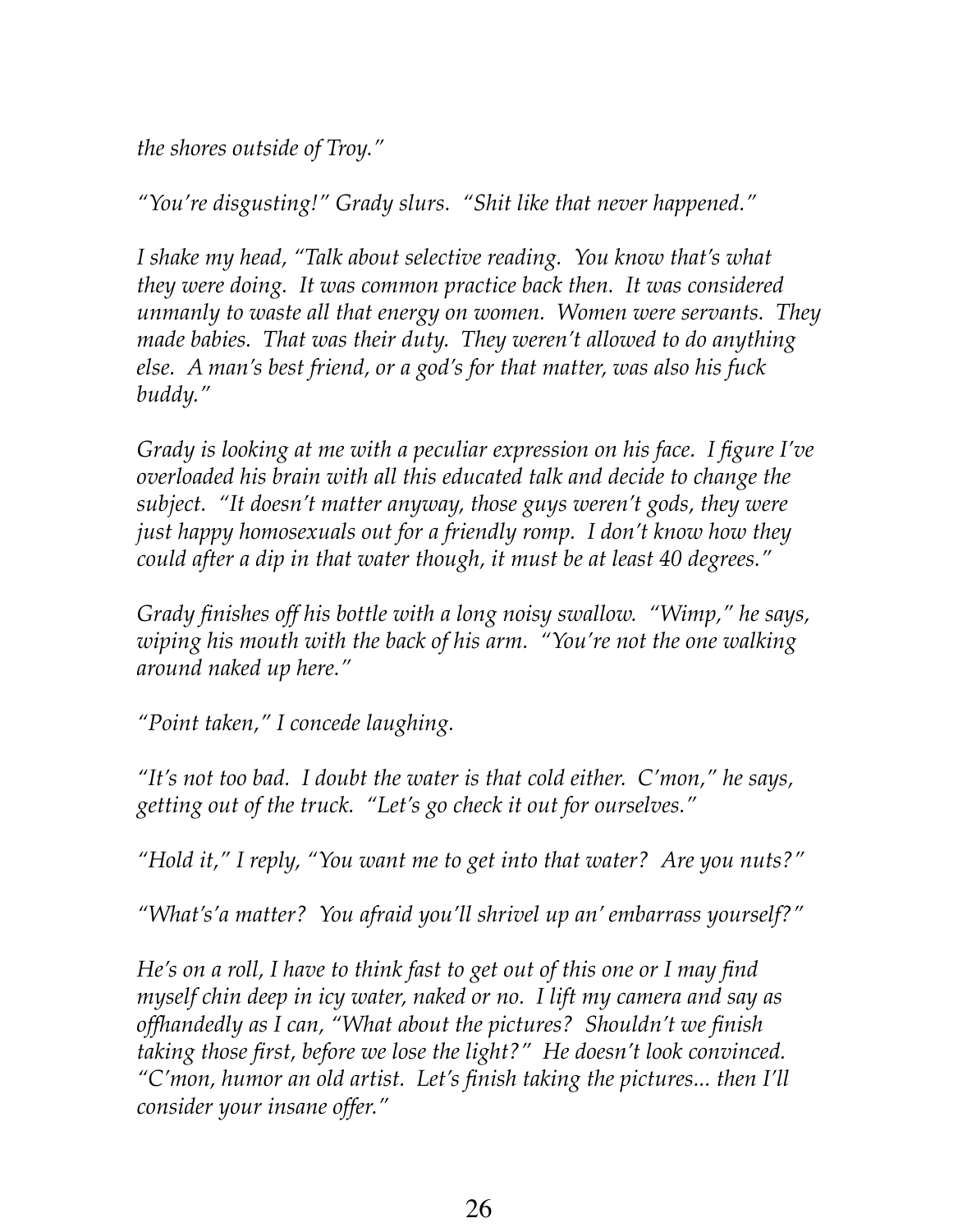*"Deal!" he says, jerking his pants down and staggering drunkenly while trying to get them off over his shoes.* 

*"Wait," I say, "Let's not get naked just yet! I've still got to change film, and we've got some hiking to do."* 

*"What's the matter?" he asks striking a pose. "Is this godlike body too much for you to bear?"* 

*I* sigh, and reply sarcastically. "Hell no, it's blinding in its perfection. I *just don't think you should waste it all on the squirrels."* 

*"Don't worry," he says, tossing his boots into the cab of the truck. "I'll save plenty for you," then wanders off beating on his chest and howling like a madman.* 

*'Well' I think, 'this is as good a place as any to finish up our shoot.' Somewhere in the distance I hear a small engine cough to life.* 

*Slow fade...*

My mind is reeling. I don't understand any of this. So much to sort out. I'm dimly aware of Grady and Sammie speaking in subdued whispers across the room, but I can't make out what they're saying. Or maybe I don't want to. Too much input, already. So much to process.

What the hell is going on? The more information I get, the less sense it all makes. What happened to me? Nobody, including myself or the person I was with last, seems to know.

That's the weirdest thing about this whole mess. I want to believe that Grady is telling the truth, but it all just seems too convenient. I'd hate to think about what it means if he honestly doesn't remember. I don't even want to guess what could have been so horrible that a man like Grady, who has come very close to meeting death himself, would be spooked by it.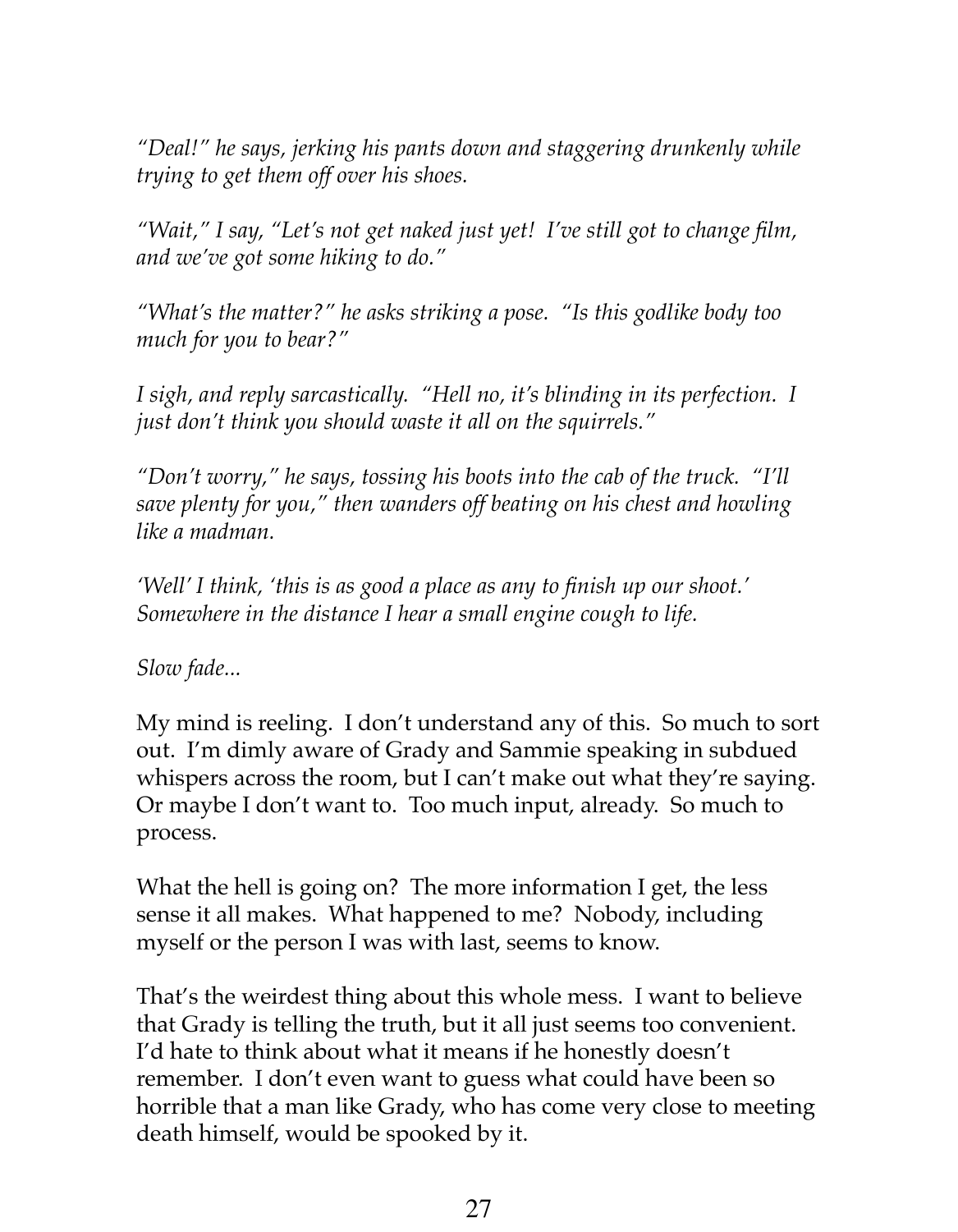But what if he's lying? What if he does know and he just doesn't want to say? Won't that be somehow worse?

Grady is yelling now. I try to focus enough to hear what he's saying, but my emotions have gotten the better of me and I only get bits and pieces of the conversation.

"...don't you believe me? I told you what happened."

"It's not that I don't believe you." Sammie says. "I'm just trying to understand. Friends disappearing and coming back as ghosts. Things like this don't happen to people like..."

The picture breaks apart. Grady and Sammie seem to be moving in slow motion, blurred at the edges like a badly focused movie. I fight the feeling and try to force the picture back into focus.

"...calling me a liar!"

"I am not calling you a liar! I'm just asking you to call him and..."

Grady is pacing. Drinking heavily. "He's dead, goddamn it! How can I call a ghost?"

"You just said a little while ago that he disappeared. It's your imagination doing this to you, Grady. And that damn bottle..."

The bottle flies across the room and shatters against the sink. The picture crystalizes. "Fuck you! I know what I saw, and I'm telling you that he's dead! I know it! I don't know how or why, but I know it. You're acting like I'm some sort of psycho, when you weren't even there!" Grady grabs at his head and falls to his knees. "I AM NOT CRAZY, GODDAMN YOU!"

Without thinking, I rush to Grady's aid. I try to put reassuring hands on his shoulders. No such luck. There's no real connection. My hands simply bounce back as though deflected by some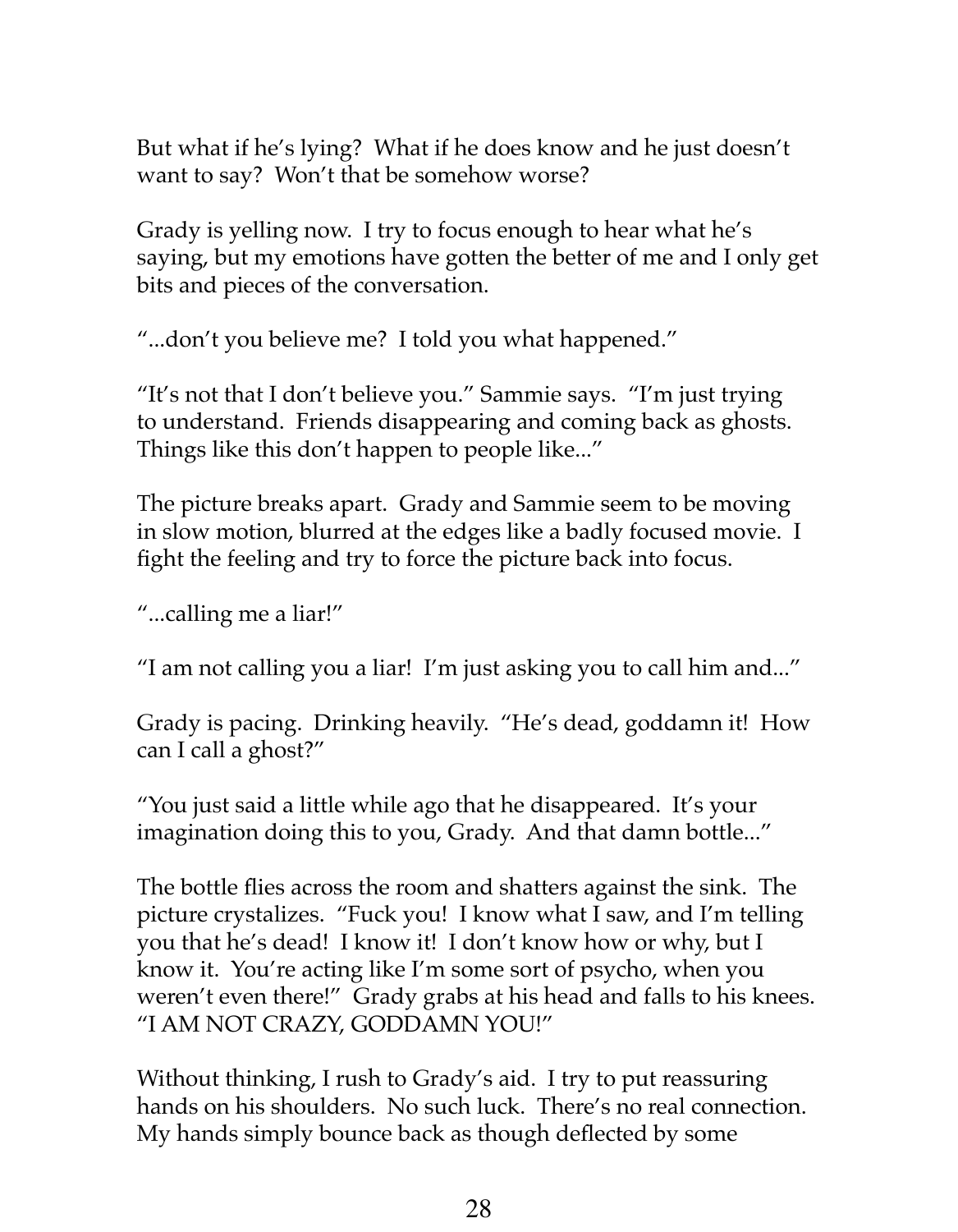invisible force. But something else happens. In that split second of annulment, my eyes lock with Grady's and I feel a pull. Like I'm being sucked into the whirlpool of emotion behind his eyes. Fear reaches out to grab me by the throat. Grady flinches back with a yelp and Sammie is there, enfolding him in her small arms.

"Okay, lover, okay," she says, stroking his hair. "Let's not talk about this anymore tonight."

"He's here, Sammie," Grady says with a shudder. "He's here with us right now!"

I stand shock still, waiting. I'm almost as rattled as he is by what just happened.

"Who's here, honey?"

"Dan. I felt him. He's here, Sammie. He's dead. And he's here." The strain is too much for Grady. He collapses into Sammie's arms and begins sobbing.

Sammie doesn't say anything. She just closes her eyes and lays her cheek on the top of Grady's bobbing head.

"Am I crazy, Sammie? Am I going crazy?"

"No, honey, you're not crazy," she says slowly, deliberately, to calm him down. "Just tired, that's all. C'mon, let's go to bed."

"I don't think I can... What if... what if he..."

Sammie leans back and looks at him. "He won't. It's just your imagination, Grady. Dan isn't dead, he's just... misplaced. You said so yourself. You just need to rest. Maybe it will all seem clearer in the morning."

Reluctantly, Grady gives in and lets Sammie lead him to the back of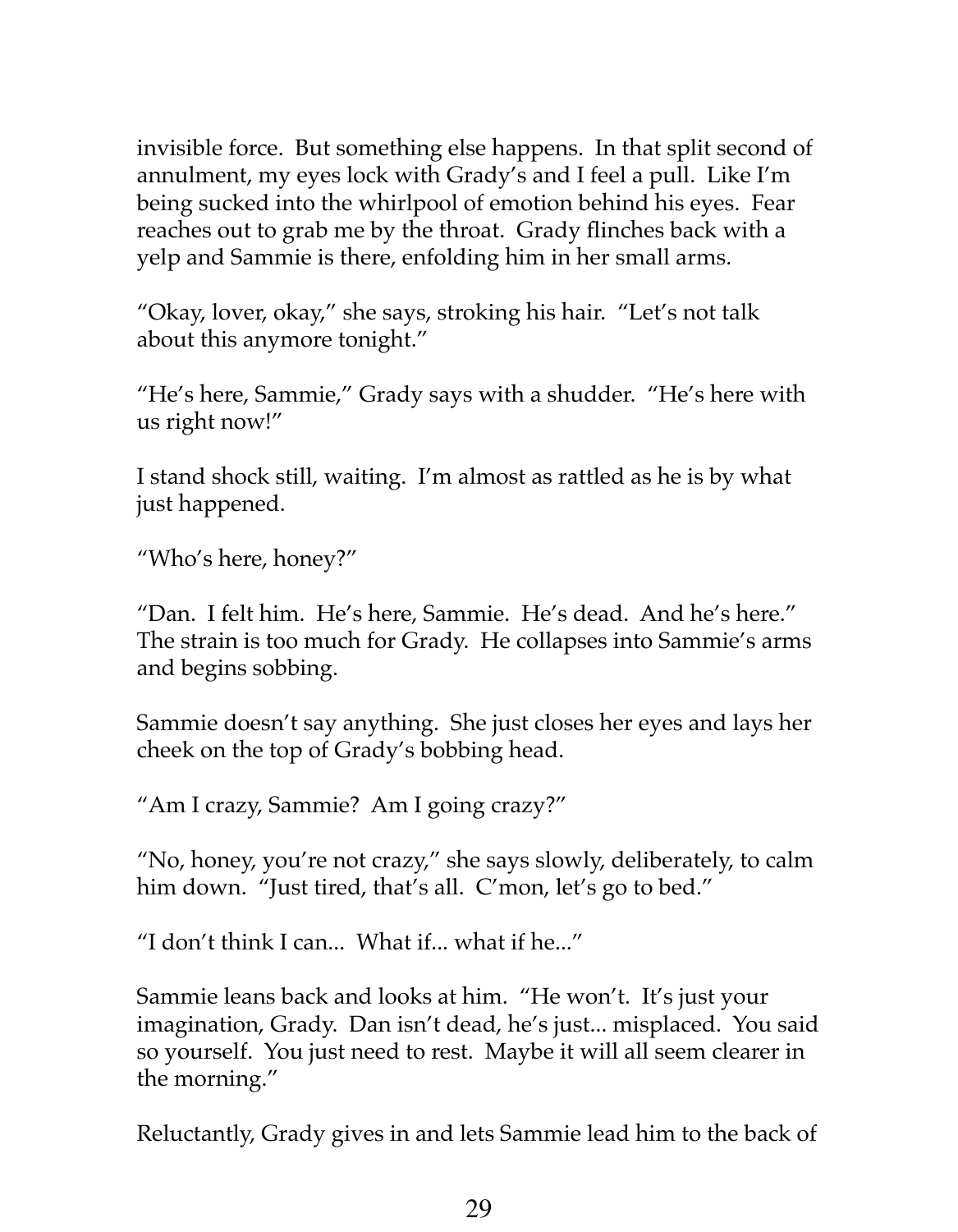the trailer. A flicker of an idea has begun to germinate in my mind. This is the second time that Grady has been aware of my presence. Both times something peculiar happened. Both times it was almost as if something inside him was drawing me out. Or in.

The idea begins to bud. Maybe this occurrence has something to do with his agitated state of mind at the time. If that's the case I doubt that I'll be able to make any use of the phenomenon. It's hard to have an intelligent conversation with someone who's hugging wall space and drooling. But, there's also another possibility. A long shot.

Maybe this thing occurs not because of his agitation, but as a result of it. A childlike reversion to irrational fear results, causing a shutdown of the rational parts of his mind. Which in turn leaves him open to experiences normally rejected by it. And if that's what's been causing this phenomenon, I just might be able to use it to my advantage.

The idea is in full flower now. Fear isn't the only state of mind that causes the conscious to give in to the subconscious.

I wait for what seems like hours as the inevitable lovemaking noises from the back of the trailer rise to a crescendo, then fall off. Eventually the sounds of heavy slumber tell me that it's time to make my move.

I stand next to the sleeping form of Grady and listen. It doesn't take long to find what I'm seeking. The babble is far away at first, but I track it down. This time I'm ready for the storm which greets me. The voices make little more sense this time than they did the last. I ignore them in favor of my own, calling out Grady's name, over and over. There is a shudder in the electrified air. The sleeping form beside me rolls restlessly onto its side. I call out even louder and the shudder intensifies. Sleeping Grady begins to make small noises, rolling onto his other side. One more time I call out and it happens. With a strangled cry and a lurch Grady drops deep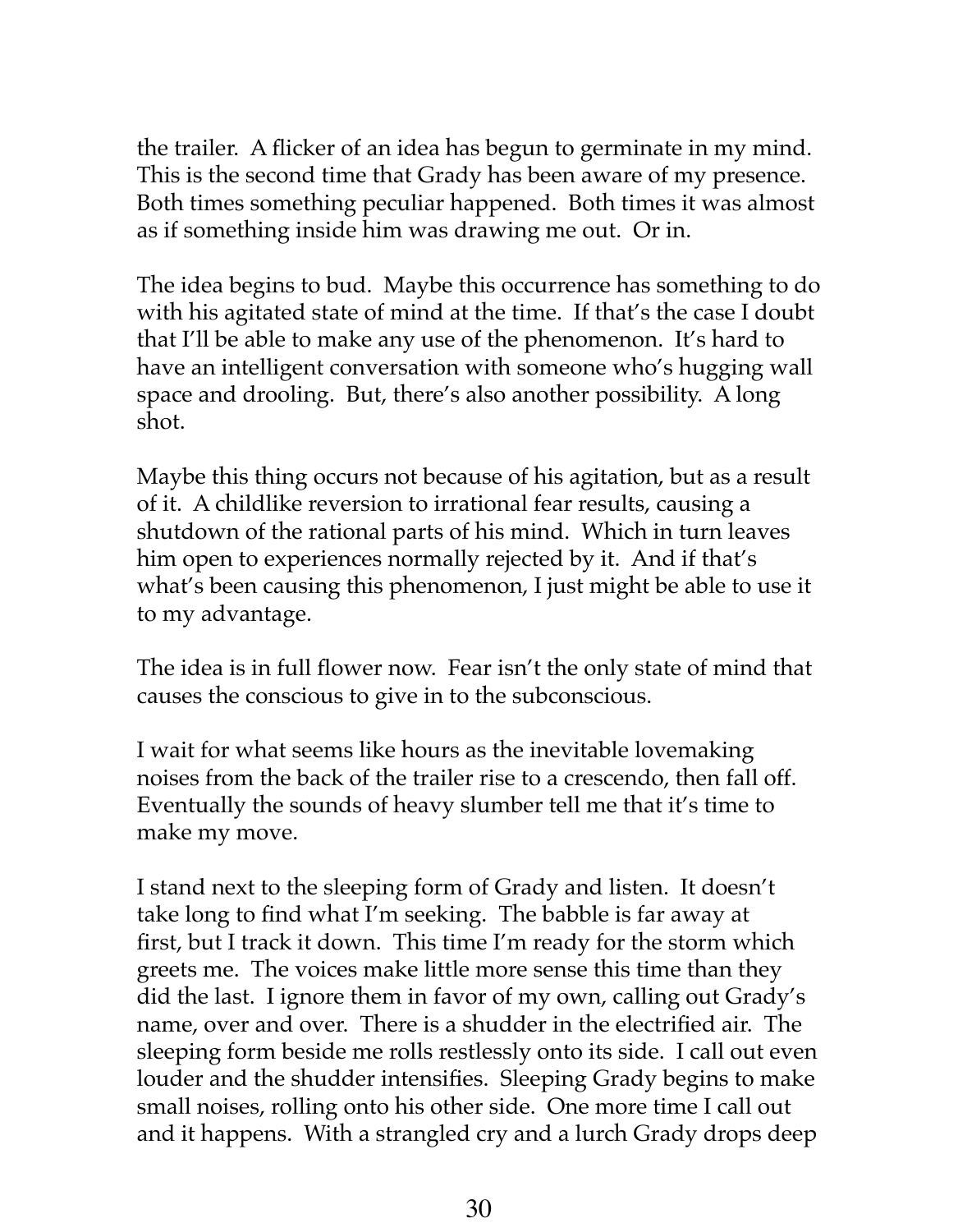into the realms of his subconscious.

And I am there with him.

A flash of light. A disconcerting wave of vertigo. I'm suddenly rushing, alone, through a tangled field of fractured images. The noise level is deafening. It throws me off balance with its intensity. Something like fear rises up in me, but I fight it back. Pain lances through me and I feel like I'm on fire, bruised and battered by the shards of guilt and regret in this field of glass I am being dragged through.

Then, as suddenly as it began, it ends. I've arrived. I open my eyes to find myself lying on a beach of some sort. The sand is impossibly white, the sky above a shifting plane of opalescent hues. Somewhere in the distance I hear the sounds of some angry beast bellowing out its rage. Standing up, I survey the area. I appear to be on an island of some sort. Vermilion waves crash behind me, leaving bloody foam in their wake. Ahead lies a towering, jagged tooth of a mountain, surrounded by foliage, rising out of the heart of this lonely island like a broken lance. It is from there that the sounds of fury appear to come. It is in that direction that I decide to go.

I walk for what seems an eternity, but the distance never seems to decrease. The sands appear to shift, impeding my progress. A wind has begun to blow, pushing me back. Ahead the bellowing continues. I begin to wonder if I will see Grady in this distorted mindscape, and if I do, if I will recognize him. No sooner are the question marks attached to the thoughts when I find my answer.

Off to my right, I see two people struggling. A man and a woman. Both are naked. I make better progress in the sideways trek to see what the commotion is. At first I don't recognize the couple. The male is small and bony, pulling against the woman struggling to drag him forward. She is huge and grotesquely voluptuous with a wild halo of red hair. It's the hair that clues me in. Sammie, and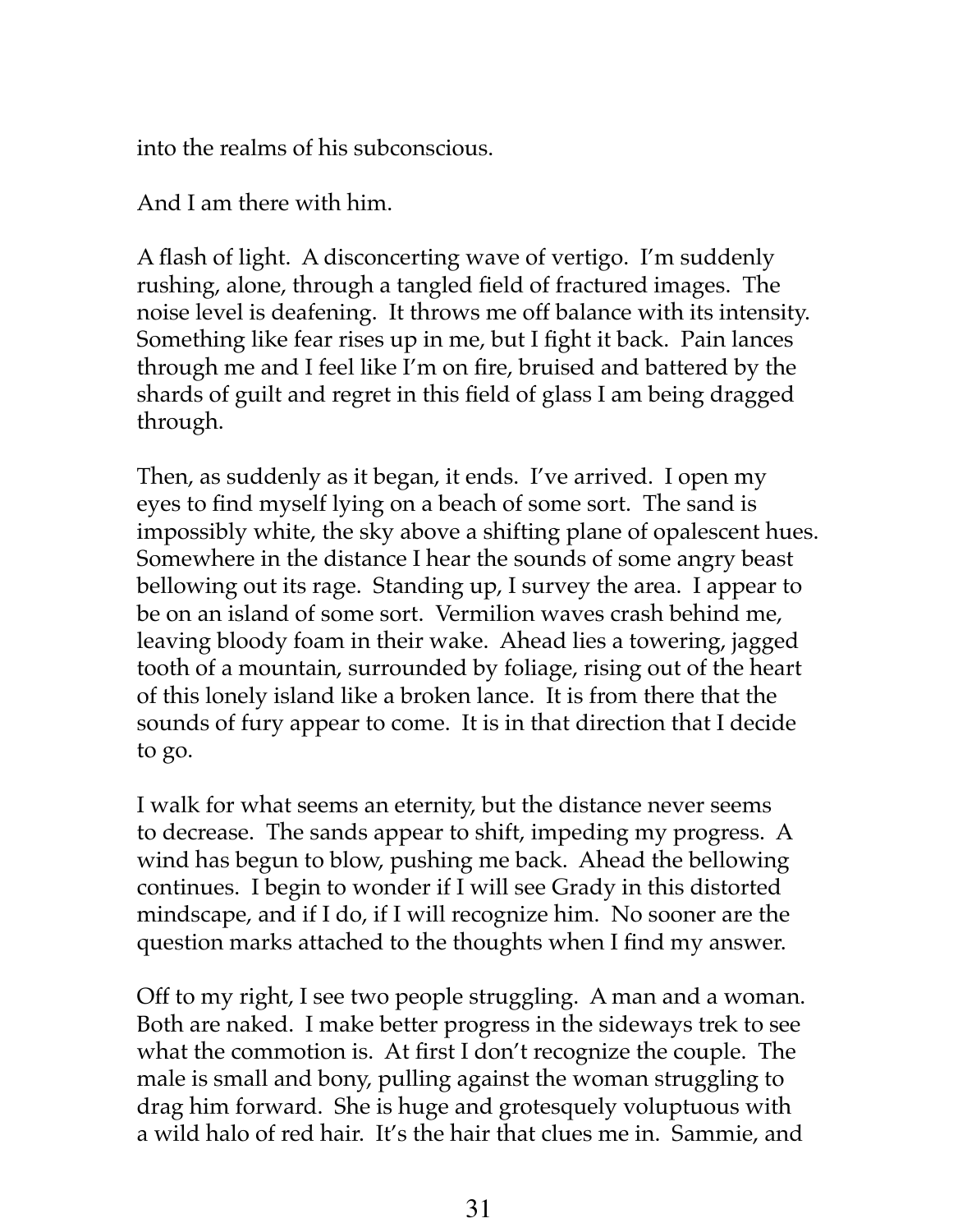the little guy must be Grady. My thoughts come out as words and the couple stops struggling to turn in my direction. Little Grady's tear-streaked face contorts even further. "No!" he screams. "No! Please! I don't want to go! Don't help her! Please!"

"I'm not here to help her," I hear myself say.

The woman, Sammie, takes my words as a challenge and flings herself at me, her body changing into that of a lion in midair. I step back, but she never connects. Something happens and she is flung back. She lands on her feet and ugly black wings sprout from her tawny back. A snarl distorts her woman's face into a mask of fury.

My eyes never leaving her, I watch as the sphinx takes to the air and tries again, with the same outcome.

This time she never hits the ground, but changes once again in midair. Her leonine body shifts and becomes that of a bird with enormous breasts. The harpy swoops and dives but never seems to get within striking distance.

"Stop! Stop! Stop!" little Grady screams.

"Grady!" I call out. "You can make her stop! Change her back into a woman again!"

"I can't!" he wails, getting smaller.

I run to him, but can't seem to get close enough to touch him, anymore than the harpy can seem to connect with me. "Grady!" I yell. "You're the only one who can do it! This is your place. It's all of your making. Look at me!" He does so, his eyes round with fear. "Grady, I wouldn't lie to you. You can change this. Think! Think hard."

He stops and looks up at the enraged creature, which is turning in midair for another strike.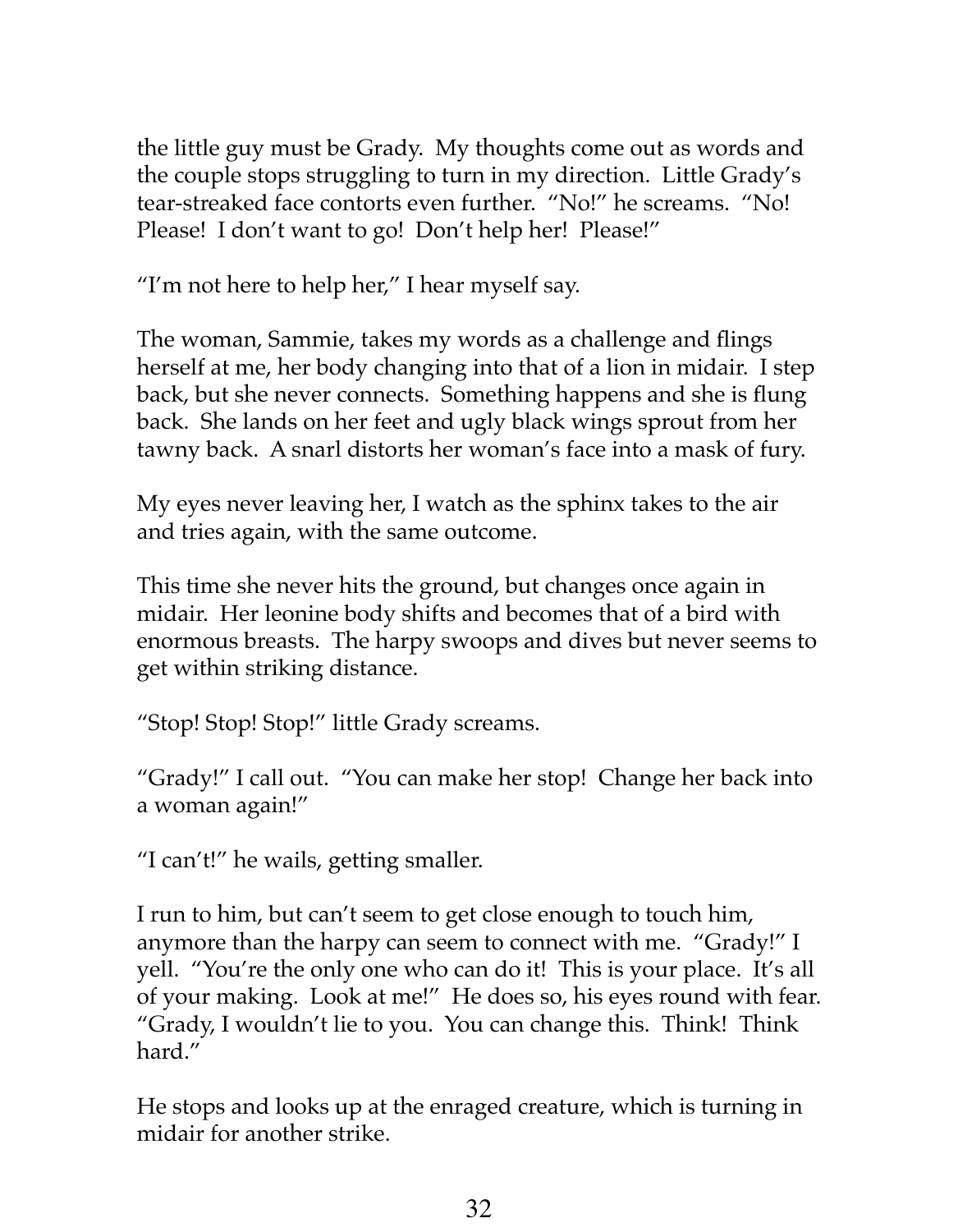"Do it!"

The harpy screams. She twists and begins to fall, her shape changing as she does so. Unexpectedly, the woman disappears. I turn to look at Grady. He has grown, but is still nowhere near his true size. He falls to his knees and clasps his hands together.

"Thank you, lord."

"Lord?" I ask, then look down to see myself surrounded in a golden radiance. I too am naked, with an enormous penis hanging pendulously from my hairless body.

"Grady, don't do this," I say. "I'm no god. It's me, Dan."

He looks confused. "But you vanquished her..."

"No, I didn't do anything. It was you, Grady. I'm human just like you. It's Dan."

"I know who you are..." he says, then turns away to look toward the jagged mountain and the still bellowing monster.

"If you know who I am, then change me back, Grady."

His answer is startling. "Back to what? That's what you look like, here."

A million thoughts race through my mind then. A million thoughts which I cast aside. Grady picks himself up and continues to stare in the direction of the mountain, while question marks bounce around, jabbing the inside of my head with their insistence.

Instead I ask the other, safer, question. "Why was Sammie here? What was she trying to get you to do?"

"She wanted me to go there." His arm comes up to point straight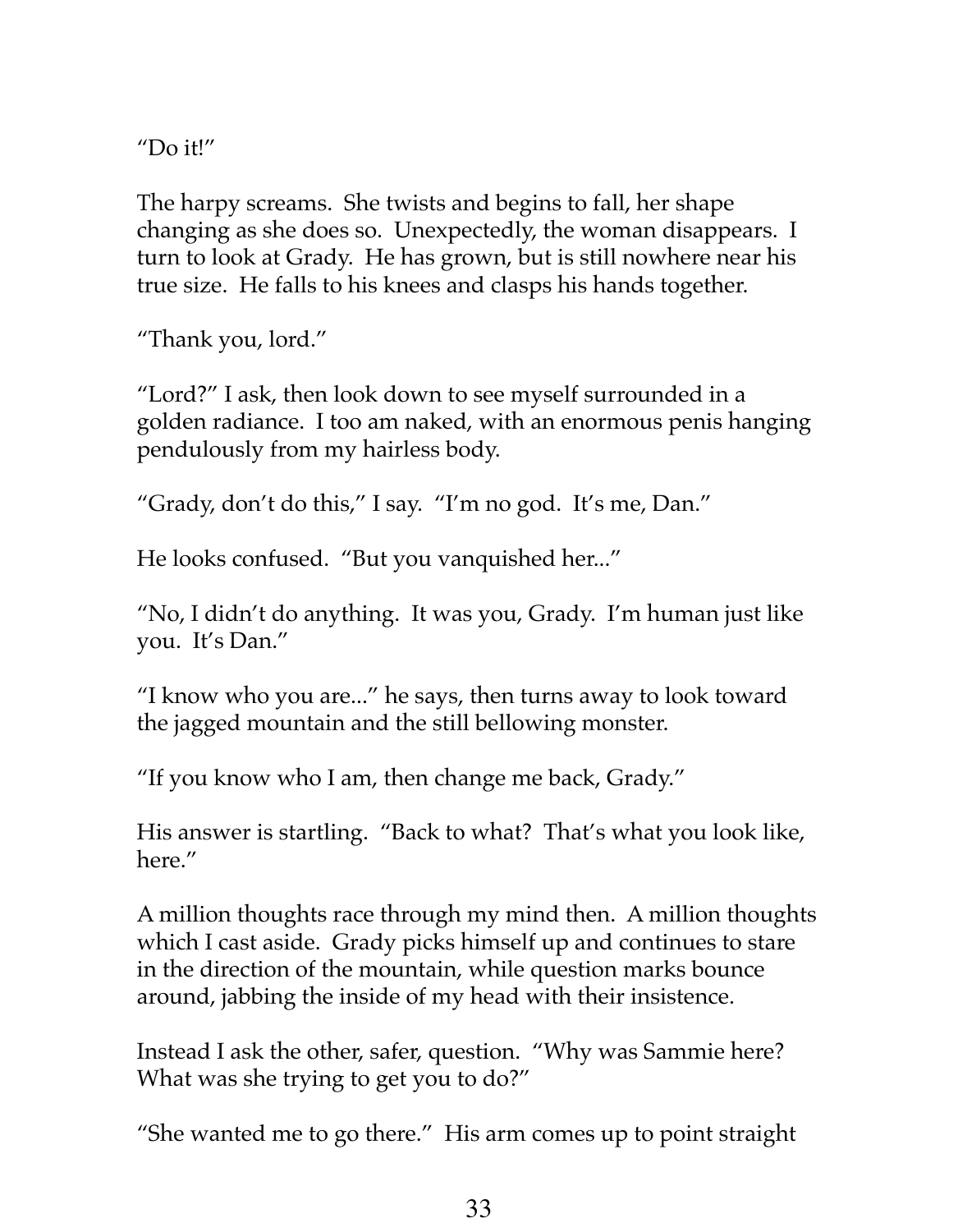ahead. "She didn't believe me. She wanted me to go to the cave to prove that there is nothing there..."

"What cave?"

He turns to stare quizzically at me. "Can't you hear it?"

A loud grinding roar pierces the air.

"That? It sounds like some sort of beast."

"It's the seven headed hydra, guarding the cave."

"Against what?"

"Me."

The word seems to echo across the distorted landscape.

He answers my next question before I can ask it. "It's protecting me from what's inside."

"What's inside, Grady?" I ask quietly.

He shakes his head. "I don't know. You, I think."

"Me? Why me? I wouldn't do anything to hurt you."

"Yes, you would. That's why that part of you is there. You made me do it." He turns to me with an anguished look on his face and the sky begins to darken. "I would never do anything like that, but you made me feel... You made me do it!"

"Do what, Grady?"

He turns away from me, hugging himself against the winds which are kicking up in a sudden squall. The sound from the mountain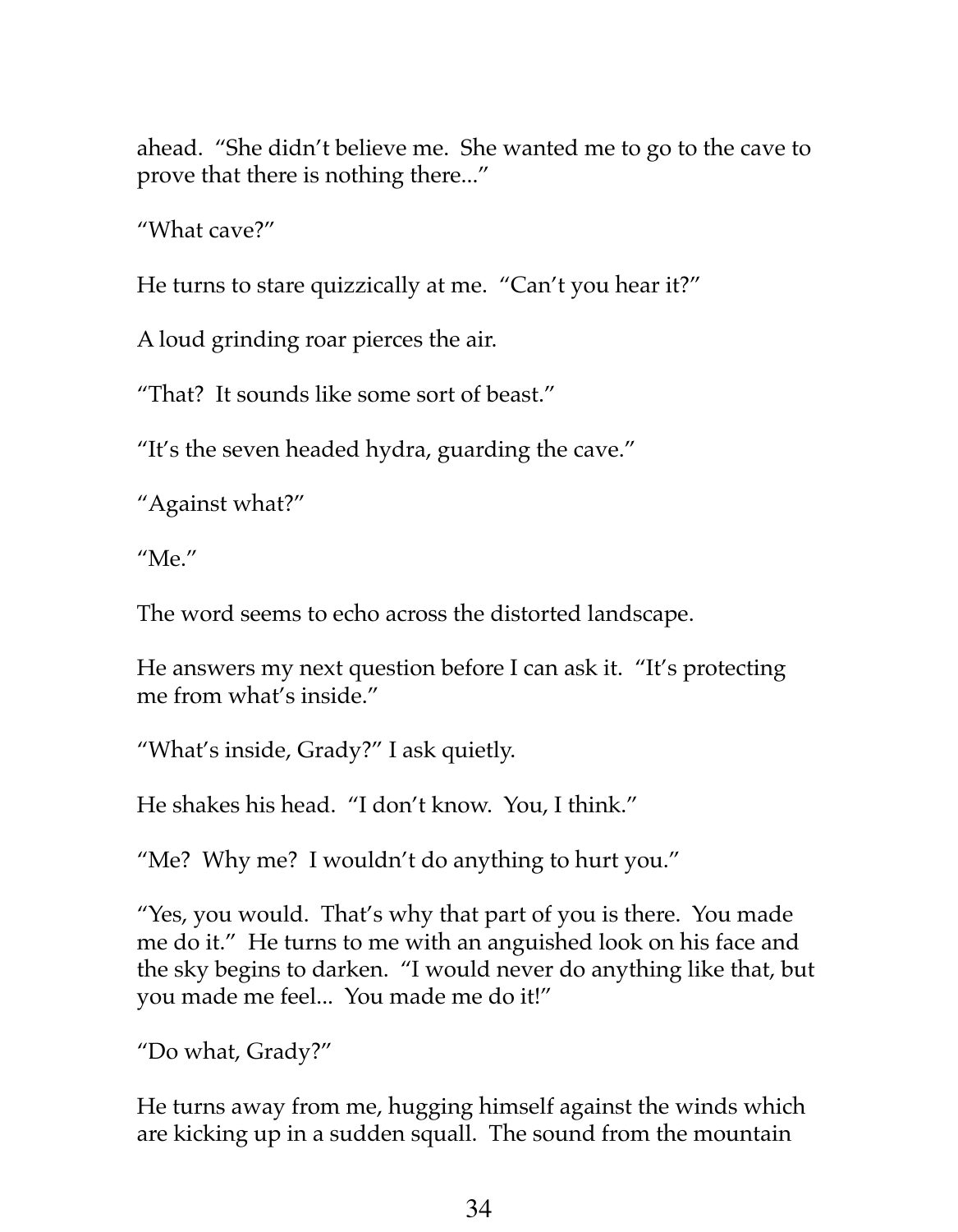becomes more intense and anguished. He shakes his head and lightning flashes frighteningly close. "It wasn't all my fault. You brought it on yourself. You asked for it!" He begins to back away from me.

"Grady!" I yell over the sound of the storm. "Grady, tell me what happened!"

He clamps his hands over his ears and suddenly we are on the deck of a ship rolling against the force of a typhoon. Giant waves crash over the sides but I am not affected by them. I look up and see Grady lashed to the mast of the rocking ship, while the sounds of singing assail us from all sides.

"What happened to me, Grady?" I scream through the mythical tumult. A giant bird appears out of nowhere, swooping down with frightening swiftness, and rips Grady's stomach open. "I don't know!" he screams. "It's not my fault! It's not my fault!"

And suddenly I am being sucked backwards, through a squirming tunnel of organic tissue. In the distance I see Grady, lashed now to a rock as the bird feeds on his entrails.

The scene recedes as my velocity increases but his last words continue to echo through the living chamber.

My brain explodes with images.

*...It's late afternoon, and I've just used up my last roll of film. Grady is sunning himself on a rock and I stop to look down at him as I head for the truck. "All done, buddy," I say. "That's six black and white and four color. Should make quite an impressive portfolio, if they all come out."* 

*He opens his eyes and smiles lazily up at me.* 

*"See," I continue. "It wasn't so bad, was it?"*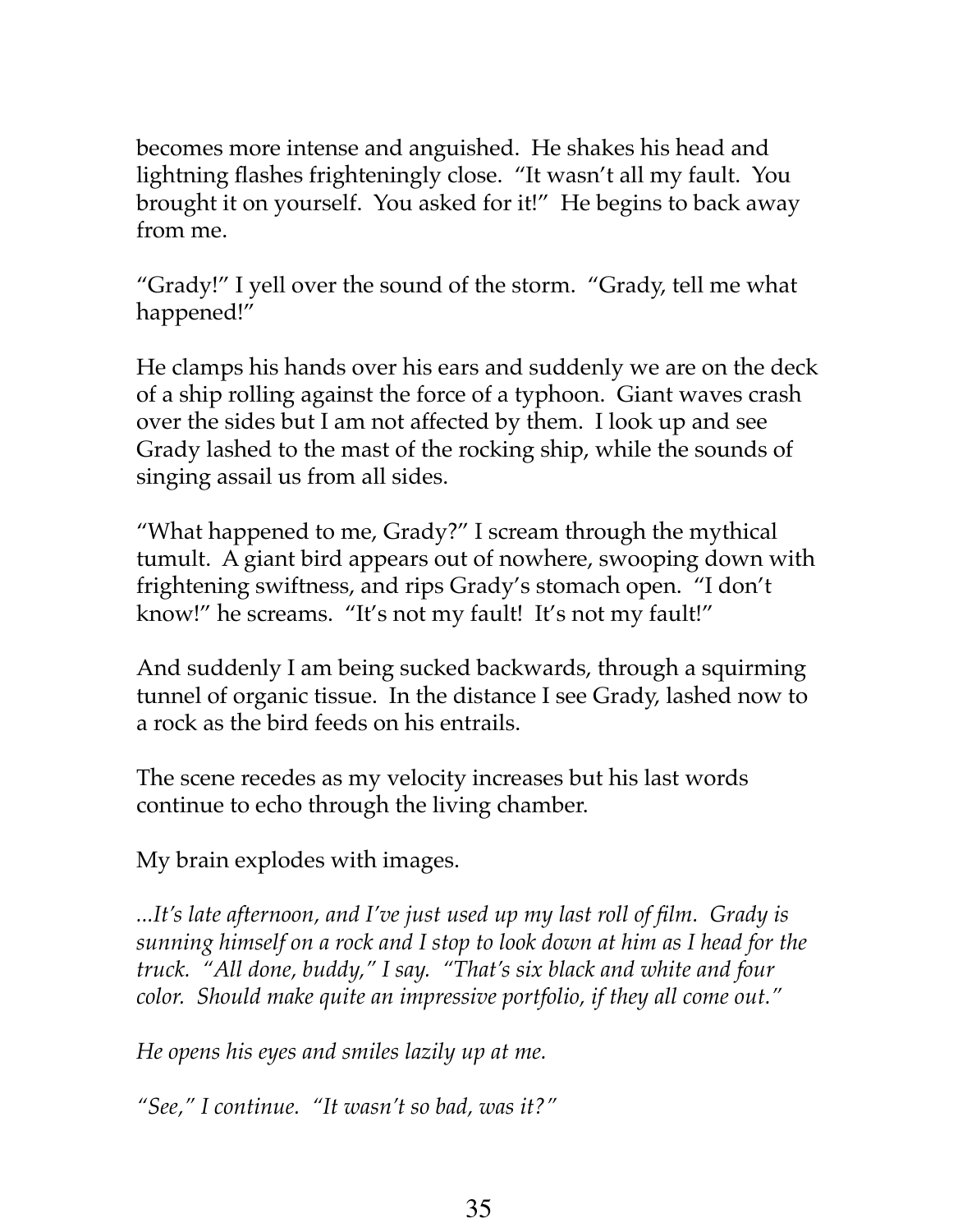*"Nah," he says. " Wanna go swimming, now?"* 

*I groan and look toward the river.*

*"We had a deal," he says pushing himself up to a standing position.* 

*He sways and I reach out a hand to steady him. "Whoa, you sure you're up to it?"* 

*"Hell, yes!" he says, and unbuttons the top two buttons of my shirt.* 

*"I think I can handle it," I say smiling. "Let me just put this stuff away and... Shit... I'll be right with you."* 

*He follows me over to the truck, watching as I pull my camera case out of the shell. "Uh uh," he says. "Get undressed first."* 

*"Why?"* 

*"'It's only fair. I've been naked all day, least you can do is get naked now. What'sa matter? Chicken?"* 

*"Fuck you," I say, but push the case back and begin getting undressed. Grady watches me until he's satisfied that I'm not going to pull a fast one, then strolls over to the river's edge to test the water.* 

*"There," I say. "Satisfied?" When he turns around I'm striking the same pose that he did earlier. He gives a wolf whistle and I turn back to the task of putting my equipment away.*

*I'm zipping up the last pocket when I feel Grady behind me. The heat from his body and the hair on his chest tingles along my back as he presses close to me, his erection against my buttocks.* 

*"Stop fucking around," I say, pushing him away with my shoulder. He presses in even closer. His breathing is quick against my right ear. I stiffen, then slowly push the case back into the truck, trying to sound*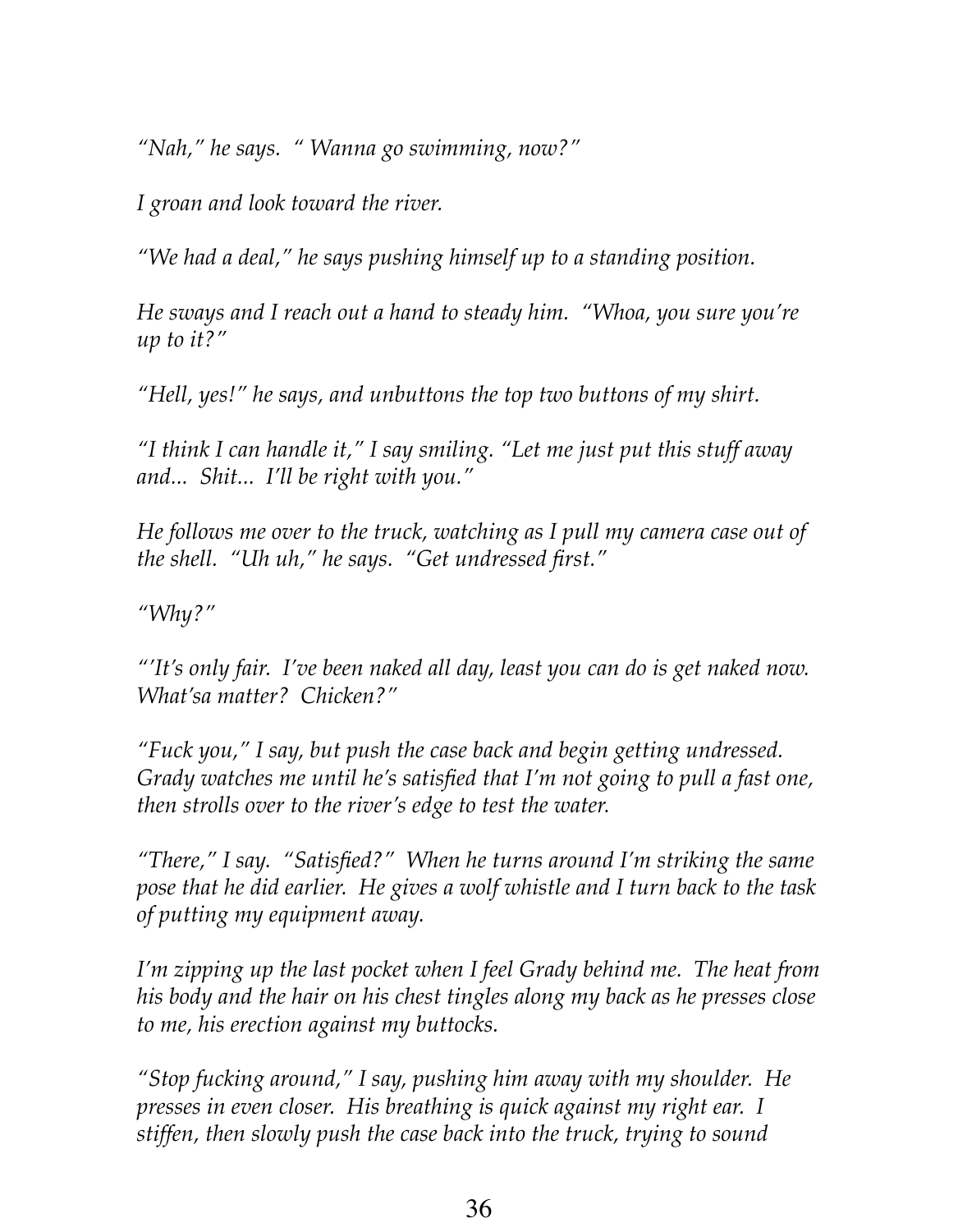*nonchalant. "Ready for that dip?"* 

*"More than ready," he replies, bumping me forward against the tailgate of the truck.*

*"Grady.."* 

*"They all did it, you said. A man's best friend was his fuck buddy," he says stepping back a bit and turning me around to face him. I don't like the look in his eyes when I meet them. I try to step sideways, out of his grasp, but he's too quick for me. "Was it a lie?"*

*I look up into his smoldering eyes and feel my stomach tighten. "Grady, let go of my arm. You're hurting me."*

*He shakes me, cracking my head against the camper shell. "You were lying to me weren't you. You were making fun of me!"*

*"No, Grady! I wasn't lying to you! I wouldn't lie to you!"*

*His eyes become distant and unfocused as alien thoughts tumble around in his head. Then he pulls me forward into a suffocating hug and his hands slowly find their way to my buttocks.*

*"Grady. Please, no..." I say, my throat tight with fear. "This isn't right..."*

*"You're my best friend," his voice rumbles from somewhere above my head.* "You're the only guy I've ever wanted to... You're the only one I *ever thought about..."*

*"Grady..."*

*"It's okay," he says, molding his body against mine. "Nobody will know. We're just friends right?"* 

*I gather together all my strength and push hard against him. "Grady!*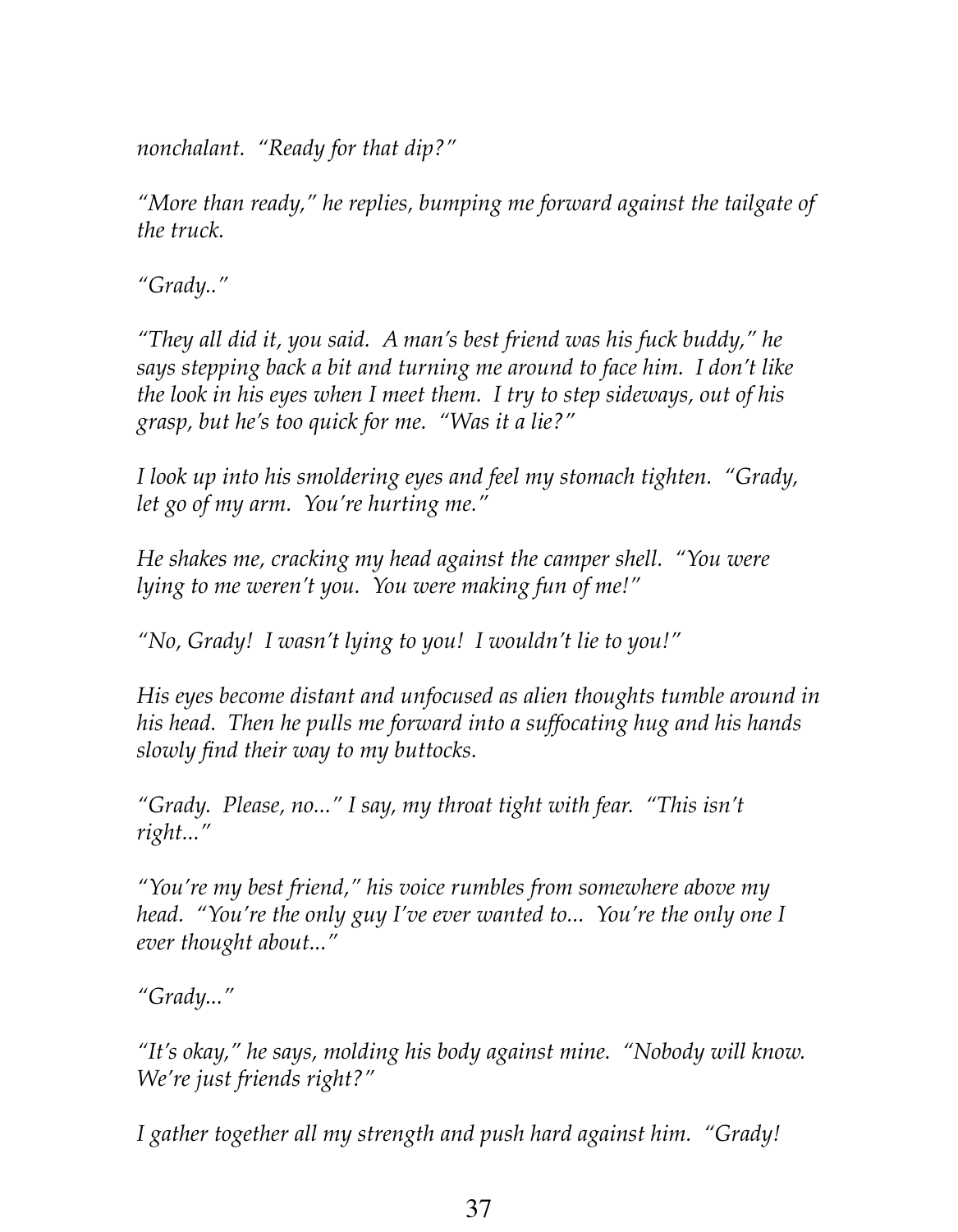*Stop it! I don't want to do this!"*

*We stand like that for what seems an eternity, me backed up against the truck, hands planted on his hairy chest, him at arms length shivering with desire. Then his face becomes a mask of drunken rage and he hits me. Hard.* 

*I slump into his arm and he lifts me up, tossing me back into the camper shell. I'm still trying to shake the fuzz from my head when he crawls in on top of me. Instinctively I begin to struggle and he hits me again, twice, once in the face, once in the temple. My head explodes in agony and I am dimly aware of Grady mumbling something, but I can't make out what it is.* 

*He levers my legs up into the crooks of his arms. A scream is wrenched from me as he makes his initial, forced entry. He hits me again and this time I taste blood. My vision is ringed in blackness like I'm looking through a tunnel. Fire courses through my body in waves as Grady pumps furiously into me. I briefly lose consciousness, awakening when he puts his mouth over mine in a brutal, crushing kiss. One of his hands is fumbling around with my penis and I am horrified to find it responding.* 

*Again I lose consciousness, awakening when Grady's thrusts become quicker. I feel as well as see him reach his climax. He does so quietly, his teeth clenched and his eyes squeezed shut. Then he drops limply onto me, his lips brushing my neck as his hands return to caressing my semi-erect penis.*

*I gasp when he pulls out of me, unable to move, not caring what happens next. I just want to curl up into a little ball, but Grady isn't through with me yet. I feel his mouth roughly exploring my erection and wince as his teeth graze the sensitive organ. I fade into unconsciousness again. How long it takes I don't know, but if he's waiting for a response it isn't forthcoming.* 

*When I awaken again, I'm in Grady's arms, being carried somewhere. Every step he takes shoots fire through my bruised and torn body. My*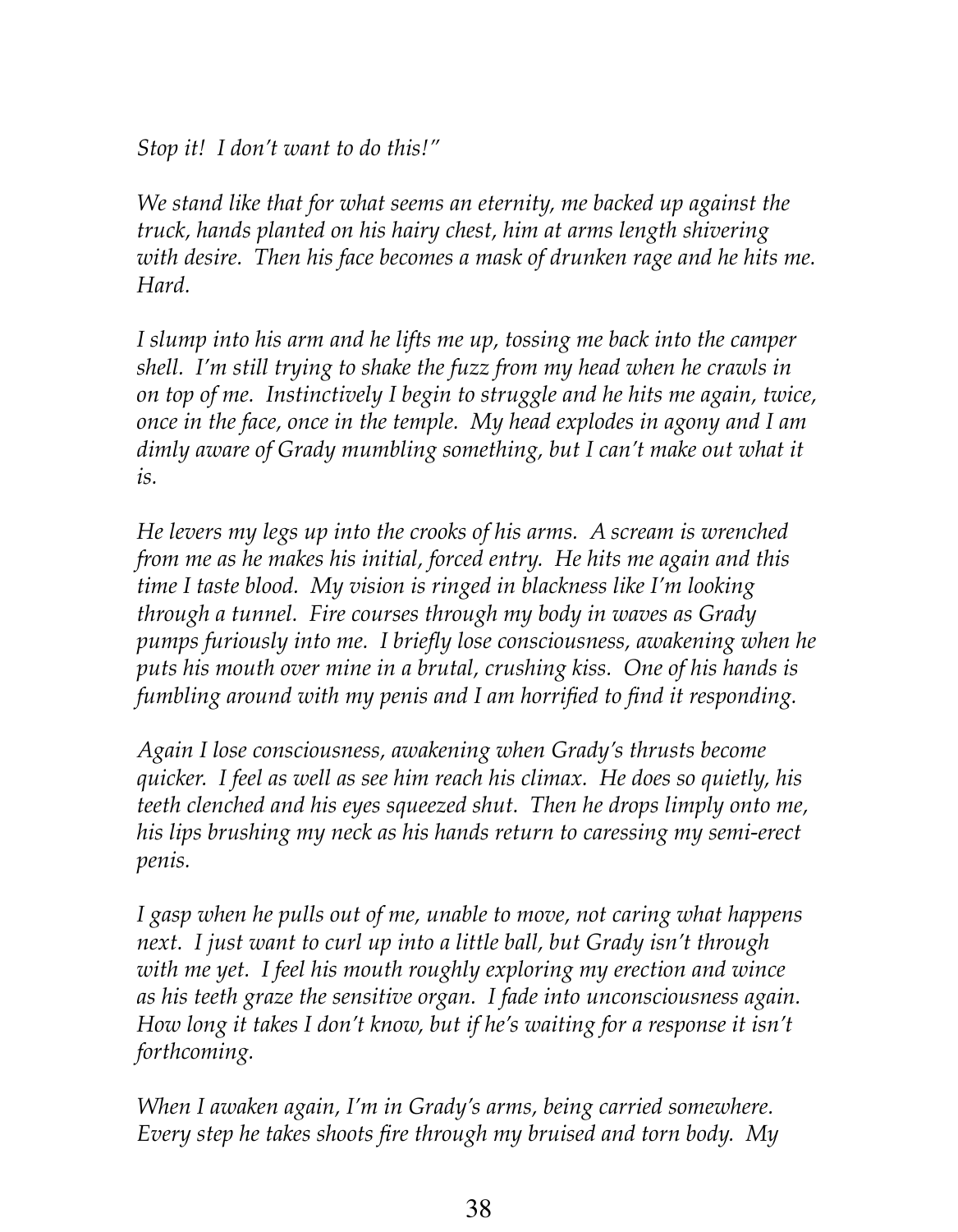*head lolls to the side and I see that we're walking along the river's edge. Panic wells up in me. "Grady," I say. "Please, don't..."*

*I'm surprised at the gentleness in his voice as he responds. "I'm not going to hurt you, Dan. It's all over. I'm just looking for a place to clean up."*

*I look up into his face and see an expression of defeat and misery. He pulls me in close against his chest and lays his cheek on my head, still looking at the river. When he's found an area suitable to our needs he steps into the water and gently lowers me into it. I wince at the renewed intensity of the pain, but it quickly recedes in the numbing coldness of the stream.*

*He washes himself off a few feet away as I sit and let the water rush over me.* 

*"Dan," he says. I ignore him. "Dan, Please don't hate me. I don't know what happened..." The face I turn to him is devoid of expression. He falters, splashing water up onto his chest, then looks at me again. Tears are in his eyes. "I don't want you to..." I shake my head, looking away. "It wasn't my fault!" he yells. "It wasn't my..."*

*Grady sees him first. I see the shocked expression in his face and turn to look behind me. A man is standing on the river bank, smiling down at us, dressed all in black leather. I recognize him. It's one of the guys we had spied upon earlier. One of the guys on the motorcycle.*

*"They all say shit like that the first time," he sneers. "You guys made me horny as hell. Isn't it lucky that I decided to stay behind, instead of going home with that other fucker?"*

*"What the hell do you want," Grady says, standing up menacingly. He freezes as the man reaches behind his back and retrieves a gun.*

*"You Sampson," he says smiling. "And your little Delilah too, now that he's nice and broken in."*

Without warning, the world around me shatters like a mirror and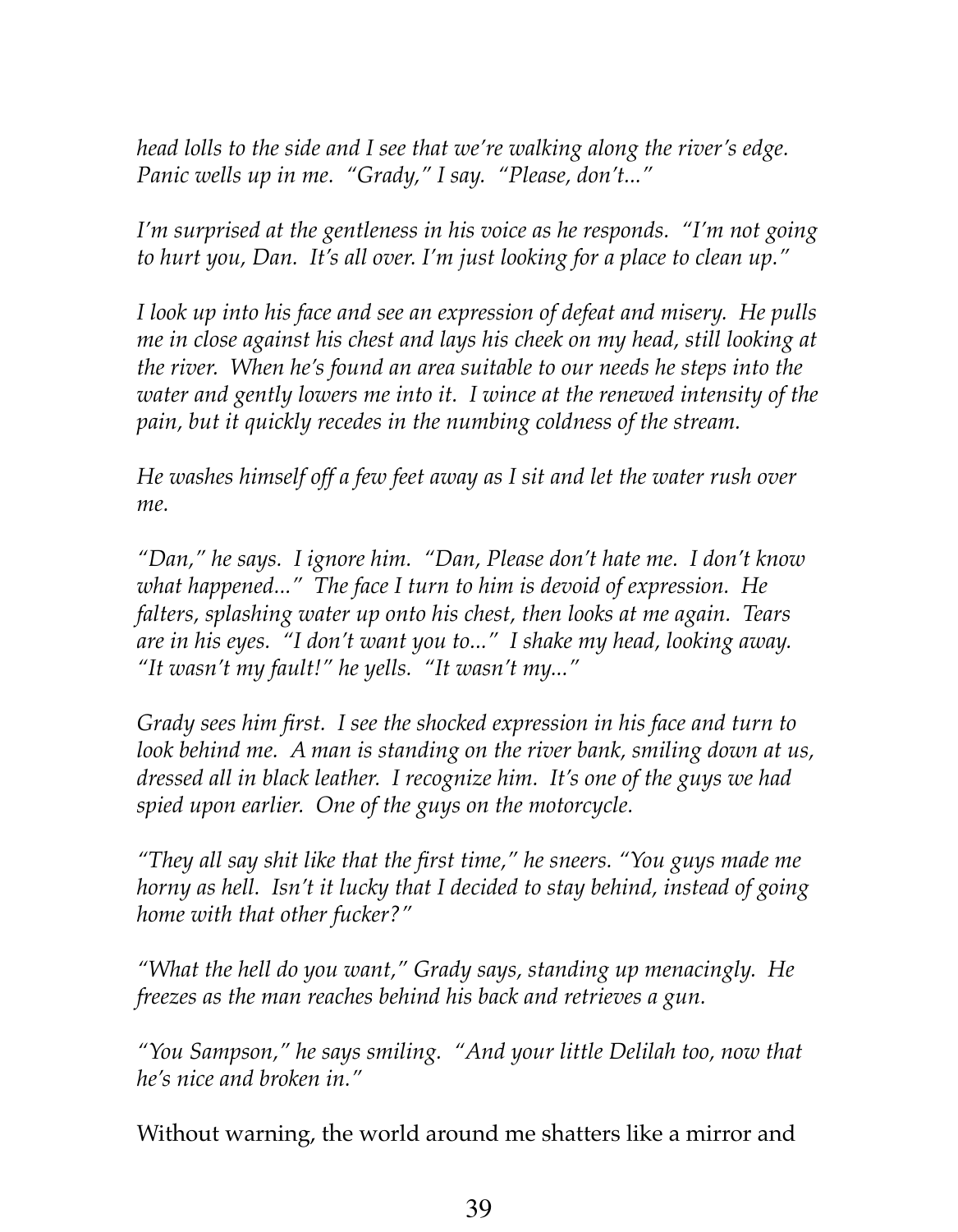as the shards of pain and guilt rain down on me I scream out the only name that can save me. The name that was always there to save me. The only name that ever mattered.

"Gail!"

Then the world comes to an abrupt end.

Somehow I have found my way to Gail's side. She is comforting me, like she always has. I find it strange that she can't seem to touch me, but just having her near is enough. As she envelops me with her maternal warmth, I talk. I tell her everything. I tell her what I've seen. I tell her about Grady and Sammie. I tell her about the visions. I tell her about the dream. Everything that has happened to me since this madness began I tell her.

Everything except the rape.

I try, but I can't bring myself to do it. It's too soon, too painful. Shame washes over me and the words won't come. It's all been a bad dream. I talk and, as always, she listens. And when I'm finished--when I've said everything that needs to be said--I fall asleep, exhausted.

The last picture in my head is of Gail crying. "It'll be alright," she says. "I'll take care of everything. I love you, Dan."

"I love you, too, Gail," I say sleepily as the void rises up to claim me.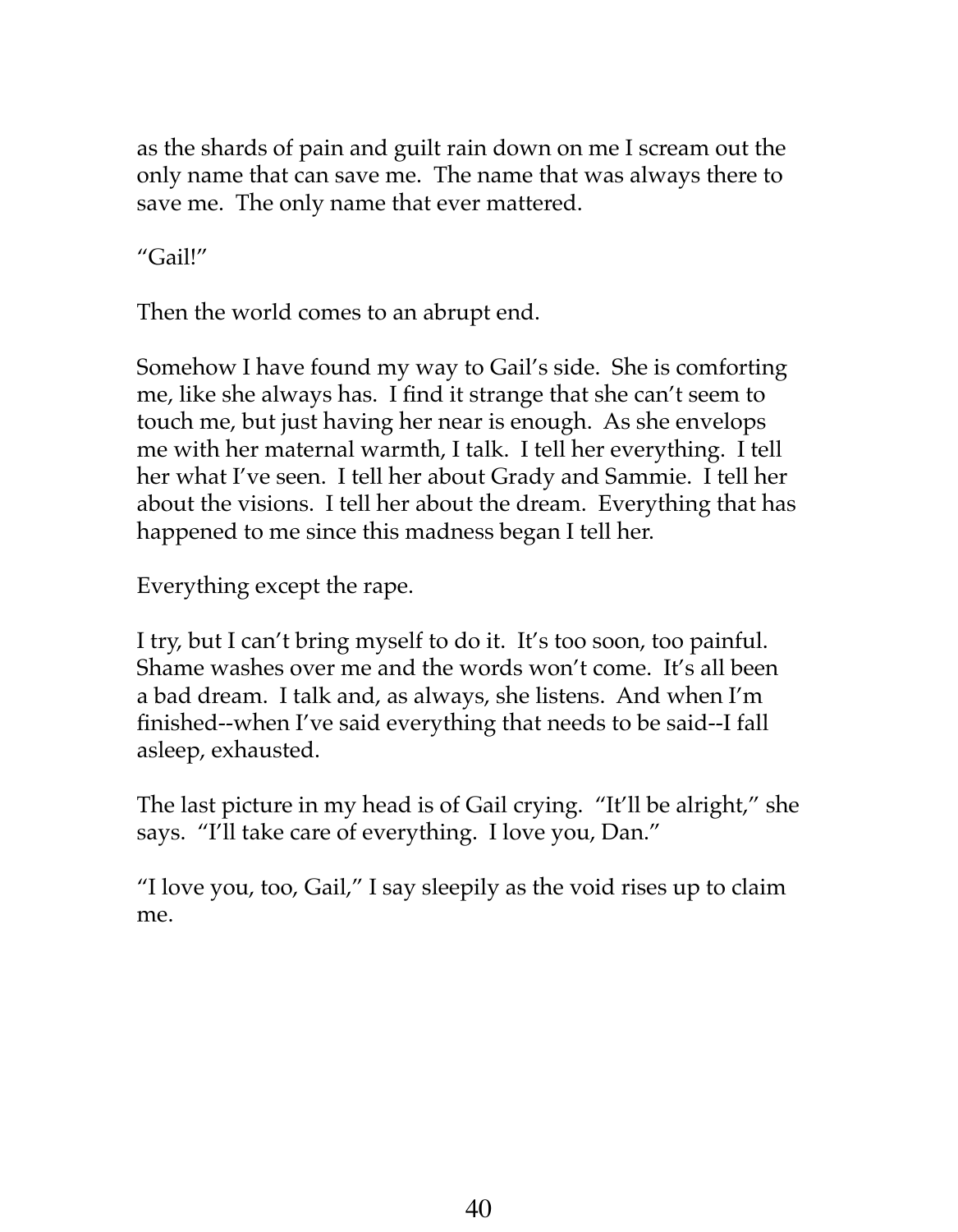#### **4**

The next few days blur together. I keep my energy levels low, half aware of what's occurring around me. I've had plenty of time to think, but thinking is the last thing I want to be doing at the moment. There are more questions than answers, and what answers I have received I either don't understand, or refuse to accept. I've never been a very complicated person. I know when I'm in too deep. This time, I'm in way over my head so far I can't even see the light at the mouth of the well.

So I wait, floating in an enveloping cloud of vapors, haunting my family's home because I don't want to be too far away from Gail. Gail is the only person who can help me. Gail always has the answers.

She's spent a lot of time on the phone recently, when she's not taking care of little Tori, or politely submitting to the visits by friends who stop by to offer their condolences. She's having a rough time of it. Somehow, in a way I'm not at all sure of, she knows what happened. At least as much as I do. The problem has been convincing others of what she knows. Her threats to the authorities, about using my sources at the newspaper to blow the case open, are beginning to wear thin. Even though her insistence has resulted in a search warrant, and the recovery of the book from Grady's apartment.

Unfortunately, the information has also seemed to work against her. Though she was right about my car being tucked away at the airport, the fact that it was there at all only seems to have convinced the police that it was I who left it there, on my way, by plane, to wherever I was going. Nobody seems to care that the time on the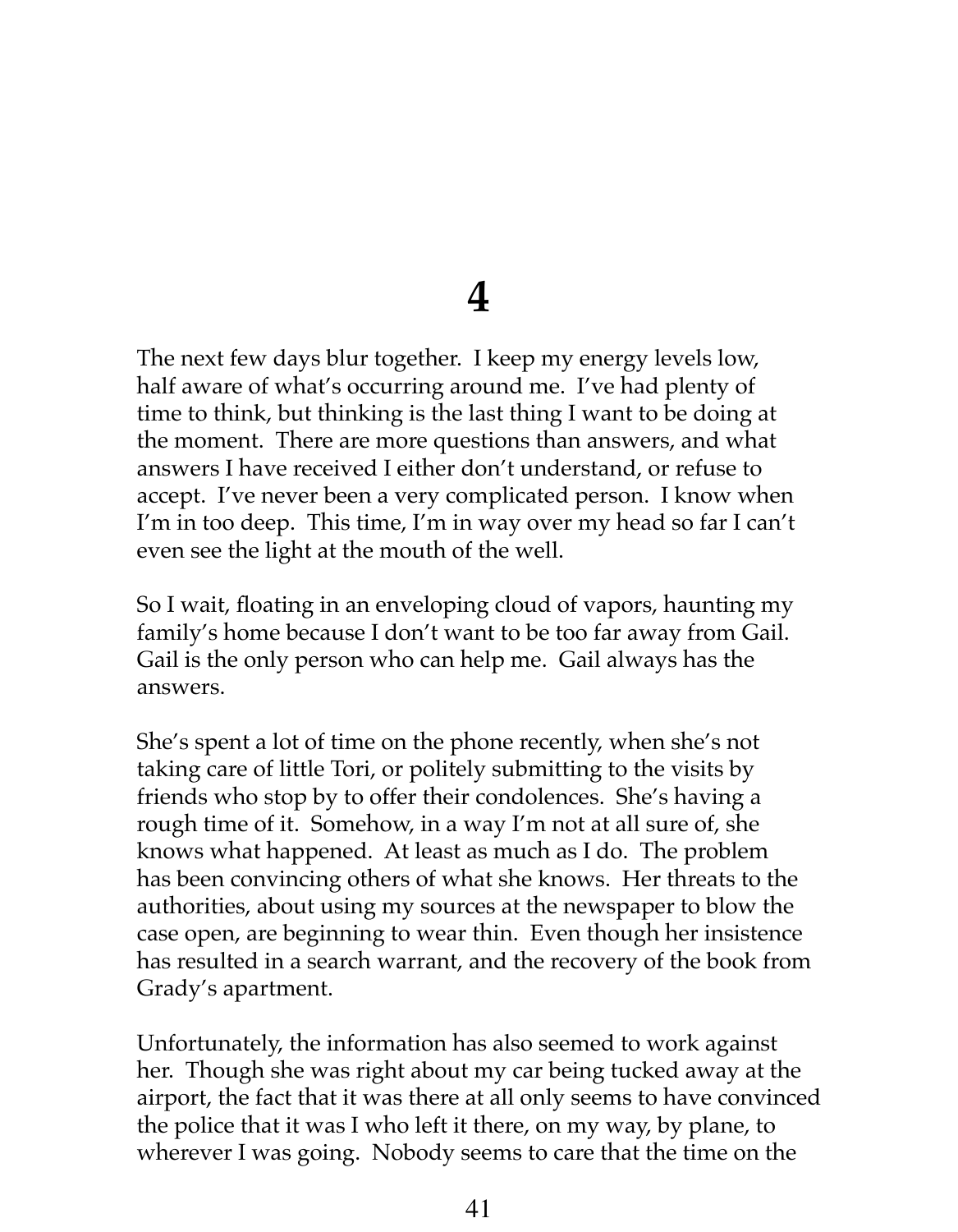parking stub confirms her story that the car was put in storage after she talked to Grady on the phone that Saturday night. Nor the fact that nobody answering my description was seen in any of the terminals. Of course, there are always disguises and aliases.

As a way of pacifying her, an APB has been issued on Grady. Apparently both he and Sammie have disappeared again. I haven't had the nerve, nor the inclination, to find out where they've gone. I'm leaving all that to Gail. Gail always knows how to handle these situations. She always has, though this time, I must admit, it certainly doesn't look good.

"You're gonna have to face it sometime, Gail. Danny-boy has run out on you and Tori. Just like Jeff did to me and just like men have been doing to women throughout time. I've had it happen in several of my past lives, but you just never really get over it. Men like Dan are scum. I've been telling you that for years. Him leaving is probably the best thing that could ever happen for you."

The voice and the venom behind it, belong to Daphne Shelton, one of Gail's oldest and closest friends. I've never liked Daphne. She's always trying to fill Gail's head with metaphysical garbage about crystals and aromatherapy and other such shit. Outside of her company I've always referred to her as Daffy, much to Gail's displeasure. Needless to say, Daffy never liked me either.

"You know," she says, taking a small sip of coffee and staring at Gail over the rim of her cup. "Dan tried several times to make a play for me. Tried to kiss me on several occasions. He was always interested in anything in a skirt, or out of it if you know what I mean."

A lie! I would rather gargle with drano than put my lips anywhere on that bloated sow's person! I gather myself together and drop into an unoccupied chair at the dining room table.

"Daphne," Gail says looking toward the ceiling with a sigh, "I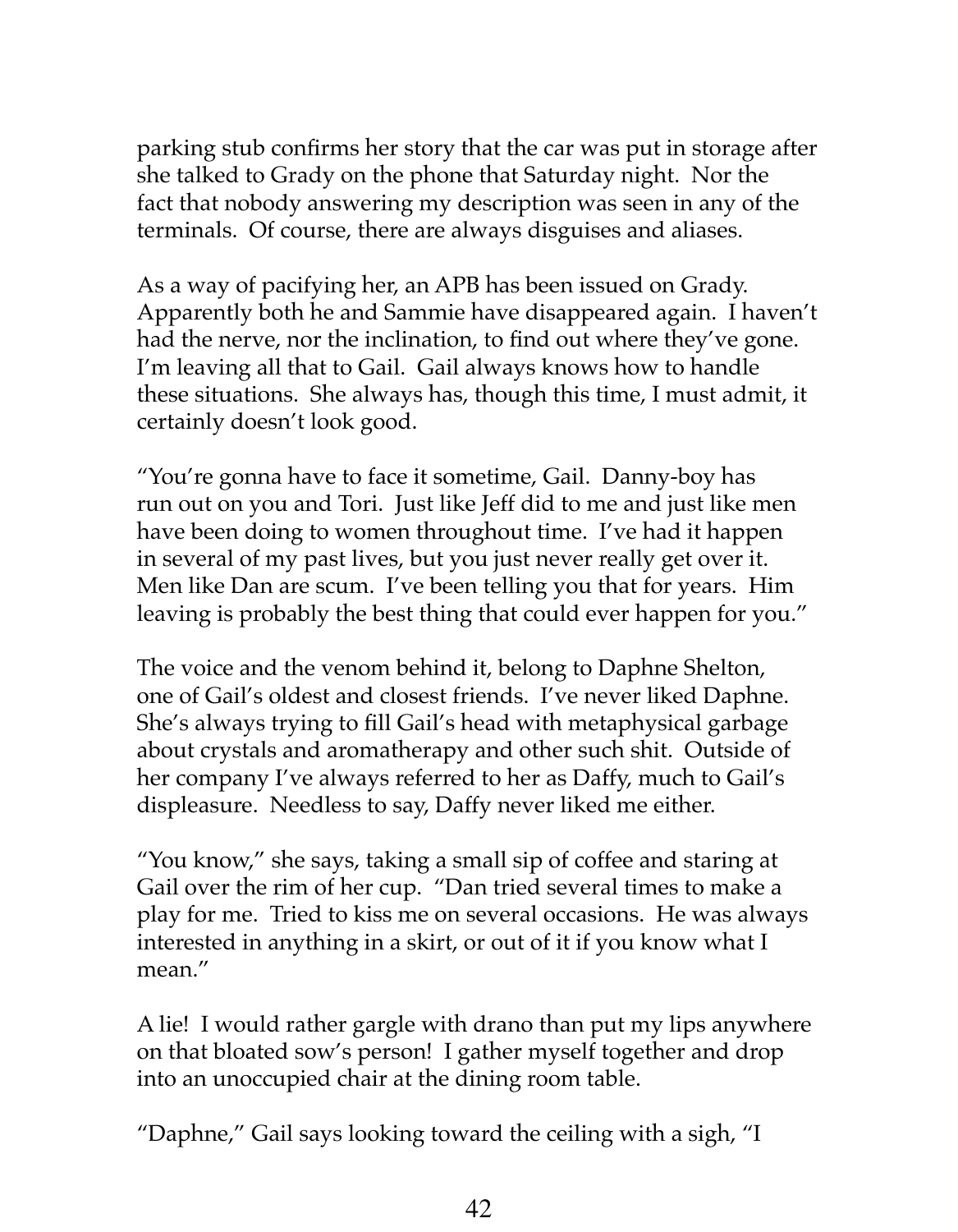know that you and Dan never got along. I doubt he would ever try anything with you."

"Well," Daffy sniffs, "what about all those naked bimbos he always had in his studio. Surely you can't believe that all they were doing was taking pictures?"

"I can and I do, can I get you some more coffee?"

"Gail, sweetie, I know you're in pain but all this self-denial is terrible for your chakras. You're squeezing them off with all this tension. It's no wonder you've been acting so strangely of late. There's no way for the kundalini energy to enter your system and revitalize you. Now, c'mon and breathe with me. We'll straighten you out together..."

"Daphne, I don't want to be 'straightened out'. I'm just fine the way I am. And I don't think that I'm acting strangely at all. Everybody else is. Nobody, not even my best friend, seems to believe me. That's why I'm tense. It doesn't have anything to do with my chakras or my cunnilingus energy..."

"Kundalini energy."

"Whatever. I'm going to get some more coffee. Do you want some?"

Daffy looks at her, then breathes a heavy sigh and nods. I'd never really seen Gail and Daffy alone together. Obviously I didn't have much to worry about. Gail knows how to keep the windbag in her place.

"It's not that I don't believe you, honey," Daffy says picking at the crystal chips glued to her red fingernails, while Gail goes about her business in the next room. "It's just that, well, I find it hard to accept your story that Dan came to you in a dream to help you solve a mystery even the police aren't even sure exists." Pause.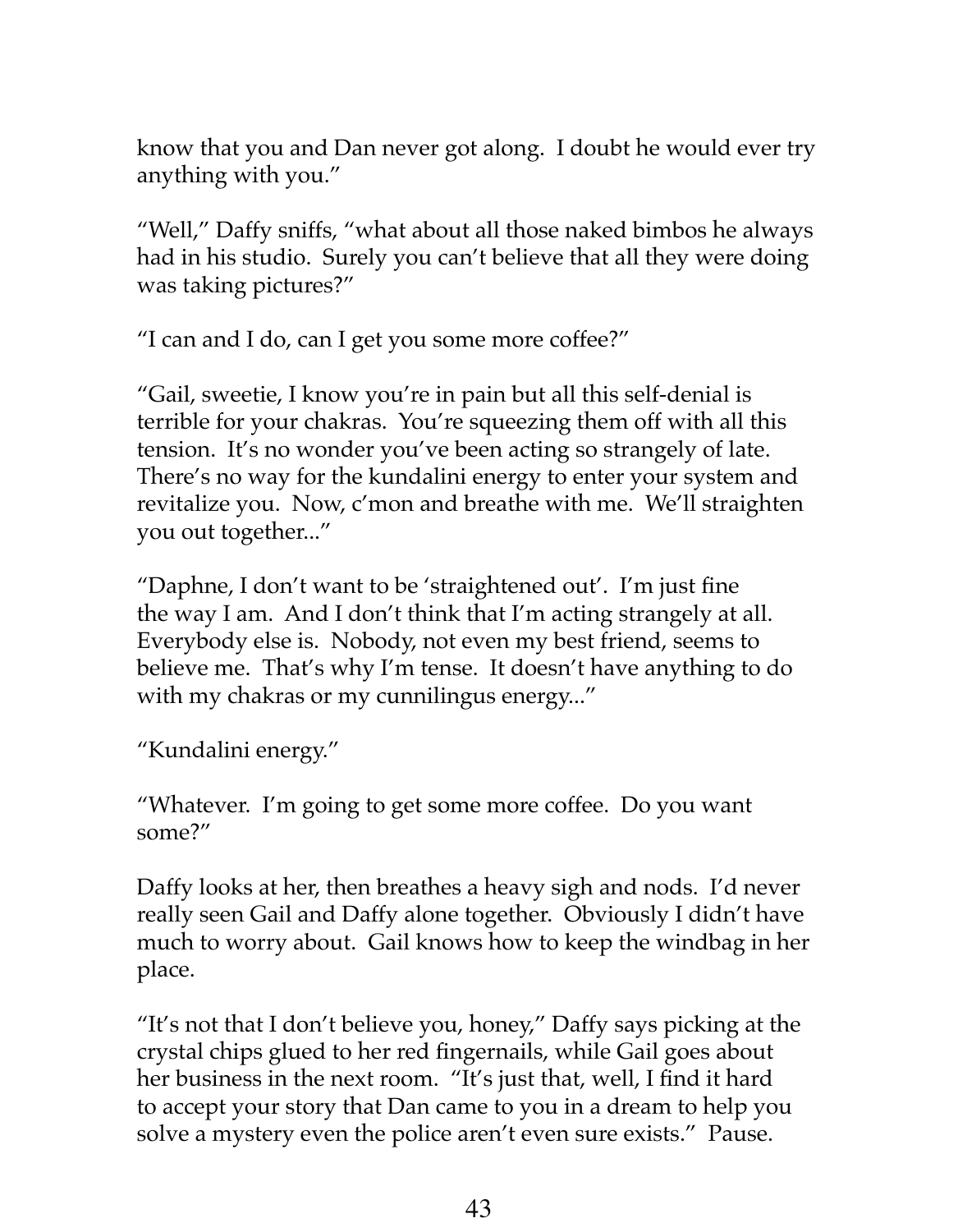"Are you listening to me?" she asks craning to look through the doorway into the kitchen.

"Yes, Daphne."

"Not to denigrate you in any way, honey, but, you've never exactly shown any abilities of a psychic nature before, y'know? You've always been the stoutest disbeliever."

Gail returns with the cups and a bag of Oreos under her arm.

"I know that Daphne, but I never said this had anything to do with psychic powers, did I?"

"You didn't have to, honey. That's what it implies. Now don't you think that if Dan were really dead, or floating around in the ether disconnected from his body, that I or one of my many spiritual guides would be aware of it?"

Angrily I float to within an inch of Daffy's face, but she is no more aware of my existence than the chair she's sitting in is aware of the strain she's putting on it. Spiritual guides! I always knew she was a phony!

"I don't know anything about that, Daphne," Gail says, clenching her fists on the table before her. "All I know is that something happened to Dan, and nobody will believe me. Not even you and you're supposed to be my best friend. For god's sake, Daph, we've known each other since Catholic school. You know how I feel about all this.. this.. stuff you're always spouting. Why would I suddenly make up a story like this? And if you say tension, or anything about misaligned chakras again, I swear I'll knock you silly!" Tears stand out in Gail's eyes but she blinks them away.

"Honey, honey," Daffy says laying her bejeweled hands over my wife's white-knuckled fists. "I'm sorry. You know that the last thing I want is to see you hurt. I'm just trying to look out for you,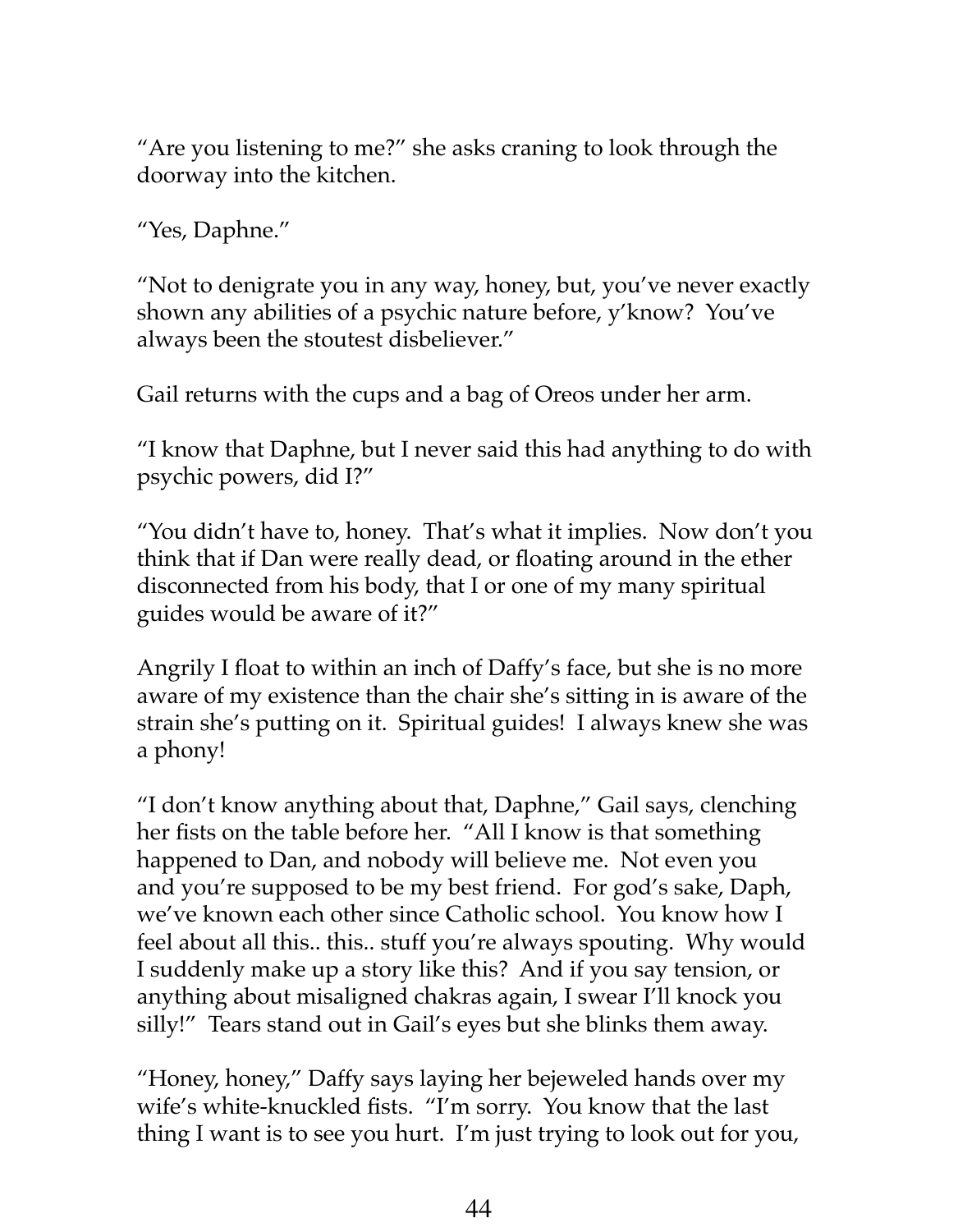that's all."

"Damn it!" Gail says pulling away. "I can look after myself!"

Daphne seems to deflate a little, and a genuine concern creeps into her face. Taking a deep breath she tries again. "Have the police been able to track this Kline person down?"

Gail closes her eyes and shakes her head.

"And you're sure... you're sure that he has something to do with this?"

"Yes, Daphne. I told you what happened. I told you what I saw. I've been telling people for days, but nobody will listen! Grady Kline is the one with all the answers to this puzzle and he's out there somewhere running around free, while Dan..." The words refuse to come. Choking back her tears Gail stands up and begins pacing the floor. "I hate that man, Daphne. I hate him! I always have. I hated having him living in my house. I never trusted him. I always dreaded the day that something like this would happen."

I sit back in shock at this revelation. I knew that Grady made her nervous, but I never suspected this. Apparently neither had Daphne.

"Gail, did you ever tell Dan any of this?"

"Of course not. He would've said I was just being stupid; that there was nothing to worry about. He never listened to me when it came to his friends. They always seemed to come first. Oh, I know that he loved me Daphne, but sometimes... sometimes I think he loved them more..."

Such bitterness. I pull back feeling like I've just been scalded by an unexpected blast of steam. Gail roughly wipes tears from her face.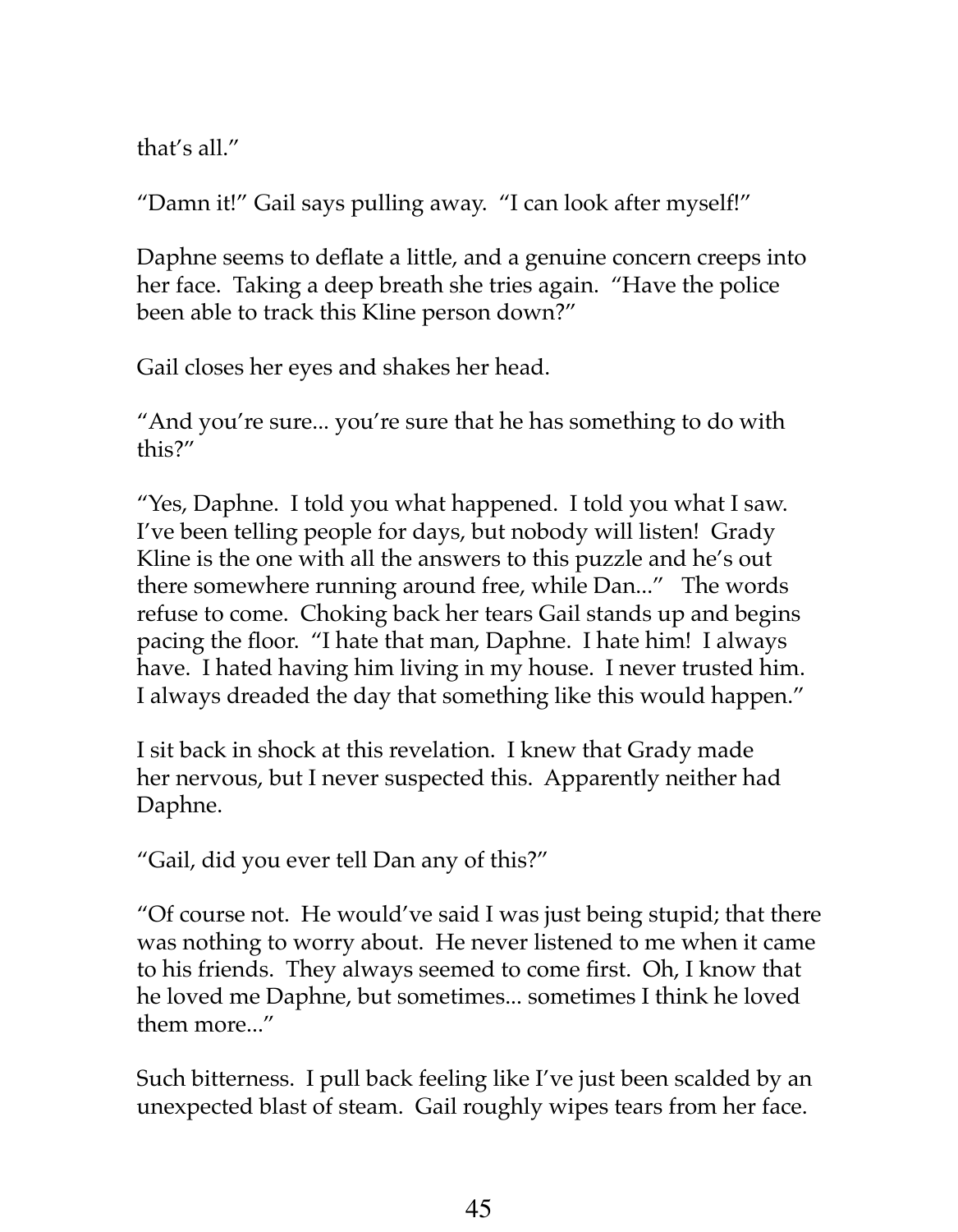"And I have never met a more ungrateful group of people in all my life! I could never understand it, Daphne. Dan would bring these people... these losers... home with him. He'd give them a place to live and help them find a job. He was always giving and he never got a damn thing in return. Anytime they needed something, anything at all--a ride, a meal, money--he was right there for them. But, do you see any of them here now? Have any of them even called since all of this happened? Hell, no! Because when Dan needed them they were never anywhere to be found. They would take what he offered and turn around and kick him in the face! God, I hate this! It's so unfair!"

"Honey, calm down," Daphne says rising from her place at the table. "It's going to be alright..."

"What do you know?" Gail says, turning on her friend. "You always hated Dan. You never gave him a chance!"

"Gail, that was between Dan and me. It had nothing to do with us. I'm not that kind of friend to you."

Gail stops her pacing, her back to Daphne. Her shoulders begin to shake. "I know that Daphne. It's just so unfair. The thing I loved most about Dan was the thing that also upset me the most." She turns back to face her. The tears are flowing freely now. "He was always forgiving people. It didn't matter what they did to him, he always forgave them. Those friends of his used him like a doormat and he always forgave them. Where's the justice in that?"

Daphne moves to wrap her arms around her, and the two of them stand that way while she sobs into the larger woman's shoulder. I shrink back, fighting to keep my misery from dissolving me.

Gail never could understand. Those 'losers' she was referring to were my friends. Sure they had their failings, but who doesn't? Holding a grudge, just because of human nature, was never something I could stomach.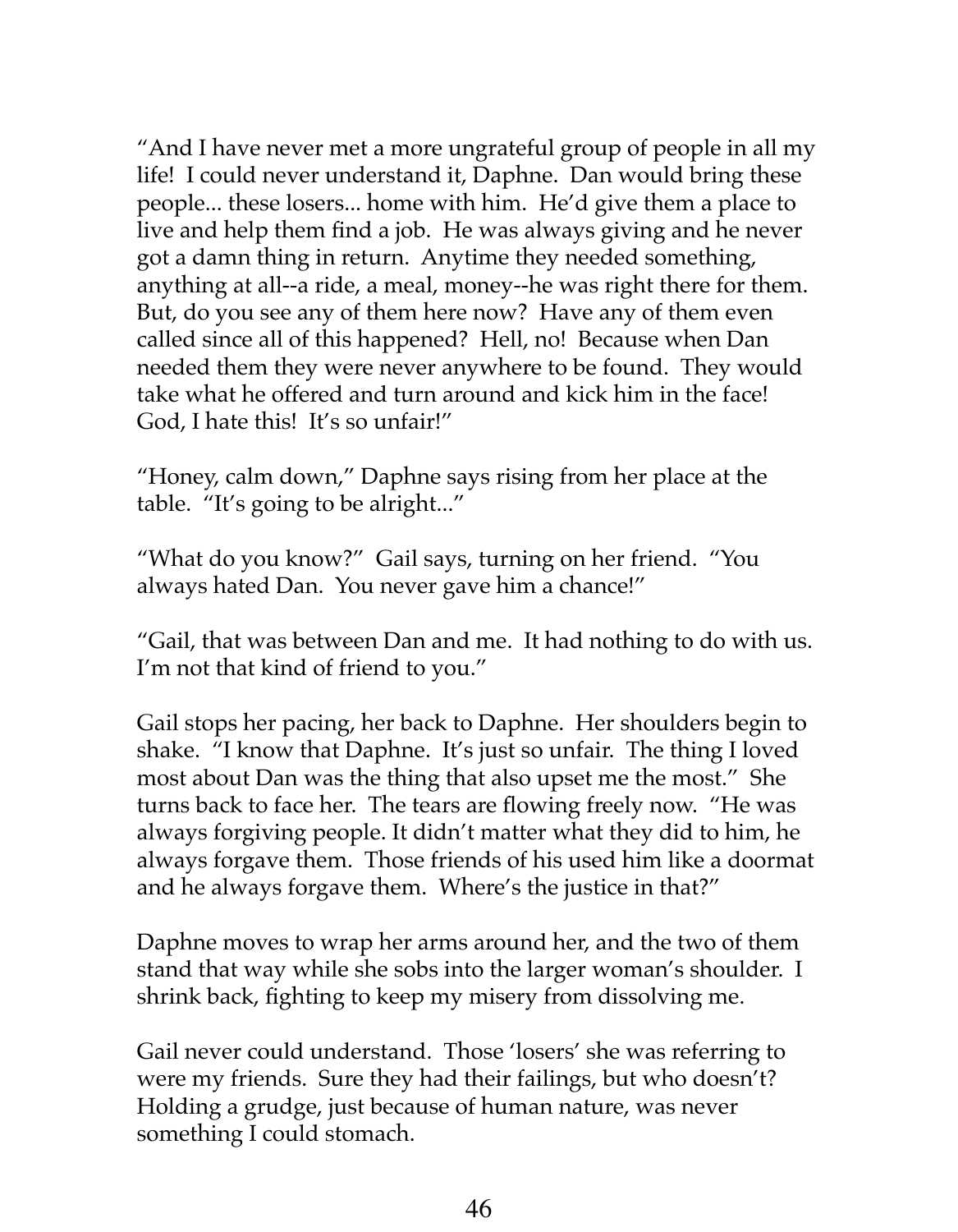I've always believed that as long as a person had friends he would never be forgotten. He would never be alone. He wouldn't have to live alone and he wouldn't have to grow old alone. Most importantly, he wouldn't have to die alone.

"You know," Gail says, pulling away from Daphne. "I think I could handle this a whole lot easier if it were anybody else besides Grady Kline." Gail stares at her coffee cup for a moment, then turns and wanders into the living room to sit heavily in the overstuffed couch. "I don't think that Dan had any idea what was going on in Grady's head. He was so naive, Daphne. He had no idea what Grady really thought of him, but I knew. Women know about these things. We always know when we're being threatened."

Daphne comes around the other side of the couch, her eyes wide. "Threatened?"

Gail nods. "Grady Kline was in love with my husband. I could see it in the way he responded to him. In the way he looked at him. And in the way he treated me."

Daphne slowly lowers herself onto the couch, next to Gail. "Oh, honey. I had no idea. Why didn't you ever tell me?"

"Because I was ashamed. I was ashamed for being so jealous, when Dan was so damned oblivious to the whole thing. And I was afraid..."

"Afraid that he would be angry if he found out that you suggested it." Daphne says, finishing her sentence.

Gail nods, and I feel my heart drop into my bowels. If I could, I would be sick. As it is, I can only stand by in mute disbelief at what I'm hearing--numbed by the sure knowledge that what she's saying is true--and cursing myself for a fool.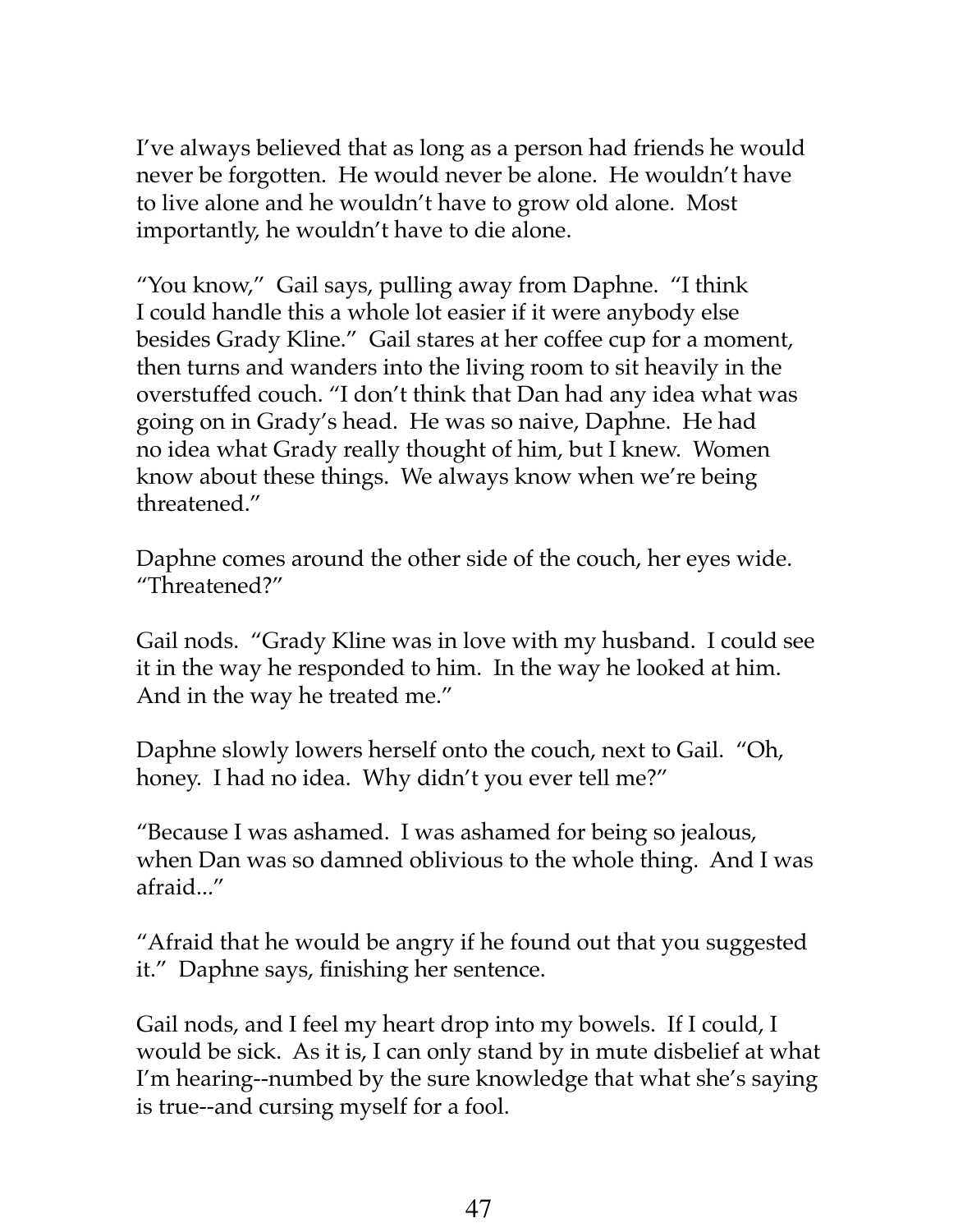It was there all along. The answer to so many of my unasked questions. The knowledge that I had tried so hard to keep submerged in my subconscious. It had been there all along.

The telephone rings, making us all jump. Gail looks at her watch. "Damn," she says. "I completely lost track of the time. That's probably my sister, wondering why I haven't come to pick Tori up."

Daphne and I watch as Gail lifts the receiver and forces a friendly 'hello'. We both see her face freeze as the voice on the other end buzzes into her ear.

"I see," she says woodenly. "I'll be there within the hour."

She hangs up, squares her jaw and turns to look at Daphne. "I have to go down to the county coroners office. It seems that somebody just brought in a body from the Verde river. They want me to go in and identify it."

\*\*\*\*\*

Being dead is a weird enough feeling all by itself. The anticipation of waiting to view your own body is beyond weird, it's bizarre. And maybe a little bit kinky, too.

I must admit, knowing where it was now made me feel a little less vulnerable. It's hard to explain, but it's something like the feeling you get when you've come out of the grocery store and you can't remember where you parked your car. You search your mind, but it's just not there. You know the damn thing is in the parking lot somewhere. You wander the aisles, overburdened plastic grocery bags biting into your hands while your milk goes sour, and the feeling you have is of complete helplessness. You feel like your mind has betrayed you somehow. But when you finally do find the vehicle, your relief is immeasurable. You want nothing more than to leave the damned parking lot in your car and never return.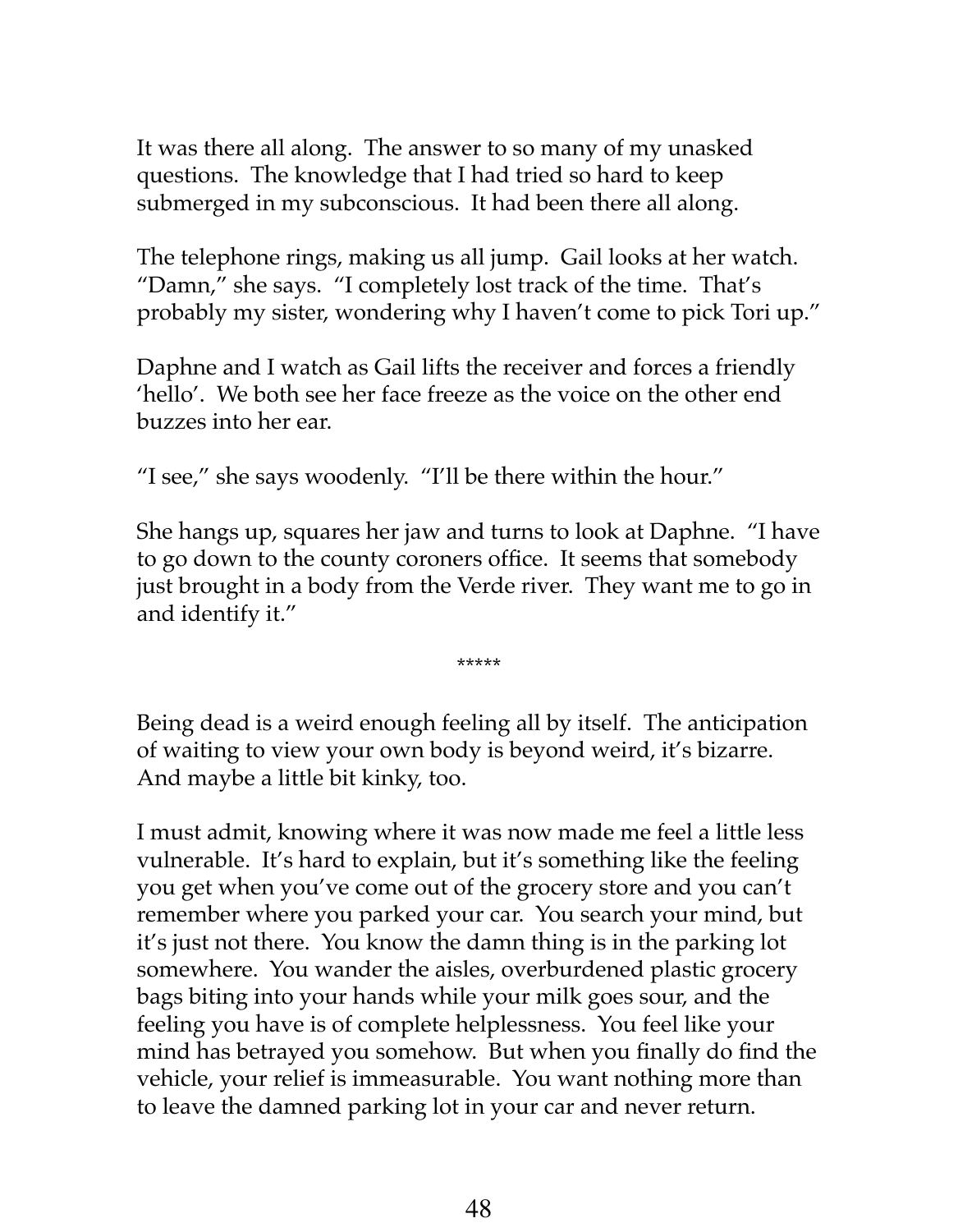As I wait for Gail to talk to the police and sign some preliminary paperwork, I wonder; will finding my body allow me to leave here? I have all the answers I want. I don't think I can face anymore. The question of what eventually happened to put me in this situation is less pressing now that I've already seen so much of what lead up to it. I just want to find what once belonged to me and go far far away.

Gail is being led to the back of the building, into a cold, sterile room with huge drawers built into the walls. Her face is a mask of control, but I can see her body stiffening with tension as the lab technician rolls one of the drawers open. Her nose wrinkles with distaste at the smell. I had overheard the coroner telling her that the body wasn't in the best condition after almost two weeks in the water. That explanation doesn't even come close to describing the condition of the body when the sheets are finally pulled back.

Time seems to stand still as Gail's eyes take in the bloated features and claylike skin of the person on the palate. I move in even closer to do the same as she turns away and shakes her head. My shock almost causes me to discorporate. It's impossible! The body isn't me! But it is somebody I recognize.

The last time I had seen this man he was pulling a gun on Grady and me as we sat in the cold running water of the Verde River.

Something is wrong here--something terribly, terribly wrong. The questions rise up and claw at me with their insistence. What the hell is going on? Why is this man here, now, instead of me? And if he's here, where the hell am I? What the hell happened out there, by that river?

'Oh, God,' I think, 'It's never going to end! This nightmare is never going to end!'

'No,' a voice in my head replies, 'There has to be an answer, and only one person knows what that answer is.'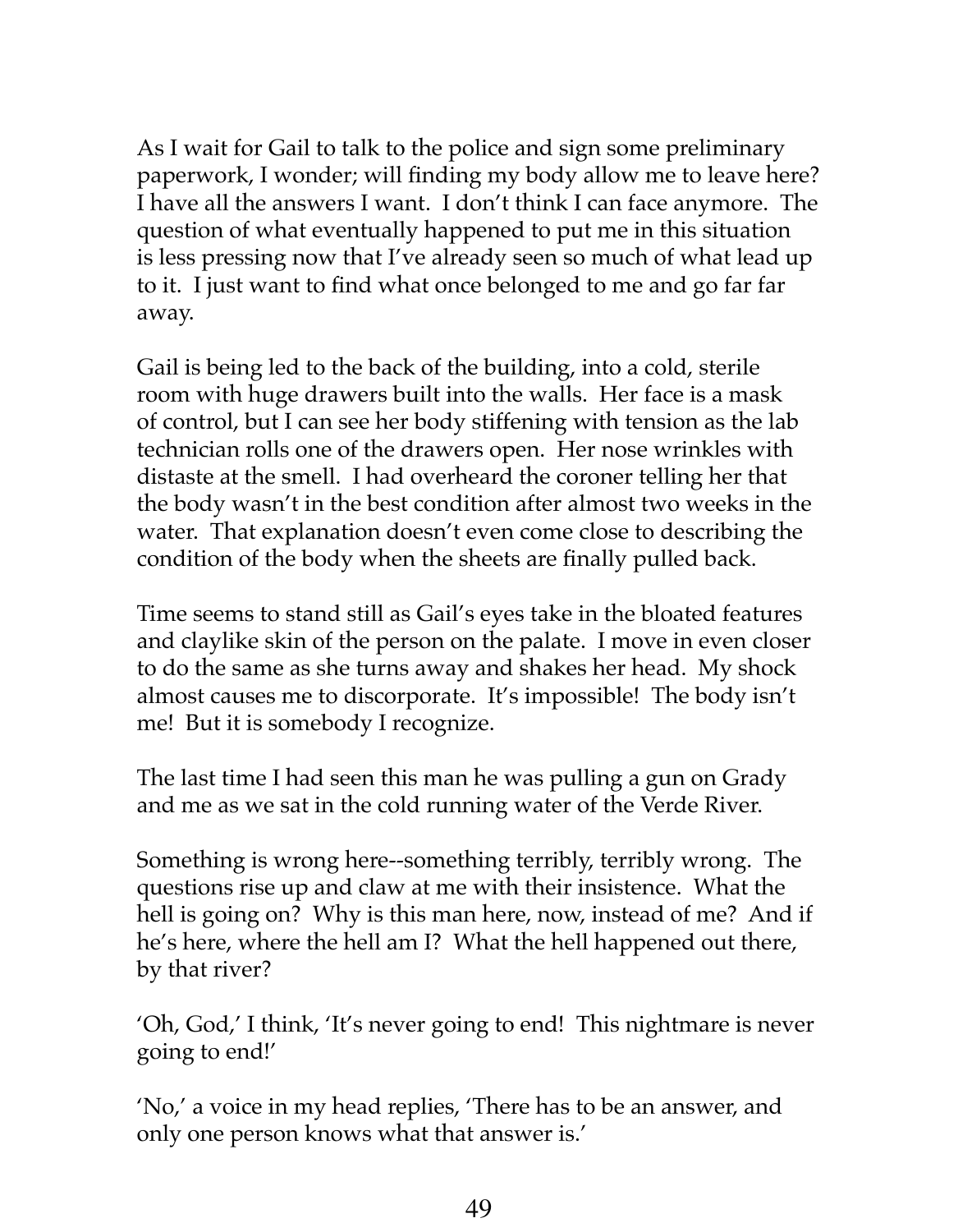I've got to find him. If I'm ever going to have my peace, I've got to find Grady Kline.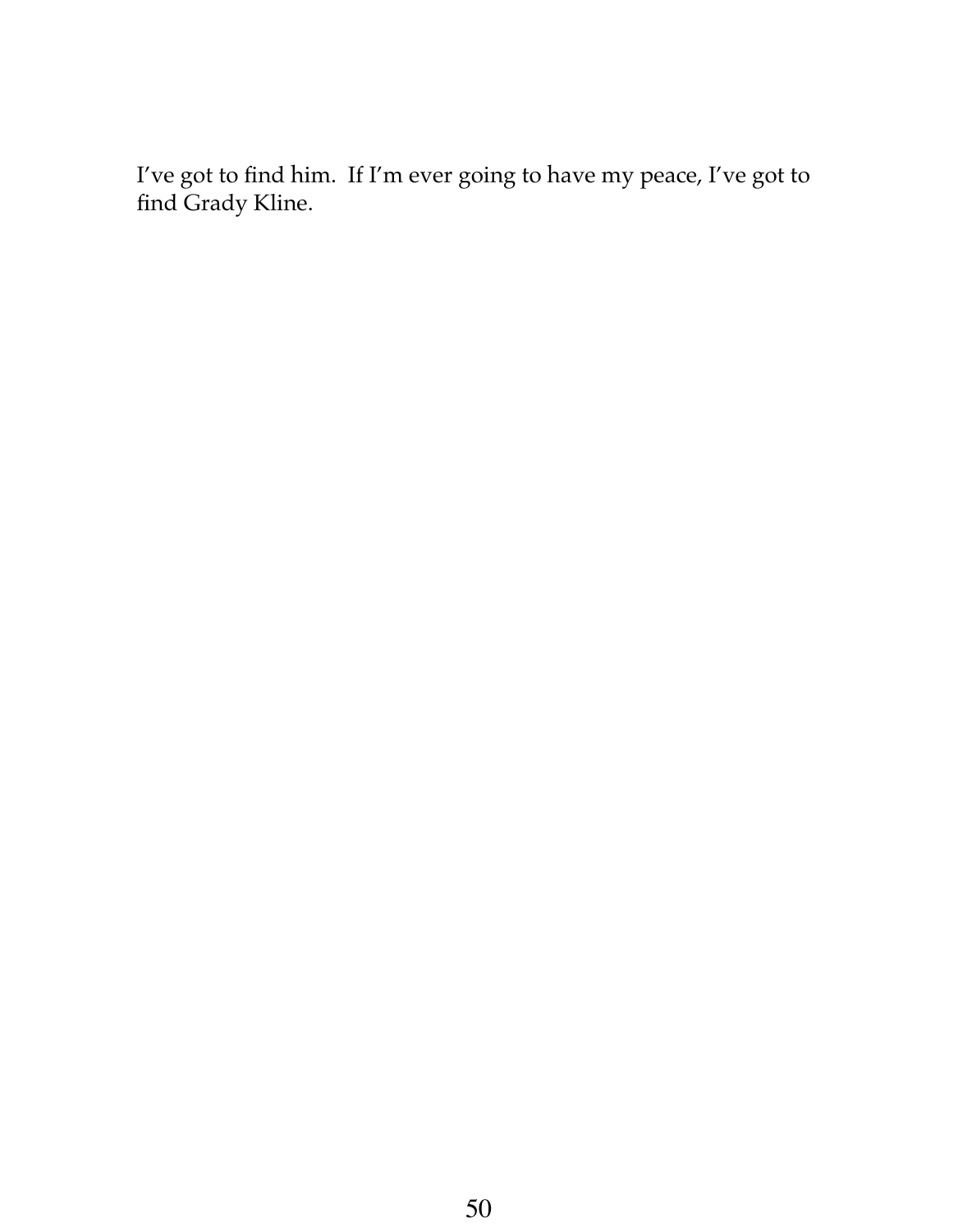#### **5**

Grady and Sammie are unloading camping equipment from the back of his truck when I find them.

"I just can't understand why the door was open," Sammie is saying as she hauls an armload of bedding up the stairs and into her trailer. "I know I checked it before we left." She looks around and shrugs. "Well, it's not like there's anything here to steal."

Grady clomps into the room. "Where should I put this stuff?"

"Try the closet in the back bedroom. Hey, wanna beer?"

"Yeah," Grady says dropping the load on the floor in front of him.

"Grady," Sammie whines, turning away from the refrigerator with a couple of icy beer bottles in her hands. "I told you to put that stuff in the bedroom. This place is too small to have shit piled up everywhere..." She stops as he pulls her against his chest with a smile.

"We just got back," he says matter-of-factly. "Didn't you say that I'm supposed to be relaxing? It's therapy, remember?"

"I said camping was therapy. Getting away from everything to clear our heads, not junking up my place when we got back."

"Yes, mother," Grady says, taking his beer and twisting the cap off with his hand.

Sammie punches him in the arm. "I'm not your mother." Then she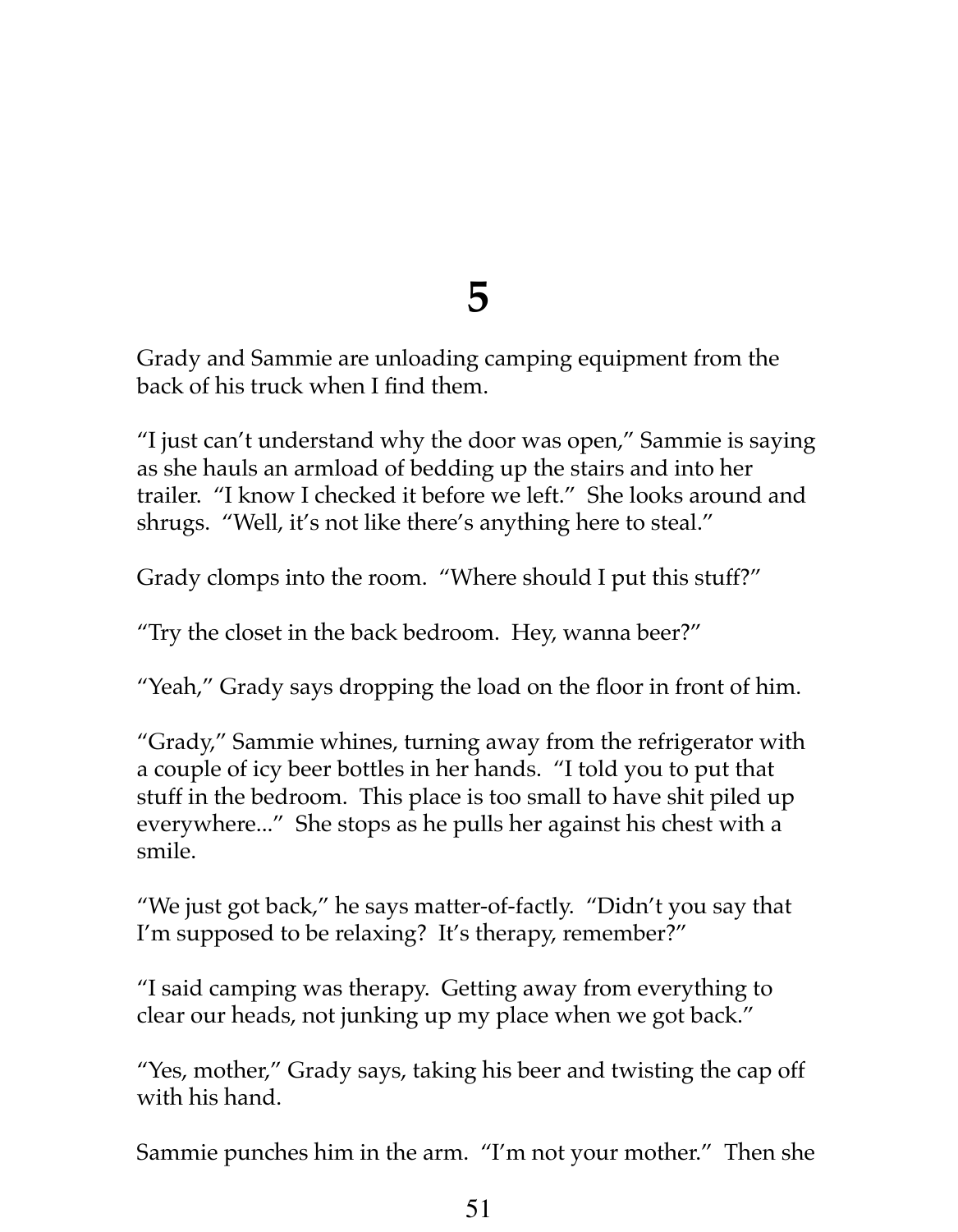smiles and proffers her bottle for him to uncap. He does so with a twist, and they stand smiling at each other as they take their first swallows.

"So, how do you feel, lover?

"Great, why shouldn't I? I haven't had a bad dream all week." He turns away to survey his mess and squats to begin gathering it up again. "You were right. I was just being paranoid. Too much alcohol and not enough sleep."

"He says as he sucks his beer bottle dry..."

Grady looks up and smiles ruefully. "This is my first and last beer for today."

"And then?"

"Then I'm going into town to find a telephone."

"And?"

"Then I'm going to call Dan and prove to myself that it was all in my imagination. Satisfied?"

Sammie smiles and nods. "Yeah, but afterwards, honey, you really should take it easy for a while. Too much work stress can really fuck a person up. People have nervous breakdowns all the time 'cause they let shit build up and don't know how to release it."

"So, now you're an expert on fucked-up people?"

"Well, smartass, I *am* a bartender." Sammie turns to drop the two bottle caps into a bag under the sink. "Y'know, for a while there, you really had me going. I almost believed your wild story about ghosts and disappearing friends. You, my love, should be a writer."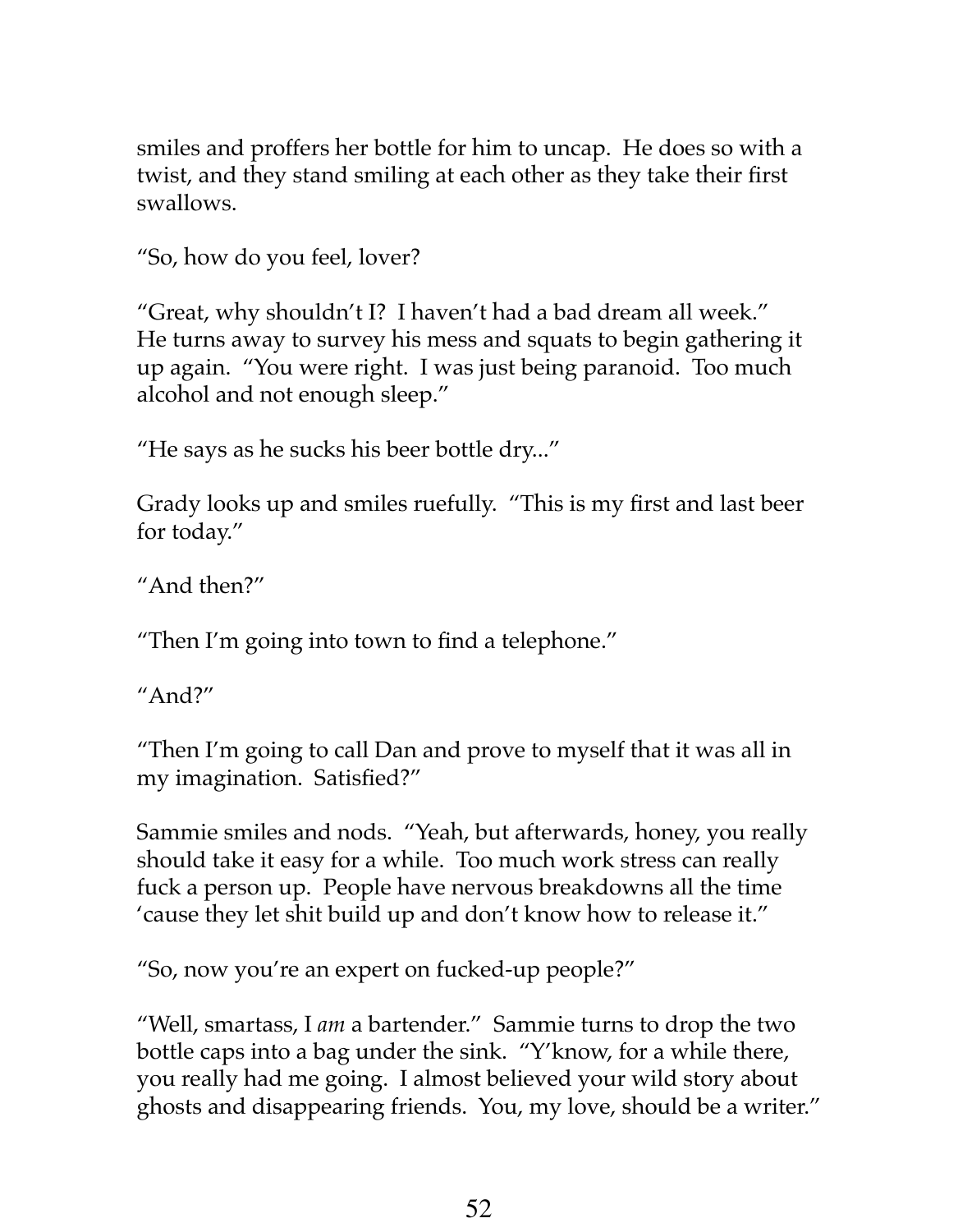Grady stands up with his load and disappears into the back of the trailer.

"You'll have to make room for it," Sammie calls out over her shoulder as she bounces out the door toward the truck. She crawls into the back and pulls out a lantern and a stove, then pauses to stare at the unfamiliar case wedged into the back corner behind a toolbox and a pile of dirty rags.

"Hm," she mutters to herself. "I don't think that's mine."

Pulling it out, she looks behind her, then unzips it. Three film canisters roll out. She looks at them, hesitates, then picks them up and drops them back into the case, zipping it up again without looking inside. Uncertainty plays along her face as she pushes the bag back into the corner of the truck. She is replacing the pile of rags when I see her eyes widen and her hands begin to shake. She edges slowly out of the truck to examine one of the rags in the daylight, and something like a sob escapes her lips.

The rag is a shirt. My shirt. It's dry and hard, soaked through with what can only be...

"Blood."

Tears are in Sammie's eyes as she looks up into Grady's terrified face. "My God, Grady, what have you done?"

He's backing away from her and the incriminating piece of clothing she's holding out to him.

"It wasn't just your imagination was it? You didn't have a nervous breakdown. It was real!"

"No!" Grady screams. "No! I made it up! It's not real!" Suddenly he rushes forward and snatches the shirt out of Sammie's hands. "We have to get rid of this!"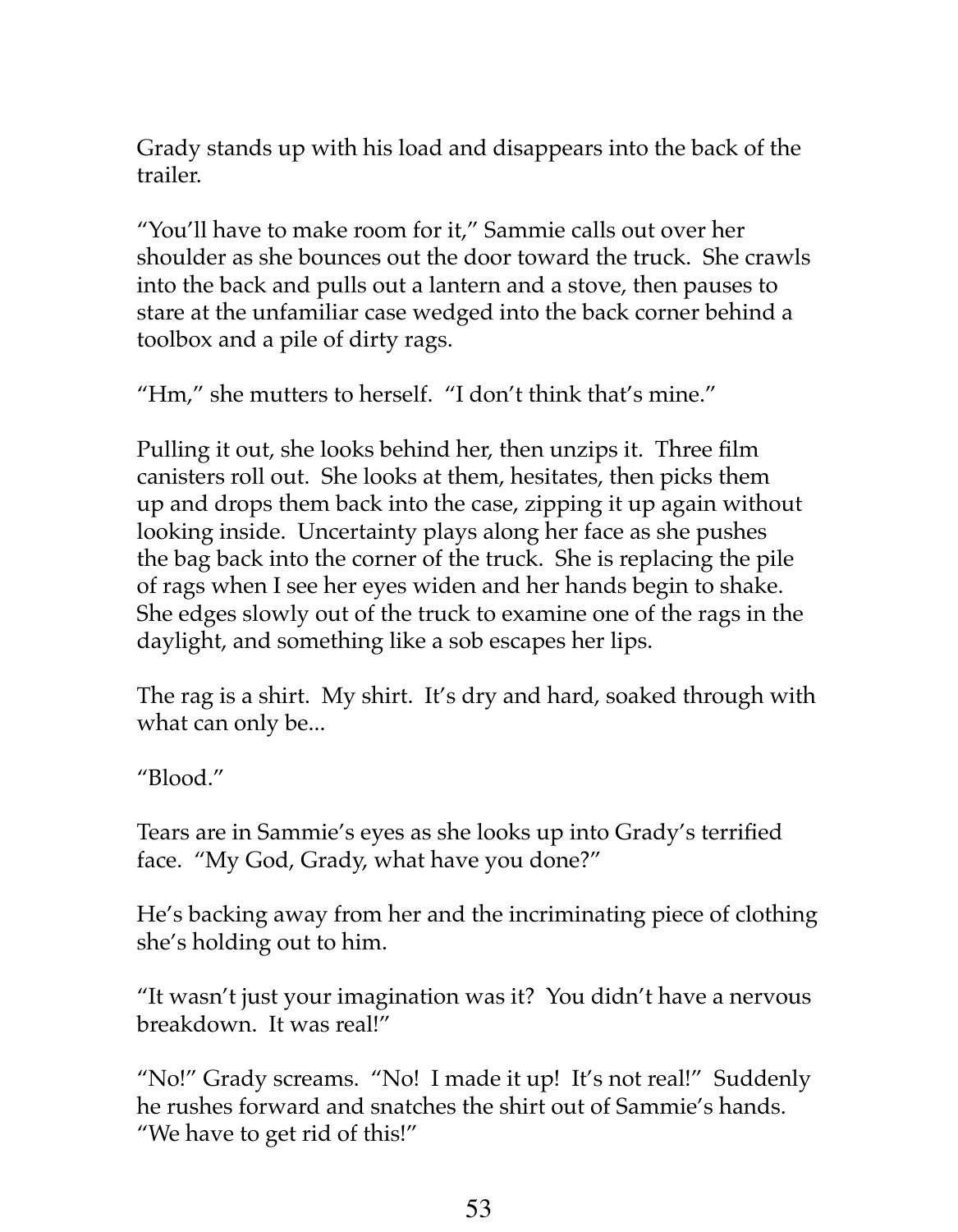"No, Grady! We have to go to the police."

The look he turns on her is murderous. "I can't go to the police. I didn't do anything. It was somebody else. It wasn't me!"

"Where are your keys, Grady, are they still in the ignition?" Sammie is trying hard to hold herself together. She's a strong woman, but I know that Grady is stronger. Much stronger.

"Why?"

"Because I'm going to the police."

"No!" He only hits her once before I spring into action. Summoning up all the experience I've gained in my short time in this ethereal condition, I lunge at Grady and force him to see me. He screams and jumps back. I advance, my arms outstretched, my face twisted with rage.

"No! Dan! I didn't do it! Stay away from me! Stay away!" His foot catches on a stone in the dirt driveway and he tumbles backwards, striking his head on the steps leading up to Sammie's trailer. I hear the truck roar to life and turn to see it spray dirt and gravel as Sammie stomps on the gas and shoots down the road in a cloud of dust. Without hesitating I plunge into Grady's mind and follow him into the tortured recesses of his subconscious.

The island is in the throes of a storm. Lightning fills the sky and fifty-foot waves of crimson fury pound at the beaches. Voices and whispers fill the air, like the buzz of locusts. In the distance I hear the roars and screams of the hydra gnashing out its rage. Then I see him. He's running. Away from the obscured mountain, straight toward the angry surf. I move to intercept. He screams when he sees me and changes his direction. Even so, I catch up with him easily.

I still can't touch him, but I can surround him. Everywhere he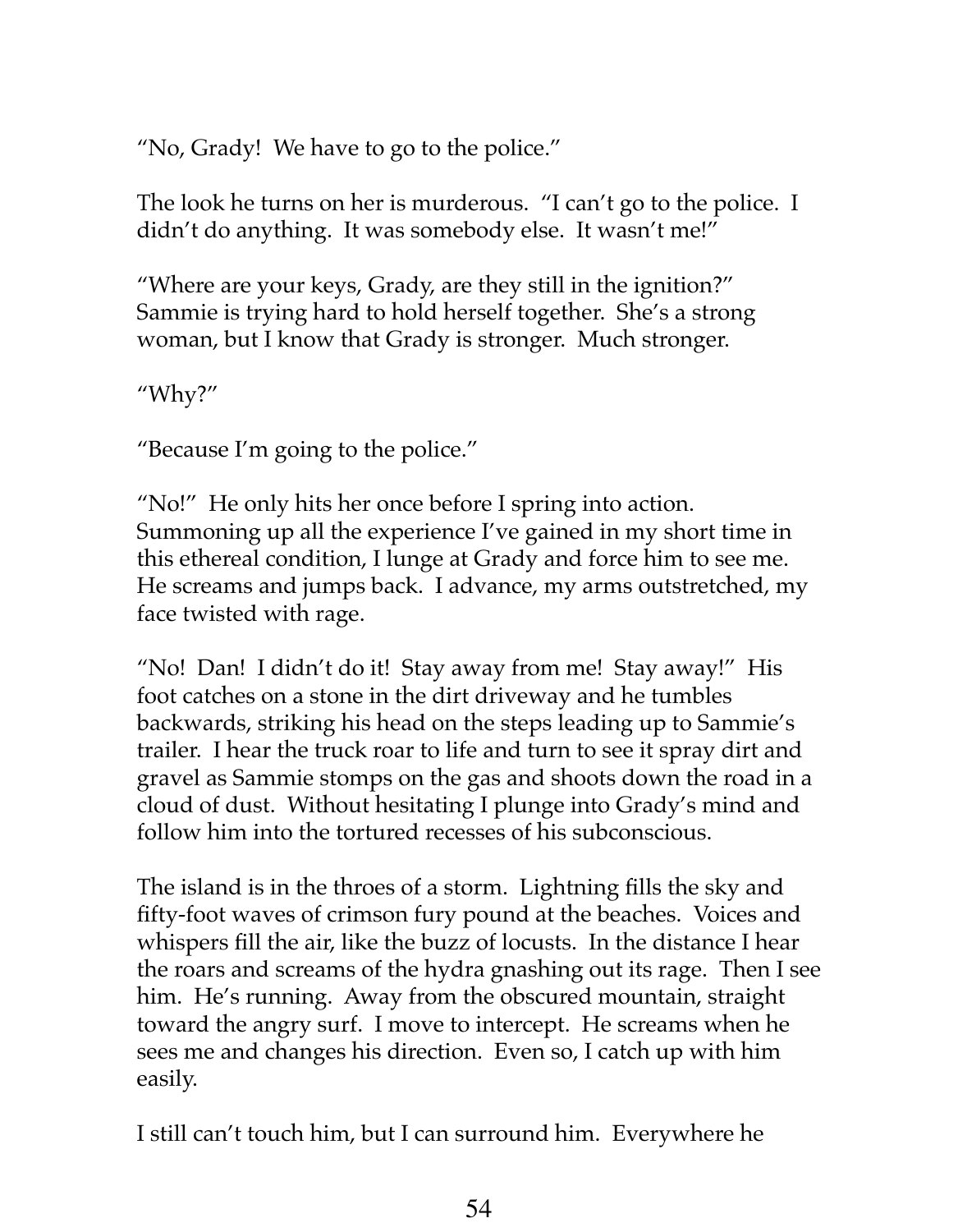turns, I am there.

"Stop it, Grady!" I bellow. "Stop it, now! I want answers, and this time I'm going to get them!"

He tears off in the direction of the mountain and this time I let him go, following close behind. The ground begins to heave beneath our feet as the island is shaken by earthquakes. Ahead, the mountain unleashes a barrage of angry protests. Still we run. I don't let Grady veer from the path, herding him like a panicked animal, and am surprised to find the distances falling away at an uncanny pace. We're at the mouth of a cave before I even realize that we've started up the mountain. I look back to find a sheer drop and dizzying heights. All around us, the island is tearing itself apart. Trees fly through the air and rocks rain down around us. Wails and shouts assail us from all sides. A deafening roar blasts us from the cave and I turn to see Grady running into it's dark depths.

I follow.

The creature that rises up before us is nothing like I expected it to be. I am struck immobile with fear. Seven heads it has, just as Grady said, but they aren't dragon heads, or any other kind of animal for that matter. They're all human heads, and each one bears my face!

The creature ignores me, lashing out at Grady instead. He is flung against a wall with a mighty swipe of the monster's tail and pinned there by a taloned claw. Again I spring into action.

"Make it go away, Grady!" I yell. "Make it disappear!"

He screams and the monster screams in response. The sounds are eerily similar. I turn on the grotesque creature and find that I am armed. A sword has appeared in my right hand, a shield in the other. Grady's doing, I surmise. He can't control this thing alone,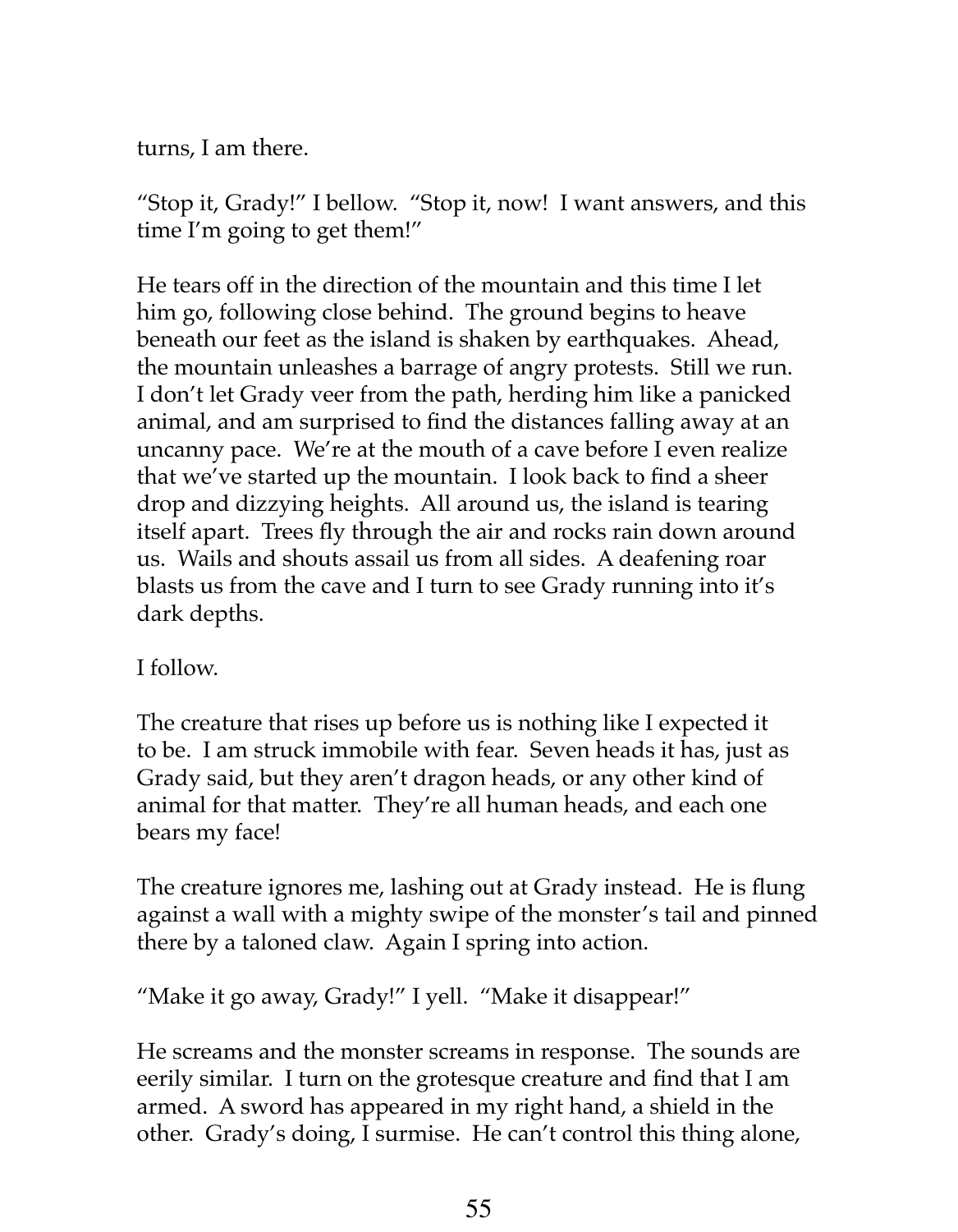so he's doing the next best thing.

Taking the cue, I lunge for the hydra and engage it in battle. By myself, I have never been able to touch anything or anyone in the dream state, but with Grady's help the sword I wield finds its mark time and time again. I slash at the creature and feel the brunt of its attacks on the shield, but never receive a scratch. It is only a matter of time before the creature fails. The odds are hopelessly stacked against it.

With a fury I drive past the monster's defenses and aim for what I hope will be its heart. The sword strikes, true to its mark, and hydra rears up, filling the cave with earsplitting noise, then falls back disintegrating until there is nothing left of it but the echoes of its death cry. The shield vanishes. I turn to find Grady slumped against the wall of the cave. He looks up at me and his face is filled with anguish.

"Please, don't make me look," he says.

"We've hidden from the truth long enough, Grady," I say. "It's time to face up to it. I have to know what happened, and you're the only one who knows."

The cave flickers around us and we are somewhere else. Trees surrounds us and the sound of rushing water fills my ears. Grady and I are standing off to the side, watching as facsimiles of ourselves stumble out of the river at the bidding of a tall man, dressed in black leather, holding a gun.

*...The man steps sideways, to keep me in his sight, and runs an appreciating hand over Grady's buttocks. "Very nice," he says.*

*Grady twitches in anger and the man's gun is suddenly planted in the small of his back. "Don't even think it, Sampson," he commands, then laughs at his continuing joke. "Get down on your hands and knees."*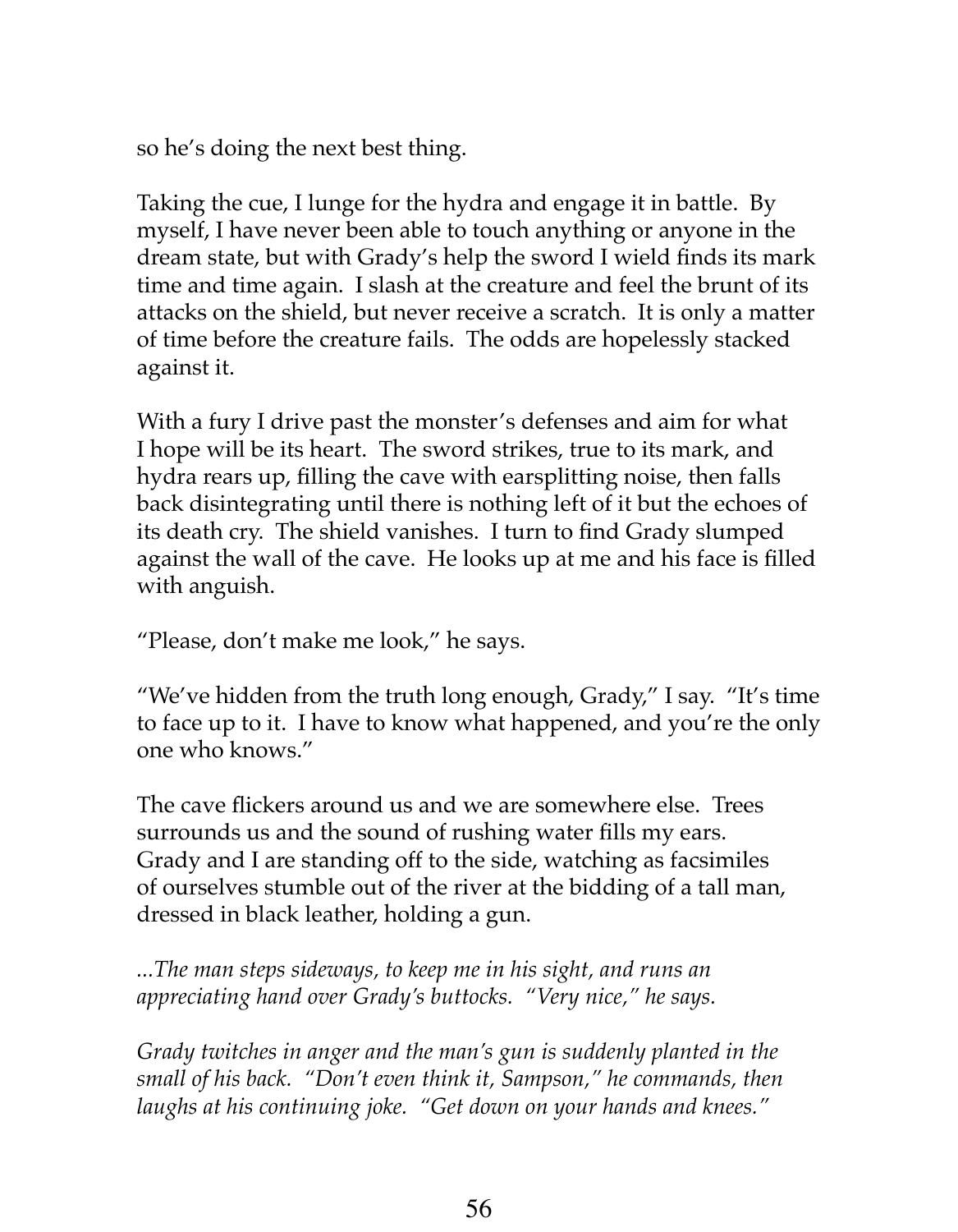*Grady slowly does as he says, and the man stares at me with a smile playing across his cruel face. "How'd you like first crack at it?" he asks. "Payback's a bitch, but I can make sure he likes it."*

*I shake my head and look away.*

*"Suit yourself," he says, running his hand over Grady's buttocks again and reaching between his legs to fondle his dangling penis and testicles. "Very, very nice. I'll bet it really hurt, taking all of this at once, hey Delilah?"*

*This is too much for Grady. I see his face twist into a mask of rage as his right foot shoots backwards to catch his protagonist just above the hip and knock the air out of him. He swings around to find the gun coming up and bats the arm away as a shot rings out.*

*Pain explodes in my chest as the bullet slams into me and knocks me off my feet.*

*The sounds of struggle continue, then abruptly stop with a sickening crunch. I look up to see Grady holding the gunman up over his head and flinging him into the water.* 

*Then he is beside me, pressing something to my chest. A shirt. His eyes are wild. Tears are streaming down his face and saliva flecks his lips.* 

*"No, no, no, no, no, no, no, no, no..." He says it over and over. I can tell that he's lost it. I try to speak but find I can't. My vision is ringed in darkness and I am finding it hard to keep my eyes open. They roll back and close. Grady howls like a madman.* 

*Somewhere in the distance I hear a motor roar to life. Rolling my head sideways, I force my eyes open, just in time to see the truck disappearing into the underbrush.*

*"Grady," I whisper. "Don't leave me. I'm not dead. Don't leave me..." then I fade into unconsciousness.*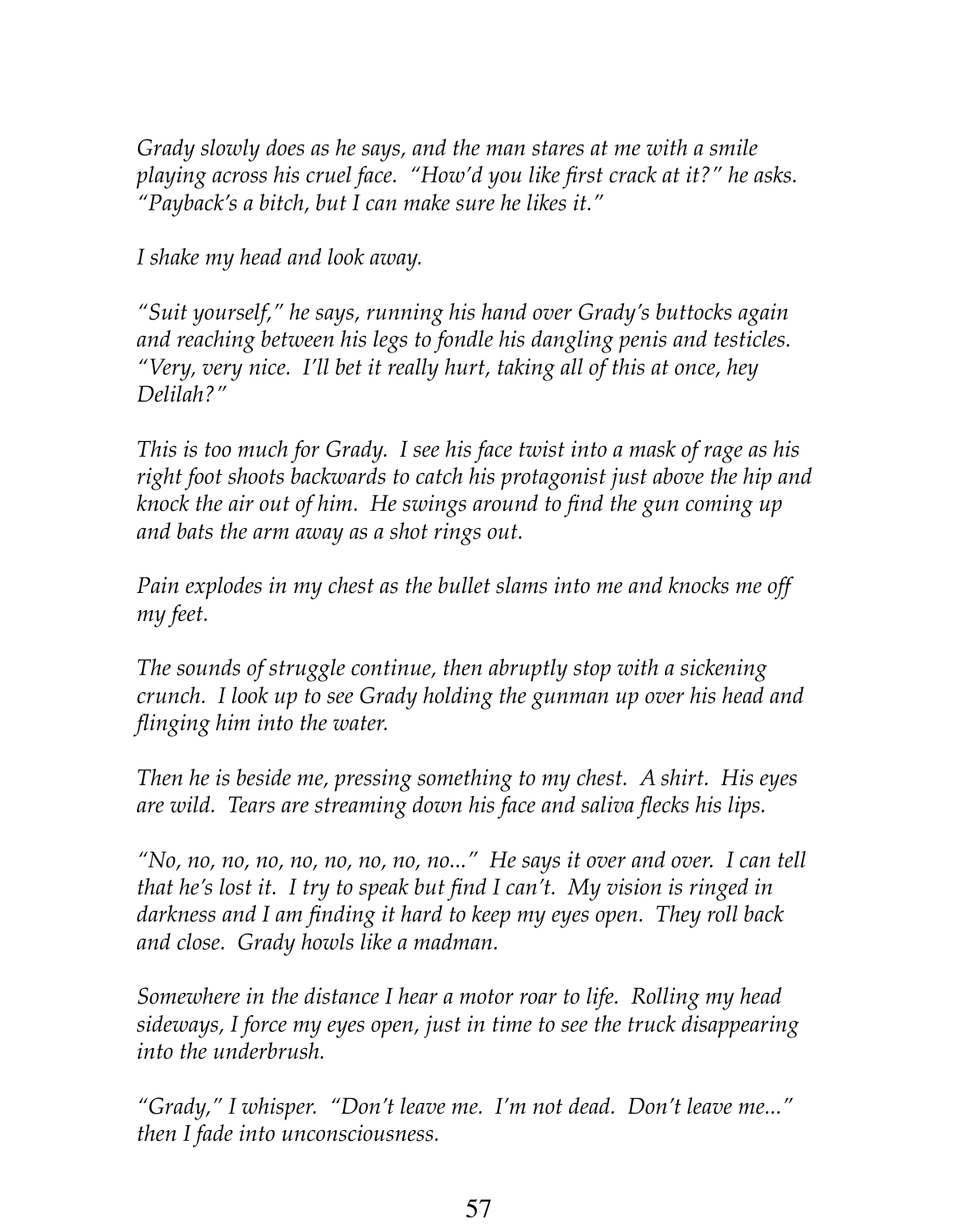I stand stunned, watching as Grady's truck bounces out of view. Beside me, the dream Grady is shaking his head, his eyes never leaving the body near the river's edge. It twitches awake and tries to roll over, but flops back in pain. He moves toward it, and I follow.

"You weren't dead," he says. "I thought you were, but you weren't dead..."

"Grady..." The words come hard to me. "You left me. You left me behind to die."

"I didn't know what I was doing," he says turning to me like a lost child. "I was scared. You were hurt so badly, and that other guy... I didn't know what to do. I was afraid."

"So you left me there to die..."

Grady nods, tears streaming down his face. "I didn't know what else to do. I was afraid you would... tell..." He falls onto his knees in the dying grass and stares at the image of me, trying feebly to hold on to life. "I was afraid. I shouldn't've done it, but I was so afraid. Please, Dan, don't be angry with me... I didn't do it on purpose. Please, forgive me?"

I stare at him, kneeling in the grass, and feel my chest constrict with pain. "Grady," I say, and the sound is more like a sob. "I can't... I can't let you purge yourself of your guilt this way."

His eyes are round and red rimmed as he stares at me. "What do you mean?" he asks. "I didn't do it on purpose! I was afraid! You have to believe me. I would never hurt you Dan!"

I turn and look at my abandoned body, still writhing with pain. "But you did, Grady. You did hurt me. You hurt me worse than anybody ever could. Don't you see, Grady? Don't you see what you did? It has nothing to do with the pain you inflicted on me.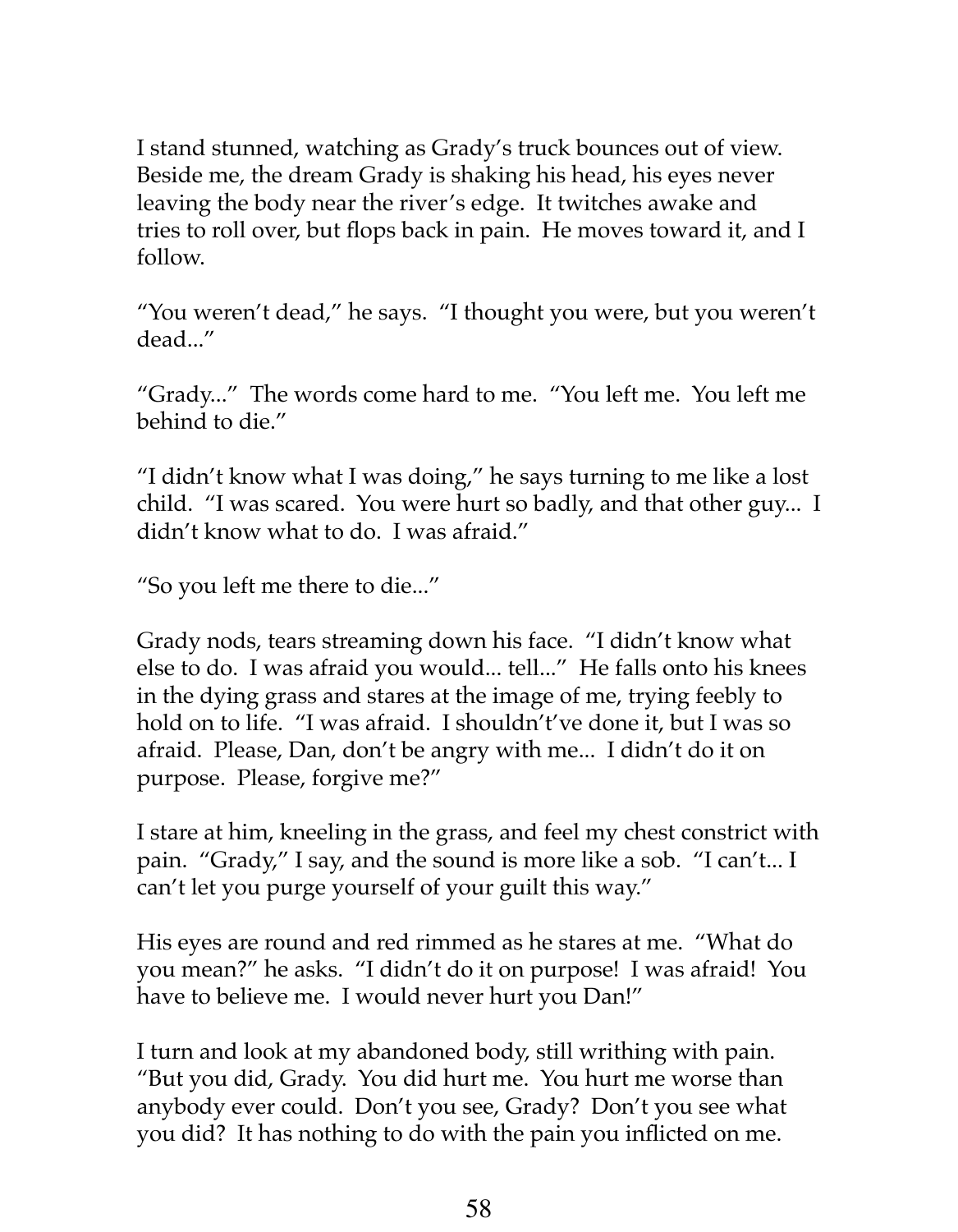It has nothing to do with that. Pain can be overcome. What you did was even worse. You left me, Grady. You let your fear keep you from helping me, and you left me behind to die." I look away from his tortured face and the anguish is more than I can handle. "Grady!" I howl into the shimmering air. "You let me die alone..."

"Please, Dan," he pleads. "Please, don't hate me!"

"I don't hate you Grady," I choke out. "I pity you. And I can never forgive you. Not for this. This is something you're going to have to carry with you for the rest of your life."

His screams do nothing to dissuade me. I stand sadly by as the land around us twists into a nightmare world of fear and horror. I watch, unable to help him, as the dying body before us opens its eyes and stands up, reaching out toward Grady while blood pumps from the ragged hole in its chest. And I find that a ghost can cry, at least here in a wounded man's psyche, as I watch my friend spin over the edge into madness; a madness which until this moment had always been just out of reach, held at bay by the paper thin world of his absolving dreams.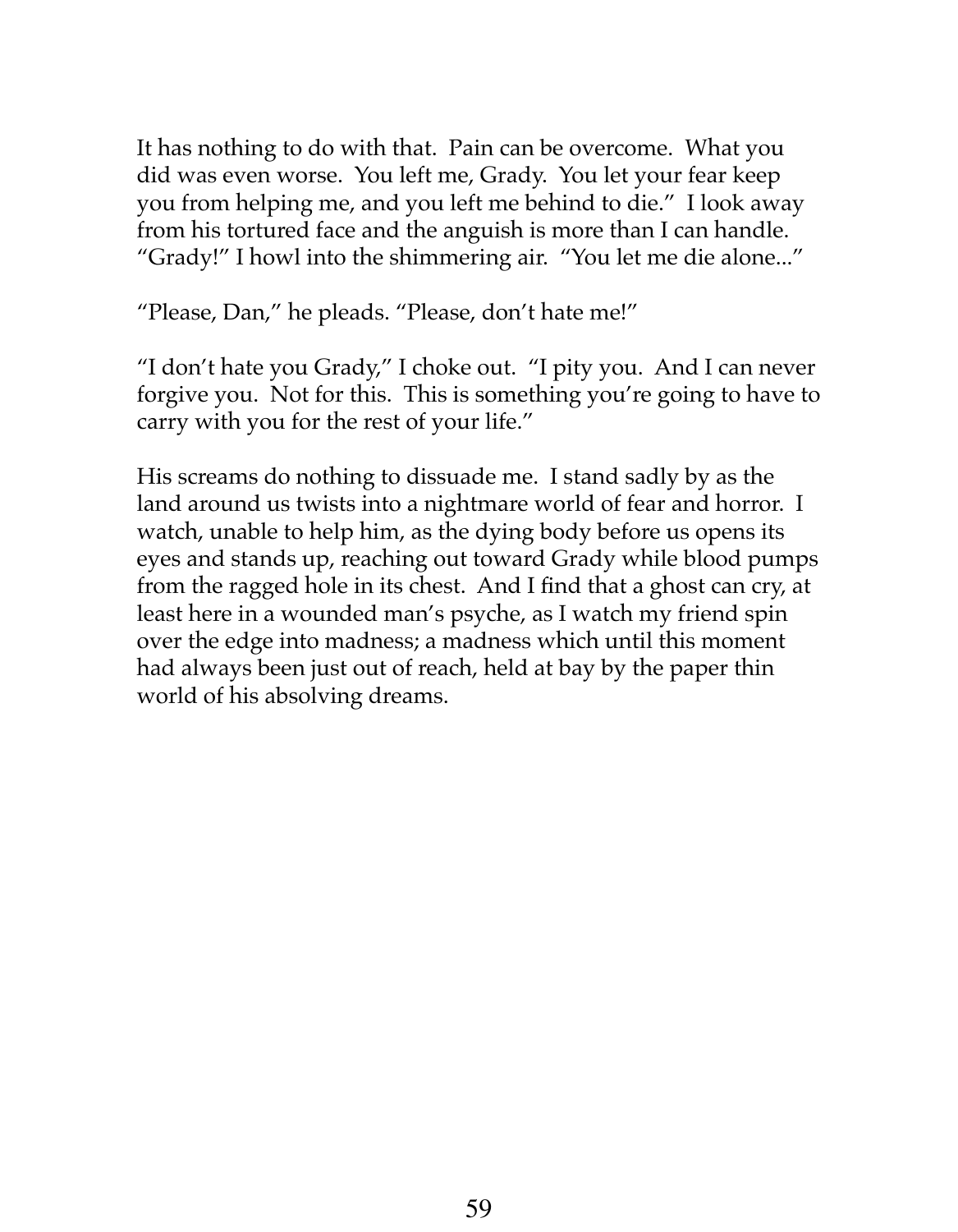## **Epilogue**

Gail is exiting the hospital when she finds herself face to face with Sammie. The two stare at one another before Sammie speaks.

"Mrs. McBain... I'm so sorry."

Gail nods and attempts a smile.

"I feel..." Sammie is having trouble with the words. "I feel responsible somehow."

"Don't," Gail says. "There was nothing you could have done. You weren't even in the picture until afterward."

"I know..." Sammie bites her lip and tears begin streaming down her face. Gail hesitates, then steps forward to comfort the small redhead with a hug.

"It's going to be alright," she says.

"You hate him, don't you," Sammie sobs quietly.

Gail's answer is as matter of fact as Sammie's is emotional. "Dan was the forgiving one, not me. I will never see my husband again. My daughter will never know him, except for photographs." She steps back and takes Sammie's shoulders in her hands, forcing her to look into her eyes. "What happened to Grady is a justice of sorts. I don't mean to sound harsh, but, short of life imprisonment or the death penalty, madness is the only form of punishment I would accept. Because of him, my husband is dead. I mourn for you. But I don't feel sorry for Grady Kline at all. I can never forgive him,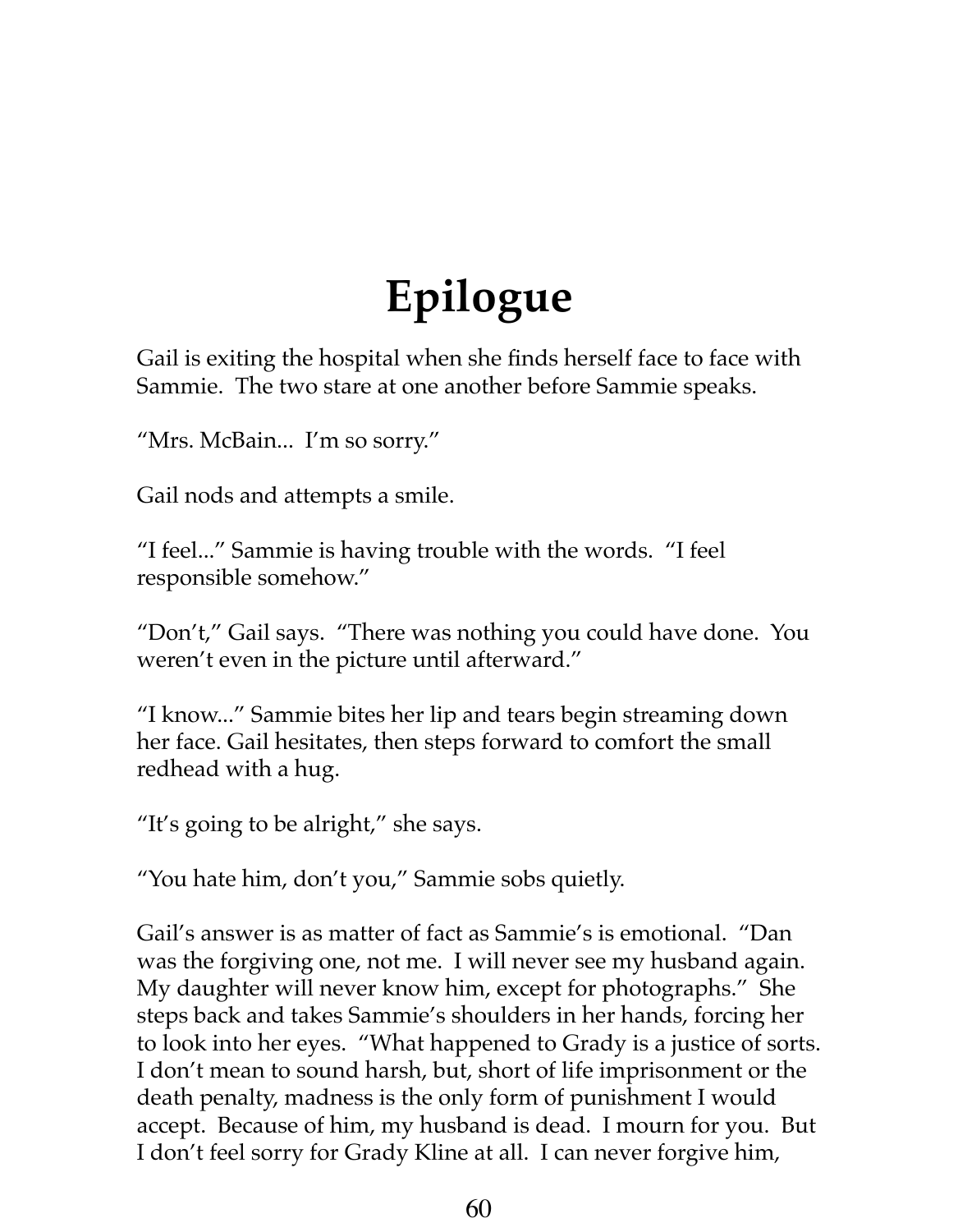and I can never forget."

Sammie looks away and nods. Gail's sister approaches the two women, holding little Tori. Gail releases Sammie's shoulders and drops her arms.

"I.. I've gotta go," Sammie says, refusing to look at the baby. "I want to see him... before visiting hours are... well, you know..."

Gail nods and Sammie disappears through the glass doors.

"Da da," Tori says.

"She's been saying that over and over," Gail's sister reports. "I tried to make her stop..."

"No," Gail says, her eyes brimming with tears. "I don't ever want her to stop. I want her to remember her daddy as long as she lives."

The world begins to fade around me, for what I know will be the last time. I can't help Grady now. The opportunity has passed. I couldn't reach him now if I wanted to. Sadly, I realize that I still don't want to.

"Bye bye, da da," my little girl says with a beautiful smile, frantically waving her arm.

"Bye bye, honey," I say, waving back. "Daddy loves you."

Then there is nothing.

### **fin**